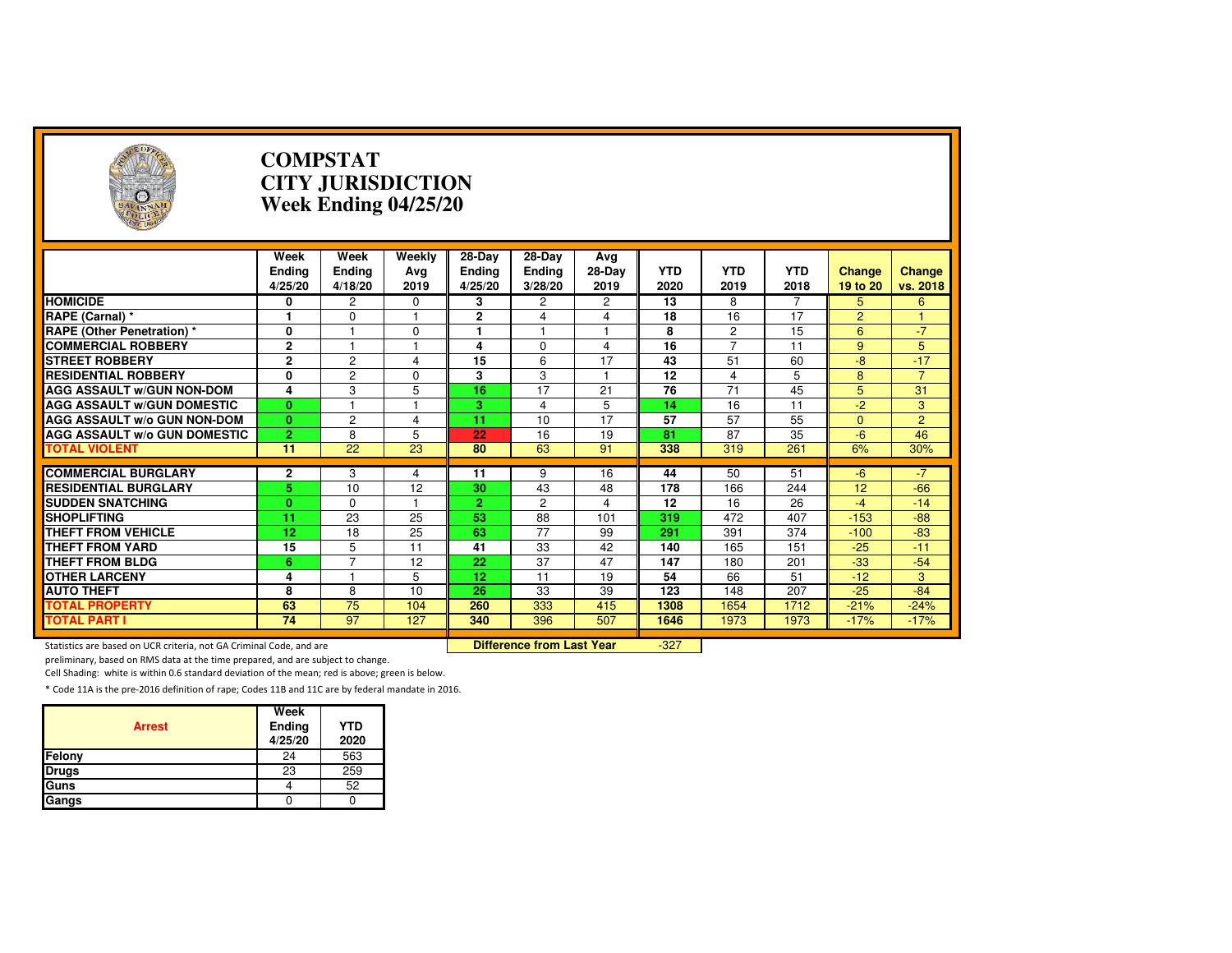

#### **COMPSTATNORTH PRECINCTWeek Ending 04/25/20**

#### **PRECINCT COMMANDER:**

**CAPT. CARY HILL**



|                                     | Week<br><b>Ending</b><br>4/25/20 | Week<br><b>Ending</b><br>4/18/20 | Weekly<br>Avg<br>2019 | 28-Day<br><b>Ending</b><br>4/25/20 | 28-Day<br>Ending<br>3/28/20 | Avg<br>28-Day<br>2019   | <b>YTD</b><br>2020 | <b>YTD</b><br>2019 | <b>YTD</b><br>2018 | <b>Change</b><br>19 to 20 | <b>Change</b><br>vs. 2018 |
|-------------------------------------|----------------------------------|----------------------------------|-----------------------|------------------------------------|-----------------------------|-------------------------|--------------------|--------------------|--------------------|---------------------------|---------------------------|
| <b>HOMICIDE</b>                     | 0                                | $\Omega$                         | 0                     |                                    | $\overline{c}$              | 0                       | 3                  | $\overline{2}$     |                    |                           | $\overline{2}$            |
| <b>RAPE (Carnal)</b> *              | $\mathbf{1}$                     | $\Omega$                         | $\Omega$              |                                    |                             | $\overline{\mathbf{1}}$ | $\overline{7}$     | 4                  | 3                  | 3                         | 4                         |
| <b>RAPE (Other Penetration) *</b>   | $\bf{0}$                         |                                  | 0                     | ٠                                  | $\Omega$                    | $\Omega$                | 1                  |                    | $\overline{2}$     | $\Omega$                  | $-1$                      |
| <b>COMMERCIAL ROBBERY</b>           | 0                                | $\Omega$                         | 0                     | 0                                  | $\Omega$                    | 1                       | $\mathbf{2}$       |                    | $\overline{2}$     | и                         | $\Omega$                  |
| <b>STREET ROBBERY</b>               | $\mathbf 0$                      | $\Omega$                         |                       | $\overline{2}$                     |                             | 5                       | 11                 | 14                 | 23                 | $-3$                      | $-12$                     |
| <b>RESIDENTIAL ROBBERY</b>          | $\mathbf 0$                      |                                  | $\Omega$              | $\overline{2}$                     |                             | 0                       | 4                  | $\Omega$           | $\overline{2}$     | 4                         | $\overline{2}$            |
| <b>AGG ASSAULT w/GUN NON-DOM</b>    | ٠                                | $\Omega$                         |                       | 4                                  | 8                           | 4                       | 22                 | 14                 | 10                 | 8                         | 12                        |
| <b>AGG ASSAULT W/GUN DOMESTIC</b>   | $\bf{0}$                         | $\Omega$                         | $\Omega$              | ٠                                  | 2                           |                         | 4                  |                    | 3                  | 3                         | H                         |
| <b>AGG ASSAULT w/o GUN NON-DOM</b>  | $\bf{0}$                         | $\Omega$                         |                       | 0                                  | $\overline{c}$              | 6                       | 17                 | 17                 | 17                 | $\Omega$                  | $\Omega$                  |
| <b>AGG ASSAULT W/o GUN DOMESTIC</b> | $\bf{0}$                         | 0                                |                       | 4                                  | $\overline{c}$              | 5                       | 10                 | 18                 | 8                  | -8                        | $\overline{2}$            |
| <b>TOTAL VIOLENT</b>                | $\overline{2}$                   | $\overline{2}$                   | 6                     | 10                                 | 19                          | 24                      | 81                 | 72                 | 71                 | 13%                       | 14%                       |
|                                     |                                  |                                  |                       |                                    |                             |                         |                    |                    |                    |                           |                           |
| <b>COMMERCIAL BURGLARY</b>          | $\mathbf{2}$                     | 0                                |                       | 3                                  | 0                           | 4                       | 11                 | 13                 | 11                 | -2                        | $\overline{0}$            |
| <b>RESIDENTIAL BURGLARY</b>         | $\mathbf{2}$                     |                                  | $\mathcal{P}$         | $\overline{ }$                     | 10                          | $\overline{7}$          | 40                 | 20                 | 25                 | 20                        | 15                        |
| <b>SUDDEN SNATCHING</b>             | 0                                | $\Omega$                         | $\Omega$              |                                    | 2                           | -1                      | $\overline{7}$     | 6                  | 12                 | 4.                        | $-5$                      |
| <b>SHOPLIFTING</b>                  | 3                                | 4                                | 3                     | 10                                 | 11                          | 12                      | 42                 | 52                 | 78                 | $-10$                     | $-36$                     |
| <b>THEFT FROM VEHICLE</b>           | $\overline{2}$                   | 3                                | 6                     | 6.                                 | 8                           | 24                      | 41                 | 91                 | 64                 | $-50$                     | $-23$                     |
| <b>THEFT FROM YARD</b>              | 4                                | $\Omega$                         | 3                     | 7                                  | 11                          | 11                      | 35                 | 45                 | 42                 | $-10$                     | $-7$                      |
| <b>THEFT FROM BLDG</b>              | $\mathbf{0}$                     | $\overline{c}$                   | 3                     | 4                                  | 6                           | 11                      | 28                 | 36                 | 61                 | $-8$                      | $-33$                     |
| <b>OTHER LARCENY</b>                | $\mathbf{0}$                     | $\Omega$                         |                       | $\mathbf{2}$                       | 2                           | 4                       | 9                  | 11                 | 9                  | $-2$                      | $\overline{0}$            |
| <b>AUTO THEFT</b>                   | ٠                                | $\overline{c}$                   | 2                     | 6                                  | 9                           | 8                       | 29                 | 19                 | 30                 | 10 <sup>10</sup>          | -1                        |
| <b>TOTAL PROPERTY</b>               | 14                               | 12                               | 21                    | 46                                 | 59                          | 82                      | 242                | 293                | 332                | $-17%$                    | $-27%$                    |
| <b>TOTAL PART I</b>                 | 16                               | 14                               | $\overline{26}$       | 56                                 | 78                          | 106                     | 323                | 365                | 403                | $-12%$                    | $-20%$                    |

Statistics are based on UCR criteria, not GA Criminal Code, and are **Difference from Last Year** 

-42

preliminary, based on RMS data at the time prepared, and are subject to change.

Cell Shading: white is within 0.6 standard deviation of the mean; red is above; green is below.

| <b>Arrests</b> | Week<br><b>Ending</b><br>4/25/20 | <b>YTD</b><br>2020 |
|----------------|----------------------------------|--------------------|
| Felony         | o                                | 148                |
| <b>Drugs</b>   |                                  |                    |
| Guns           | 2                                | 14                 |
| Gangs          |                                  |                    |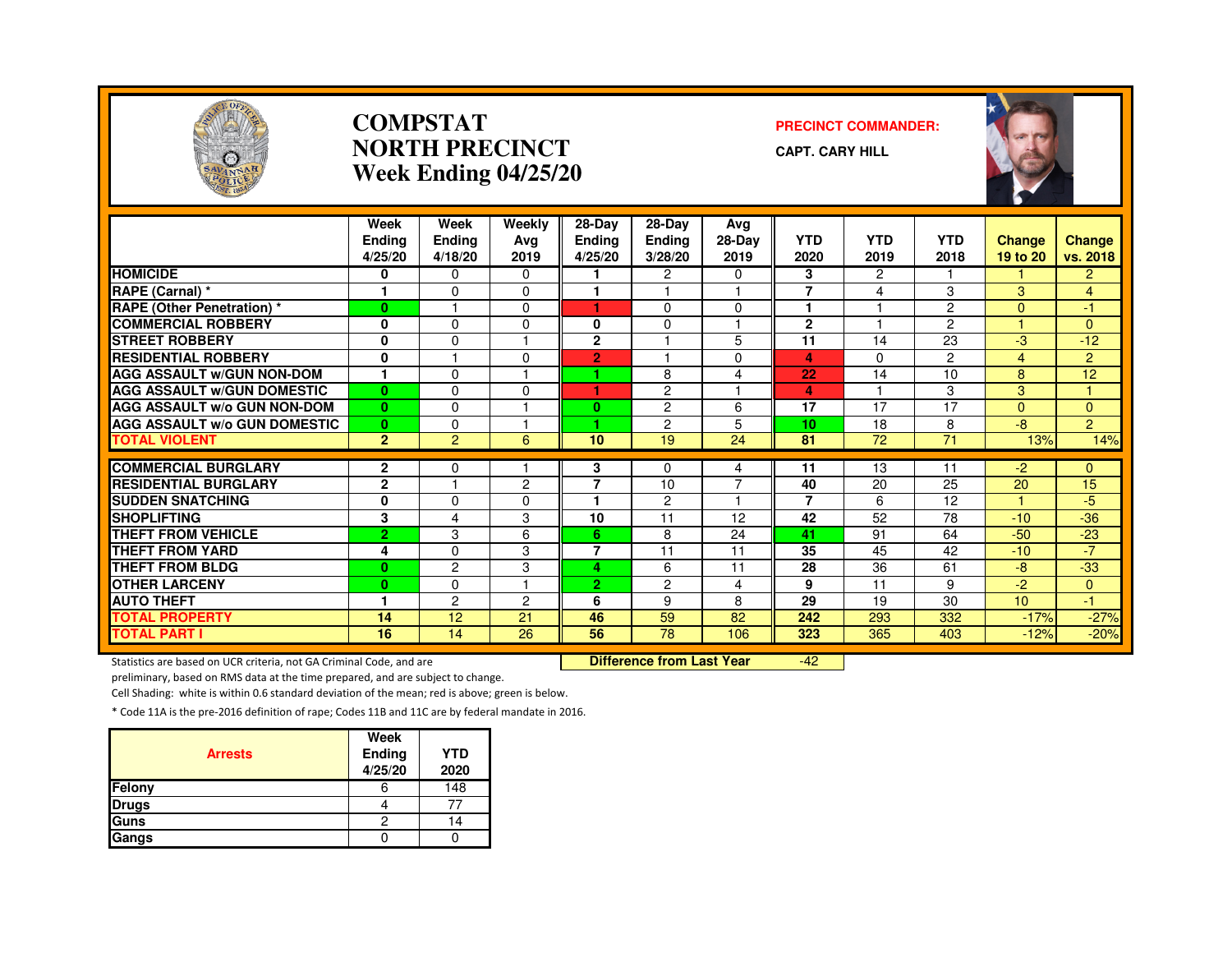

#### **COMPSTATCENTRAL PRECINCTWeek Ending 04/25/20**

#### **PRECINCT COMMANDER:**

**CAPT. TONYA REID**



|                                     | Week           | Week           | Weekly         | 28-Day          | $28-Dav$       | Avg            |                 |                |                 |                          |               |
|-------------------------------------|----------------|----------------|----------------|-----------------|----------------|----------------|-----------------|----------------|-----------------|--------------------------|---------------|
|                                     | <b>Ending</b>  | <b>Ending</b>  | Avg            | <b>Ending</b>   | Ending         | 28-Day         | <b>YTD</b>      | <b>YTD</b>     | <b>YTD</b>      | <b>Change</b>            | <b>Change</b> |
|                                     | 4/25/20        | 4/18/20        | 2019           | 4/25/20         | 3/28/20        | 2019           | 2020            | 2019           | 2018            | 19 to 20                 | vs. 2018      |
| <b>HOMICIDE</b>                     | 0              |                | $\Omega$       |                 | $\Omega$       | $\Omega$       | 8               | -1             | 0               | $\overline{\phantom{a}}$ | 8             |
| RAPE (Carnal) *                     | 0              | $\Omega$       | $\Omega$       | 0               |                |                | 6               | 5              | 6               |                          | $\Omega$      |
| <b>RAPE (Other Penetration) *</b>   | 0              | $\Omega$       | $\Omega$       | $\bf{0}$        | $\Omega$       | $\Omega$       |                 |                | 4               | $\Omega$                 | $-3$          |
| <b>COMMERCIAL ROBBERY</b>           | 0              | $\Omega$       | $\Omega$       | $\mathbf{0}$    | $\Omega$       | $\overline{2}$ | $\mathbf{2}$    | $\overline{c}$ | 2               | $\Omega$                 | $\Omega$      |
| <b>STREET ROBBERY</b>               | ٠              | $\overline{c}$ |                | 6               | 3              | 5              | 14              | 16             | 13              | $-2$                     |               |
| <b>RESIDENTIAL ROBBERY</b>          | $\bf{0}$       |                | $\Omega$       |                 | 2              | $\Omega$       | 4               |                |                 | 3                        | 3             |
| <b>AGG ASSAULT w/GUN NON-DOM</b>    | $\mathbf{0}$   | $\Omega$       | $\overline{2}$ | 4               | 5              | $\overline{7}$ | 21              | 25             | 16              | $-4$                     | 5             |
| <b>AGG ASSAULT W/GUN DOMESTIC</b>   | $\mathbf{0}$   | $\Omega$       | $\Omega$       | $\mathbf{0}$    | $\Omega$       |                | 3               | 4              | 5               | $-1$                     | $-2$          |
| <b>AGG ASSAULT W/o GUN NON-DOM</b>  | $\bf{0}$       | $\Omega$       |                | 3               | 3              | 4              | $\overline{13}$ | 15             | 16              | $-2$                     | -3            |
| <b>AGG ASSAULT W/o GUN DOMESTIC</b> | 1              | $\overline{c}$ |                | 7               | $\overline{7}$ | 5              | 25              | 25             | 8               | $\Omega$                 | 17            |
| <b>TOTAL VIOLENT</b>                | $\overline{2}$ | 6              | 6              | 22              | 21             | 26             | 97              | 95             | 71              | 2%                       | 37%           |
|                                     |                |                |                |                 |                |                |                 |                |                 |                          |               |
| <b>COMMERCIAL BURGLARY</b>          | 0              |                |                | 3               | $\overline{c}$ | 6              | 14              | 12             | 16              | $\overline{2}$           | $-2$          |
| <b>RESIDENTIAL BURGLARY</b>         | 1              | 5              | 4              | 12              | 14             | 16             | 62              | 57             | 63              | 5                        | 47            |
| <b>SUDDEN SNATCHING</b>             | 0              | $\Omega$       | $\Omega$       |                 | $\mathbf 0$    |                | $\mathbf{2}$    | $\mathcal{P}$  | 3               | $\Omega$                 | $-1$          |
| <b>SHOPLIFTING</b>                  | $\bf{0}$       | 5              | 5              | 12 <sub>2</sub> | 14             | 19             | 55              | 80             | $\overline{47}$ | $-25$                    | 8             |
| <b>THEFT FROM VEHICLE</b>           | 3              |                | 6              | 12              | 18             | 25             | 59              | 82             | 113             | $-23$                    | $-54$         |
| <b>THEFT FROM YARD</b>              | $\overline{7}$ | $\overline{2}$ | 4              | 17              | 10             | 15             | 50              | 62             | 47              | $-12$                    | 3             |
| <b>THEFT FROM BLDG</b>              | 4              | м              | 3              | 8               | $\overline{7}$ | 10             | 31              | 42             | 56              | $-11$                    | $-25$         |
| <b>OTHER LARCENY</b>                | $\mathbf{2}$   |                | 2              | 4               | 4              | 7              | 18              | 23             | 10              | $-5$                     | 8             |
| <b>AUTO THEFT</b>                   | 4              | $\Omega$       | $\overline{2}$ | $\overline{7}$  | 11             | 10             | 43              | 49             | 65              | $-6$                     | $-22$         |
| <b>TOTAL PROPERTY</b>               | 21             | 16             | 27             | 76              | 80             | 107            | 334             | 409            | 420             | $-18%$                   | $-20%$        |
| <b>TOTAL PART I</b>                 | 23             | 22             | 33             | 98              | 101            | 133            | 431             | 504            | 491             | $-14%$                   | $-12%$        |

Statistics are based on UCR criteria, not GA Criminal Code, and are **Difference from Last Year** 

-73

preliminary, based on RMS data at the time prepared, and are subject to change.

Cell Shading: white is within 0.6 standard deviation of the mean; red is above; green is below.

| <b>Arrests</b> | Week<br>Ending | <b>YTD</b> |
|----------------|----------------|------------|
|                | 4/25/20        | 2020       |
| Felony         | 14             | 196        |
| <b>Drugs</b>   | 12             | 105        |
| Guns           |                | 20         |
| Gangs          |                |            |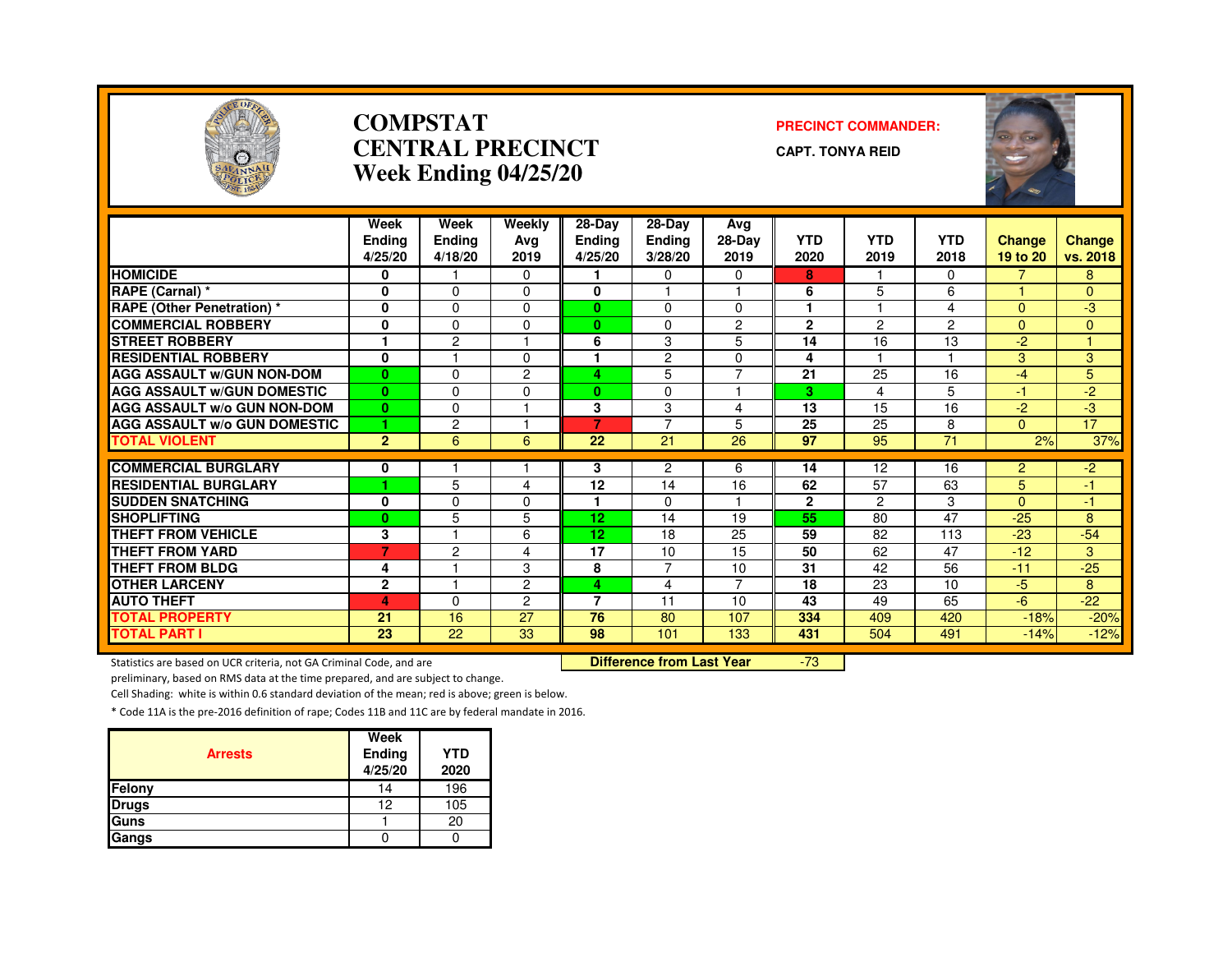

#### **COMPSTATSOUTH PRECINCTWeek Ending 04/25/20**

#### **PRECINCT COMMANDER:**

**CAPT. MICHELLE HALFORD**



|                                     | Week<br>Endina<br>4/25/20 | Week<br><b>Ending</b><br>4/18/20 | Weekly<br>Avg<br>2019 | 28-Day<br><b>Ending</b><br>4/25/20 | $28-Dav$<br><b>Ending</b><br>3/28/20 | Avg<br>28-Day<br>2019 | <b>YTD</b><br>2020 | <b>YTD</b><br>2019 | <b>YTD</b><br>2018 | <b>Change</b><br>19 to 20 | <b>Change</b><br>vs. 2018 |
|-------------------------------------|---------------------------|----------------------------------|-----------------------|------------------------------------|--------------------------------------|-----------------------|--------------------|--------------------|--------------------|---------------------------|---------------------------|
| <b>HOMICIDE</b>                     | 0                         | $\mathbf{0}$                     | $\Omega$              | 0                                  | 0                                    |                       | 1                  | 4                  |                    | $-3$                      | $\mathbf{0}$              |
| RAPE (Carnal) *                     | 0                         | $\Omega$                         | $\Omega$              | 1                                  | $\overline{2}$                       |                       | 5                  | 3                  | 4                  | 2                         |                           |
| <b>RAPE</b> (Other Penetration) *   | $\bf{0}$                  | $\Omega$                         | 0                     | 0                                  | $\Omega$                             | $\Omega$              | 4                  | 0                  | 6                  | 4                         | -2                        |
| <b>COMMERCIAL ROBBERY</b>           |                           |                                  | $\Omega$              | 3                                  | $\Omega$                             |                       | 8                  | 3                  | 5                  | 5                         | 3                         |
| <b>STREET ROBBERY</b>               |                           | $\Omega$                         |                       | 4                                  | $\overline{c}$                       | 3                     | 11                 | 9                  | 8                  | $\overline{2}$            | 3                         |
| <b>RESIDENTIAL ROBBERY</b>          | $\mathbf{0}$              | $\Omega$                         | O                     | 0                                  | $\Omega$                             | $\Omega$              | 3                  |                    | 2                  | 2                         |                           |
| <b>AGG ASSAULT W/GUN NON-DOM</b>    | $\mathbf{1}$              |                                  |                       | 5                                  |                                      | 3                     | 17                 | 11                 | 3                  | 6                         | 14                        |
| <b>AGG ASSAULT W/GUN DOMESTIC</b>   | $\mathbf{0}$              | $\Omega$                         | $\Omega$              | 0                                  | $\overline{2}$                       | м                     | 3                  | 7                  |                    | $-4$                      | 2                         |
| <b>AGG ASSAULT W/o GUN NON-DOM</b>  | $\mathbf{0}$              | $\Omega$                         |                       | ٠                                  | 3                                    | $\overline{2}$        | 8                  | 11                 | $\overline{7}$     | -3                        |                           |
| <b>AGG ASSAULT W/o GUN DOMESTIC</b> | $\mathbf{0}$              | $\overline{c}$                   |                       | 4                                  | 3                                    | $\overline{4}$        | 17                 | 16                 | 5                  |                           | 12 <sub>2</sub>           |
| <b>TOTAL VIOLENT</b>                | 3                         | 4                                | 4                     | 18                                 | 13                                   | 17                    | 77                 | 65                 | 42                 | 18%                       | 83%                       |
| <b>COMMERCIAL BURGLARY</b>          | 0                         | $\overline{c}$                   |                       | 4                                  | 3                                    | 5                     | 9                  | 21                 | 15                 | $-12$                     | $-6$                      |
| <b>RESIDENTIAL BURGLARY</b>         | и                         | м                                | $\overline{c}$        | 3.                                 | $\overline{7}$                       | 9                     | 30                 | 18                 | 71                 | 12                        | $-41$                     |
| <b>SUDDEN SNATCHING</b>             | 0                         | $\Omega$                         | <sup>0</sup>          | $\mathbf{0}$                       | $\Omega$                             |                       |                    | 4                  | 5                  | -3                        | $-4$                      |
| <b>SHOPLIFTING</b>                  | 4                         |                                  | 12                    | 8                                  | 39                                   | 48                    | 116                | 248                | 190                | $-132$                    | $-74$                     |
| <b>THEFT FROM VEHICLE</b>           | 3                         | $\overline{7}$                   | ⇁                     | 27                                 | 28                                   | 26                    | 97                 | 99                 | 106                | $-2$                      | -9                        |
| <b>THEFT FROM YARD</b>              | $\mathbf{2}$              | $\overline{c}$                   |                       | 9                                  | 3                                    | 6                     | 21                 | 22                 | 23                 | -1                        | $-2$                      |
| <b>THEFT FROM BLDG</b>              | $\bf{0}$                  | 3                                | 3                     | 3                                  | 13                                   | 13                    | 36                 | 54                 | 35                 | $-18$                     | $\overline{1}$            |
| <b>OTHER LARCENY</b>                | 1                         | $\Omega$                         |                       | 3                                  | 2                                    | 4                     | 9                  | 11                 | $\overline{7}$     | $-2$                      | 2                         |
| <b>AUTO THEFT</b>                   | $\overline{2}$            |                                  | 3                     | 5.                                 | 5                                    | 11                    | 22                 | 37                 | 49                 | $-15$                     | $-27$                     |
| <b>TOTAL PROPERTY</b>               | 13                        | 17                               | 31                    | 62                                 | 100                                  | 123                   | 341                | 514                | 501                | $-34%$                    | $-32%$                    |
| <b>TOTAL PART I</b>                 | 16                        | 21                               | 35                    | 80                                 | 113                                  | 141                   | 418                | 579                | 543                | $-28%$                    | $-23%$                    |

Statistics are based on UCR criteria, not GA Criminal Code, and are **Difference from Last Year** 

 $-161$ 

preliminary, based on RMS data at the time prepared, and are subject to change.

Cell Shading: white is within 0.6 standard deviation of the mean; red is above; green is below.

| <b>Arrests</b> | Week<br>Ending<br>4/25/20 | <b>YTD</b><br>2020 |
|----------------|---------------------------|--------------------|
| Felony         |                           | 111                |
| <b>Drugs</b>   | 6                         | 48                 |
| Guns           |                           |                    |
| Gangs          |                           |                    |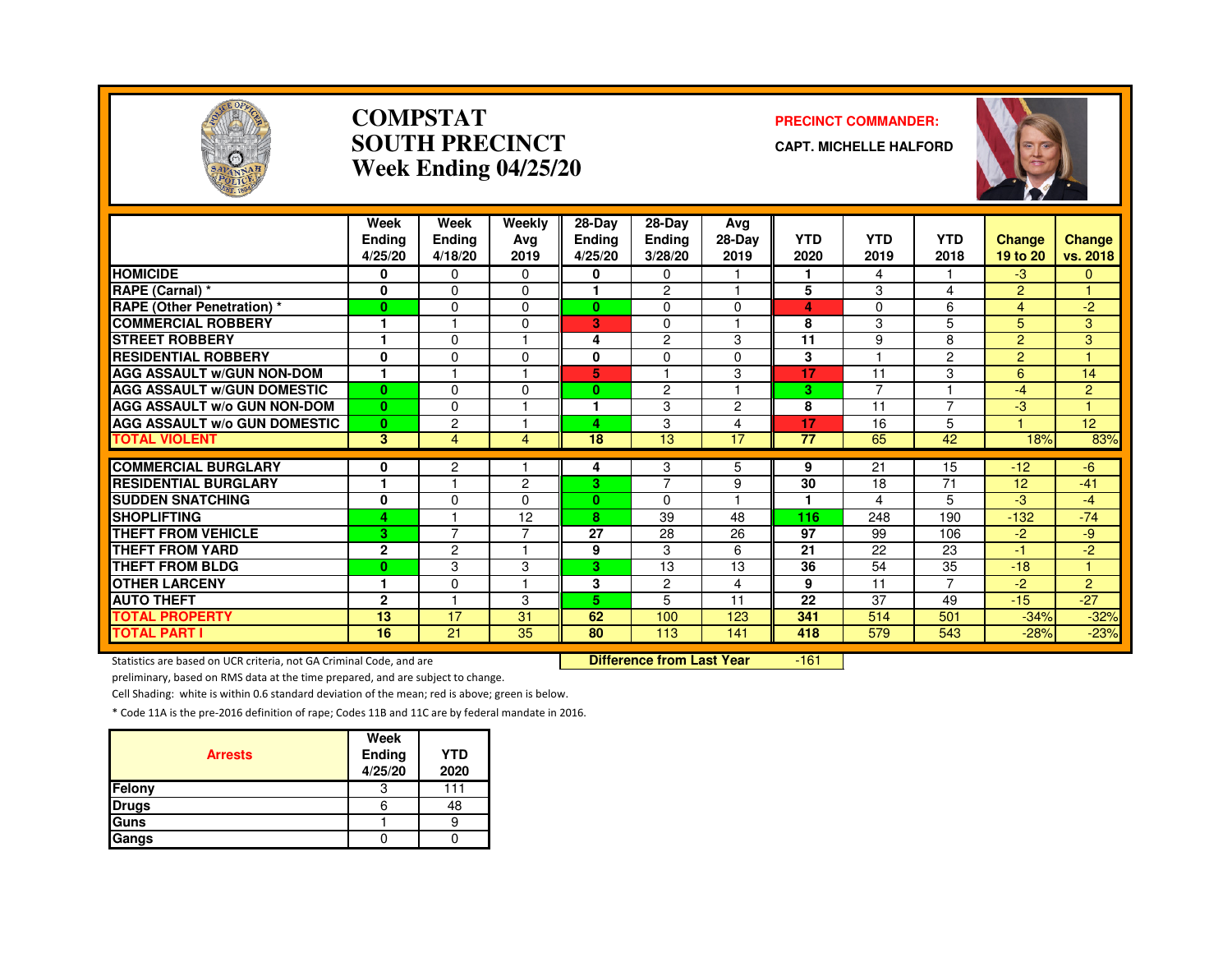

#### **COMPSTATEAST PRECINCTWeek Ending 04/25/20**

#### **PRECINCT COMMANDER:**

**CAPT. GEORGE GUNDICH**



|                                     | Week           | Week           | Weekly         | $28$ -Day       | $28-Dav$             | Ava            |                |            |                |                |                |
|-------------------------------------|----------------|----------------|----------------|-----------------|----------------------|----------------|----------------|------------|----------------|----------------|----------------|
|                                     | Endina         | Ending         | Avg            | <b>Ending</b>   | <b>Ending</b>        | 28-Day         | <b>YTD</b>     | <b>YTD</b> | <b>YTD</b>     | Change         | Change         |
|                                     | 4/25/20        | 4/18/20        | 2019           | 4/25/20         | 3/28/20              | 2019           | 2020           | 2019       | 2018           | 19 to 20       | vs. 2018       |
| <b>HOMICIDE</b>                     | 0              |                | $\Omega$       |                 | 0                    | 0              | 1              |            | 5.             | 0              | $-4$           |
| RAPE (Carnal) *                     | 0              | $\Omega$       | $\Omega$       | $\bf{0}$        | 0                    | 1              | $\mathbf{0}$   | 4          | 4              | $-4$           | $-4$           |
| <b>RAPE (Other Penetration) *</b>   | $\bf{0}$       | $\Omega$       | $\Omega$       | $\mathbf{0}$    | $\blacktriangleleft$ | $\Omega$       | $\mathbf{2}$   | $\Omega$   | 3              | $\overline{2}$ | 47             |
| <b>COMMERCIAL ROBBERY</b>           | 1              | $\Omega$       | 0              | 1.              | 0                    |                | 4              |            | $\overline{2}$ | 3              | $\overline{2}$ |
| <b>STREET ROBBERY</b>               | $\bf{0}$       | $\Omega$       |                | 3               | 0                    | 4              | $\overline{7}$ | 12         | 16             | $-5$           | -9             |
| <b>RESIDENTIAL ROBBERY</b>          | 0              | $\Omega$       | $\Omega$       | 0               | 0                    |                |                | 2          | $\Omega$       | $-1$           |                |
| <b>AGG ASSAULT w/GUN NON-DOM</b>    | $\overline{2}$ | $\overline{c}$ | 2              | 6               | 3                    | 6              | 16             | 21         | 16             | $-5$           | $\overline{0}$ |
| <b>AGG ASSAULT W/GUN DOMESTIC</b>   | $\mathbf{0}$   |                | $\Omega$       | $\overline{2}$  | 0                    | $\overline{c}$ | 4              | 4          | $\overline{2}$ | $\Omega$       | $\overline{2}$ |
| <b>AGG ASSAULT W/o GUN NON-DOM</b>  | $\bf{0}$       | 2              |                | 7               | 2                    | 5              | 19             | 14         | 15             | 5              | $\overline{4}$ |
| <b>AGG ASSAULT W/o GUN DOMESTIC</b> | 1              | 4              |                | 10 <sub>1</sub> | 4                    | 5              | 29             | 28         | 14             |                | 15             |
| <b>TOTAL VIOLENT</b>                | 4              | 10             | 6              | 30              | 10                   | 24             | 83             | 87         | 77             | $-5%$          | 8%             |
|                                     |                |                |                |                 |                      |                |                |            |                |                |                |
| <b>COMMERCIAL BURGLARY</b>          | 0              | $\Omega$       | 0              |                 | 4                    | $\overline{c}$ | 10             | 4          | 9              | 6              |                |
| <b>RESIDENTIAL BURGLARY</b>         | ٠              | 3              | 4              | 8               | 12                   | 17             | 46             | 71         | 85             | $-25$          | $-39$          |
| <b>SUDDEN SNATCHING</b>             | 0              | $\Omega$       | $\Omega$       | $\mathbf{0}$    | 0                    | ۰              | $\mathbf{2}$   | 4          | 6              | $-2$           | $-4$           |
| <b>SHOPLIFTING</b>                  | 4              | 13             | 6              | $\overline{23}$ | 24                   | 23             | 106            | 92         | 92             | 14             | 14             |
| <b>THEFT FROM VEHICLE</b>           | 4              | 7              | 6              | 18              | 23                   | 24             | 94             | 119        | 91             | $-25$          | 3              |
| <b>THEFT FROM YARD</b>              | $\mathbf 2$    |                | 2              | 8               | 9                    | 10             | 34             | 36         | 39             | $-2$           | $-5$           |
| <b>THEFT FROM BLDG</b>              | $\overline{2}$ |                | 3              | $\overline{z}$  | 11                   | 12             | 52             | 48         | 49             | 4              | 3              |
| <b>OTHER LARCENY</b>                |                | $\Omega$       |                | 3.              | 3                    | 5              | 18             | 21         | 25             | -3             | $-7$           |
| <b>AUTO THEFT</b>                   |                | 5              | $\overline{c}$ | 8               | 8                    | 10             | 29             | 43         | 63             | $-14$          | $-34$          |
| <b>TOTAL PROPERTY</b>               | 15             | 30             | 26             | 76              | 94                   | 103            | 391            | 438        | 459            | $-11%$         | $-15%$         |
| <b>TOTAL PART I</b>                 | 19             | 40             | 32             | 106             | 104                  | 127            | 474            | 525        | 536            | $-10%$         | $-12%$         |

Statistics are based on UCR criteria, not GA Criminal Code, and are **Difference from Last Year** 

-51

preliminary, based on RMS data at the time prepared, and are subject to change.

Cell Shading: white is within 0.6 standard deviation of the mean; red is above; green is below.

| <b>Arrests</b> | Week<br>Ending<br>4/25/20 | <b>YTD</b><br>2020 |
|----------------|---------------------------|--------------------|
| Felony         |                           | 108                |
| <b>Drugs</b>   |                           | 29                 |
| Guns           |                           |                    |
| Gangs          |                           |                    |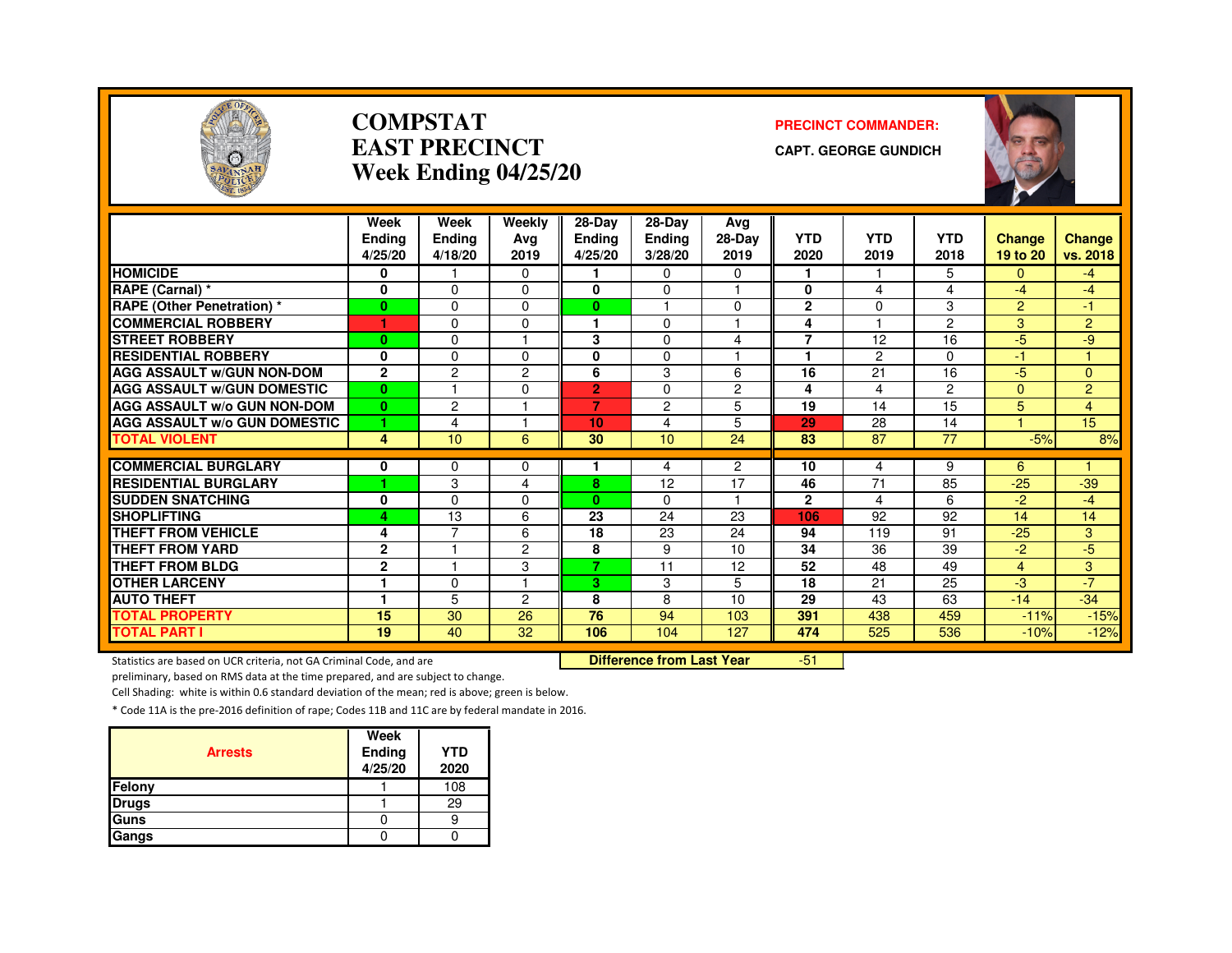# **BEAT 21 North PrecinctWeek Ending 04/25/20**

|                                     |               | <b>Last 4 Weeks</b> |                |                   | 28 Days        | 28 Day  |                |                |                |                |                |
|-------------------------------------|---------------|---------------------|----------------|-------------------|----------------|---------|----------------|----------------|----------------|----------------|----------------|
|                                     | <b>Endina</b> | Ending              | <b>Endina</b>  | <b>Endina</b>     | <b>Endina</b>  | Average | <b>YTD</b>     | <b>YTD</b>     | <b>YTD</b>     | <b>Change</b>  | <b>Change</b>  |
|                                     | 04/04/20      | 04/11/20            |                | 04/18/20 04/25/20 | 04/25/20       | 2019    | 2020           | 2019           | 2018           | 19 to 20       | vs. 2018       |
| <b>HOMICIDE</b>                     | 0             | 0                   | 0              | 0                 | 0              | 0.0     | $\mathbf{0}$   | 0              | 0              | $\mathbf{0}$   | $\mathbf{0}$   |
| RAPE (Carnal) *                     | $\Omega$      | $\Omega$            | $\Omega$       | $\Omega$          | $\Omega$       | 0.2     | $\mathbf{1}$   | $\mathbf{1}$   | $\Omega$       | $\Omega$       | $\mathbf{1}$   |
| <b>RAPE (Other Penetration) *</b>   | 0             | $\Omega$            | $\Omega$       | $\Omega$          | $\Omega$       | 0.0     | $\Omega$       | $\Omega$       | $\mathbf{1}$   | $\Omega$       | $-1$           |
| <b>COMMERCIAL ROBBERY</b>           | 0             | 0                   | $\Omega$       | $\Omega$          | $\Omega$       | 0.0     | $\Omega$       | $\Omega$       | $\Omega$       | $\Omega$       | $\Omega$       |
| <b>STREET ROBBERY</b>               | 0             | $\mathbf{1}$        | 0              | $\Omega$          | $\mathbf{1}$   | 0.0     | $\overline{2}$ | $\Omega$       | $\Omega$       | $\overline{2}$ | $\overline{2}$ |
| <b>RESIDENTIAL ROBBERY</b>          | 0             | $\Omega$            | 0              | $\Omega$          | 0              | 0.0     | 0              | 0              | $\Omega$       | $\Omega$       | $\Omega$       |
| <b>AGG ASSAULT W/GUN NON-DOM</b>    | $\Omega$      | $\mathbf 0$         | $\Omega$       | $\Omega$          | $\Omega$       | 0.1     | $\overline{2}$ | $\Omega$       | $\Omega$       | $\overline{2}$ | $\overline{2}$ |
| <b>AGG ASSAULT W/GUN DOMESTIC</b>   | $\Omega$      | $\Omega$            | 0              | 0                 | $\Omega$       | 0.0     | $\Omega$       | 0              | $\Omega$       | $\Omega$       | $\Omega$       |
| <b>AGG ASSAULT W/o GUN NON-DOM</b>  | $\Omega$      | 0                   | $\Omega$       | 0                 | $\Omega$       | 0.2     | $\Omega$       | $\mathbf{1}$   | 1              | $-1$           | $-1$           |
| <b>AGG ASSAULT W/o GUN DOMESTIC</b> | $\Omega$      | $\Omega$            | 0              | $\Omega$          | $\Omega$       | 0.4     | $\overline{2}$ | $\mathbf{1}$   | $\Omega$       | 1.             | $\overline{2}$ |
| <b>TOTAL VIOLENT</b>                | $\Omega$      | $\mathbf{1}$        | $\Omega$       | $\mathbf{0}$      | $\mathbf{1}$   | 0.8     | $\overline{7}$ | $\overline{3}$ | $\overline{2}$ | 133%           | 250%           |
|                                     |               |                     |                |                   |                |         |                |                |                |                |                |
| <b>COMMERCIAL BURGLARY</b>          | 0             | 0                   | $\Omega$       | 0                 | $\Omega$       | 0.1     | $\mathbf{1}$   | $\mathbf{1}$   | $\Omega$       | $\Omega$       | $\mathbf{1}$   |
| <b>RESIDENTIAL BURGLARY</b>         | 0             | 0                   | 0              | $\Omega$          | $\Omega$       | 1.3     | 3              | $\overline{7}$ | 4              | $-4$           | $-1$           |
| <b>SUDDEN SNATCHING</b>             | 0             | 0                   | $\Omega$       | $\Omega$          | $\Omega$       | 0.0     | $\Omega$       | $\Omega$       | $\Omega$       | $\Omega$       | $\Omega$       |
| <b>SHOPLIFTING</b>                  | $\mathbf{1}$  | 0                   | $\Omega$       | $\Omega$          | $\mathbf{1}$   | 0.5     | $\mathbf{1}$   | 4              | $\mathbf{1}$   | $-3$           | $\mathbf{0}$   |
| <b>THEFT FROM VEHICLE</b>           | 0             | $\Omega$            | $\Omega$       | $\Omega$          | $\Omega$       | 3.8     | $\overline{2}$ | 15             | 9              | $-13$          | $-7$           |
| <b>THEFT FROM YARD</b>              | 0             | 0                   | $\Omega$       | $\Omega$          | $\Omega$       | 0.6     | $\Omega$       | $\overline{2}$ | $\overline{a}$ | $-2$           | $-4$           |
| <b>THEFT FROM BLDG</b>              | 0             | 0                   | 0              | 0                 | 0              | 0.5     | $\overline{2}$ | 2              | 5              | $\mathbf{0}$   | -3             |
| <b>OTHER LARCENY</b>                | 0             | $\Omega$            | 0              | 0                 | $\Omega$       | 0.6     | $\Omega$       | $\mathbf{1}$   | $\Omega$       | $-1$           | $\Omega$       |
| <b>AUTO THEFT</b>                   | $\mathbf 0$   | 0                   | $\mathbf 0$    | $\Omega$          | $\Omega$       | 1.5     | $\Omega$       | 4              | 5              | $-4$           | $-5$           |
| <b>TOTAL PROPERTY</b>               | $\mathbf{1}$  | $\mathbf{0}$        | $\Omega$       | $\mathbf{0}$      | $\mathbf{1}$   | 8.7     | 9              | 36             | 28             | $-75%$         | $-68%$         |
| <b>TOTAL PART I</b>                 | $\mathbf{1}$  | $\mathbf{1}$        | $\overline{0}$ | $\Omega$          | $\overline{2}$ | 9.5     | 16             | 39             | 30             | $-59%$         | $-47%$         |

 **Difference from Last Year**

-23

Statistics are based on UCR criteria, not GA Criminal Code.

\* Rape Code 11A is the historical definition of rape (aka Legacy Rape); Rape Codes 11B and 11C are those moved from Part II to Part I in 2017.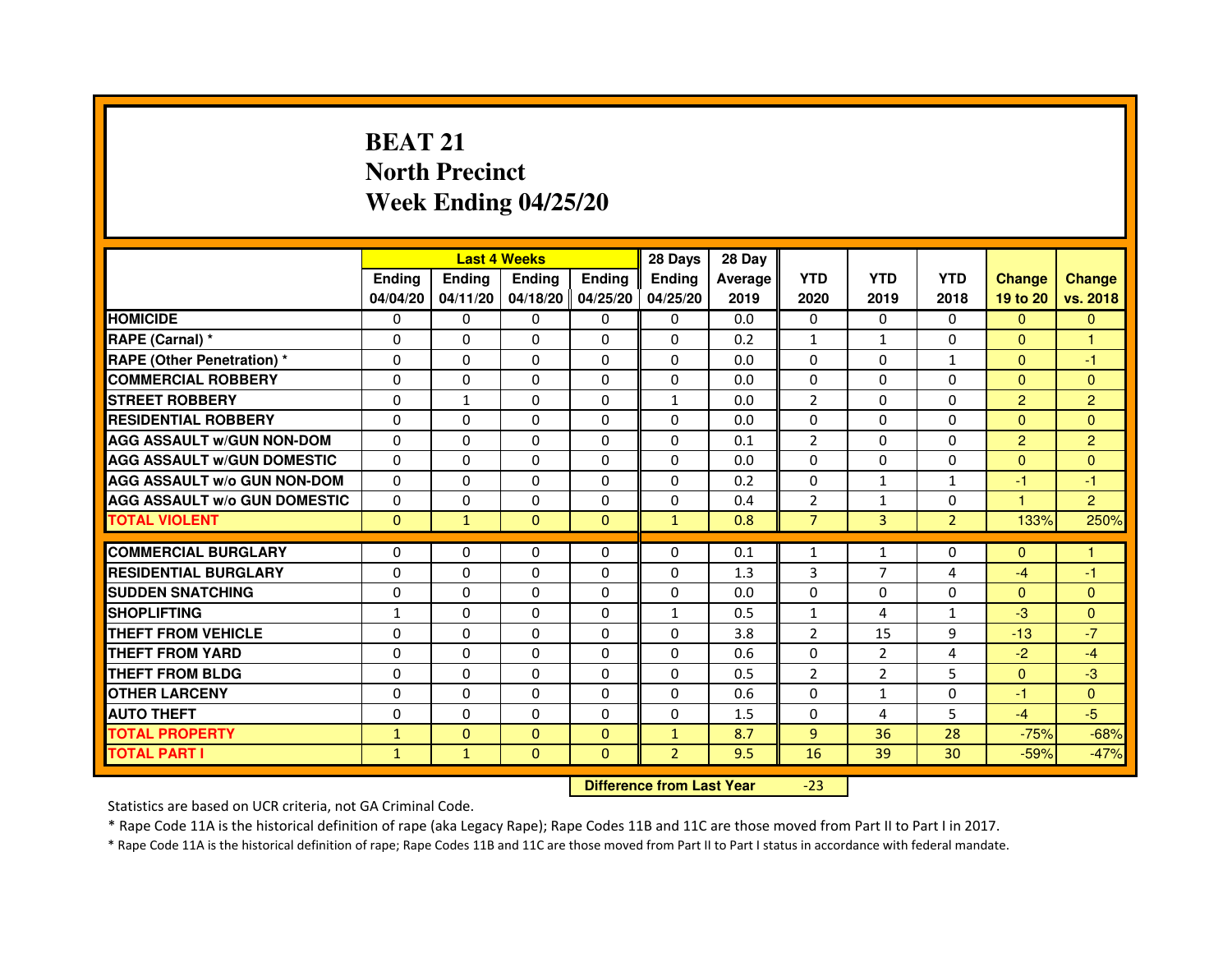# **BEAT 22 North PrecinctWeek Ending 04/25/20**

|                                     |               | <b>Last 4 Weeks</b> |                                  |               | 28 Days        | 28 Day  |                |                |                |                |                |
|-------------------------------------|---------------|---------------------|----------------------------------|---------------|----------------|---------|----------------|----------------|----------------|----------------|----------------|
|                                     | <b>Ending</b> | Ending              | <b>Ending</b>                    | <b>Ending</b> | <b>Ending</b>  | Average | <b>YTD</b>     | <b>YTD</b>     | <b>YTD</b>     | <b>Change</b>  | <b>Change</b>  |
|                                     | 04/04/2020    | 04/11/20            | 04/18/20                         | 04/25/20      | 04/25/20       | 2019    | 2020           | 2019           | 2018           | 19 to 20       | vs. 2018       |
| <b>HOMICIDE</b>                     | 0             | $\Omega$            | $\Omega$                         | $\Omega$      | 0              | 0.1     | $\mathbf{1}$   | $\mathbf{1}$   | $\mathbf{1}$   | $\mathbf{0}$   | $\mathbf{0}$   |
| RAPE (Carnal) *                     | 0             | 0                   | 0                                | 0             | 0              | 0.2     | $\mathbf{1}$   | 0              | 1              | 1              | $\overline{0}$ |
| RAPE (Other Penetration) *          | $\Omega$      | 0                   | 1                                | $\Omega$      | $\mathbf{1}$   | 0.0     | $\mathbf{1}$   | $\Omega$       | $\Omega$       | 1              | 1              |
| <b>COMMERCIAL ROBBERY</b>           | $\Omega$      | $\Omega$            | $\Omega$                         | $\Omega$      | $\Omega$       | 0.2     | $\Omega$       | $\Omega$       | $\Omega$       | $\Omega$       | $\mathbf{0}$   |
| <b>STREET ROBBERY</b>               | $\Omega$      | $\Omega$            | $\Omega$                         | $\Omega$      | $\Omega$       | 0.7     | $\Omega$       | $\overline{3}$ | 3              | $-3$           | $-3$           |
| <b>RESIDENTIAL ROBBERY</b>          | 0             | 0                   | 1                                | 0             | $\mathbf{1}$   | 0.1     | $\overline{2}$ | $\Omega$       | $\Omega$       | $\overline{2}$ | $\overline{2}$ |
| <b>AGG ASSAULT W/GUN NON-DOM</b>    | $\Omega$      | $\Omega$            | $\Omega$                         | $\Omega$      | $\Omega$       | 1.5     | 10             | 6              | 3              | $\overline{4}$ | $\overline{7}$ |
| <b>AGG ASSAULT W/GUN DOMESTIC</b>   | $\Omega$      | $\Omega$            | $\Omega$                         | $\Omega$      | $\Omega$       | 0.4     | $\mathbf{1}$   | $\Omega$       | $\Omega$       | $\mathbf{1}$   | $\mathbf{1}$   |
| <b>AGG ASSAULT W/o GUN NON-DOM</b>  | $\Omega$      | $\Omega$            | $\Omega$                         | $\Omega$      | $\Omega$       | 1.2     | $\mathbf{1}$   | $\mathbf{1}$   | 4              | $\Omega$       | $-3$           |
| <b>AGG ASSAULT W/o GUN DOMESTIC</b> | $\Omega$      | $\Omega$            | 0                                | $\Omega$      | $\Omega$       | 1.6     | 2              | 8              | 3              | $-6$           | $-1$           |
| <b>TOTAL VIOLENT</b>                | $\mathbf{0}$  | $\mathbf{0}$        | $\overline{2}$                   | $\mathbf{0}$  | $\overline{2}$ | 5.8     | 19             | 19             | 15             | 0%             | 27%            |
| <b>COMMERCIAL BURGLARY</b>          | 0             | 0                   | 0                                | 1             | $\mathbf{1}$   | 0.5     | 2              | 2              | 3              | $\Omega$       | $-1$           |
| <b>RESIDENTIAL BURGLARY</b>         | 2             | 1                   | 1                                | $\Omega$      | 4              | 1.3     | 18             | $\overline{7}$ | $\overline{7}$ | 11             | 11             |
| <b>SUDDEN SNATCHING</b>             | $\Omega$      | $\Omega$            | $\Omega$                         | $\Omega$      | $\Omega$       | 0.2     | $\Omega$       | $\Omega$       | $\mathbf{1}$   | $\Omega$       | $-1$           |
| <b>SHOPLIFTING</b>                  | 0             | $\Omega$            | $\Omega$                         | 0             | 0              | 0.9     | 4              | 3              | 11             | 1              | $-7$           |
| THEFT FROM VEHICLE                  | 1             | $\Omega$            | $\mathbf{1}$                     | $\Omega$      | $\overline{2}$ | 2.8     | 12             | 8              | 14             | $\overline{4}$ | $-2$           |
| <b>THEFT FROM YARD</b>              | $\Omega$      | $\Omega$            | $\Omega$                         | $\Omega$      | $\Omega$       | 1.4     | 5              | $\overline{7}$ | 5              | $-2$           | $\overline{0}$ |
| <b>THEFT FROM BLDG</b>              | $\Omega$      | $\mathbf{1}$        | $\Omega$                         | $\Omega$      | $\mathbf{1}$   | 1.8     | $\overline{7}$ | 6              | 5              | $\mathbf{1}$   | $\overline{2}$ |
| <b>OTHER LARCENY</b>                | 1             | $\Omega$            | 0                                | 0             | $\mathbf{1}$   | 0.2     | $\mathbf{1}$   | 0              | 0              | 1              | 1              |
| <b>AUTO THEFT</b>                   | $\Omega$      | $\mathbf{1}$        | $\Omega$                         | $\Omega$      | $\mathbf{1}$   | 1.8     | $\overline{7}$ | 4              | $\overline{7}$ | 3              | $\Omega$       |
| <b>TOTAL PROPERTY</b>               | 4             | 3                   | $\overline{2}$                   | $\mathbf{1}$  | 10             | 10.9    | 56             | 37             | 53             | 51%            | 6%             |
| <b>TOTAL PART I</b>                 | 4             | 3                   | 4                                | $\mathbf{1}$  | 12             | 16.7    | 75             | 56             | 68             | 34%            | 10%            |
|                                     |               |                     | <b>Difference from Last Year</b> |               | 19             |         |                |                |                |                |                |

 **Difference from Last Year**

Statistics are based on UCR criteria, not GA Criminal Code.

\* Rape Code 11A is the historical definition of rape (aka Legacy Rape); Rape Codes 11B and 11C are those moved from Part II to Part I in 2017.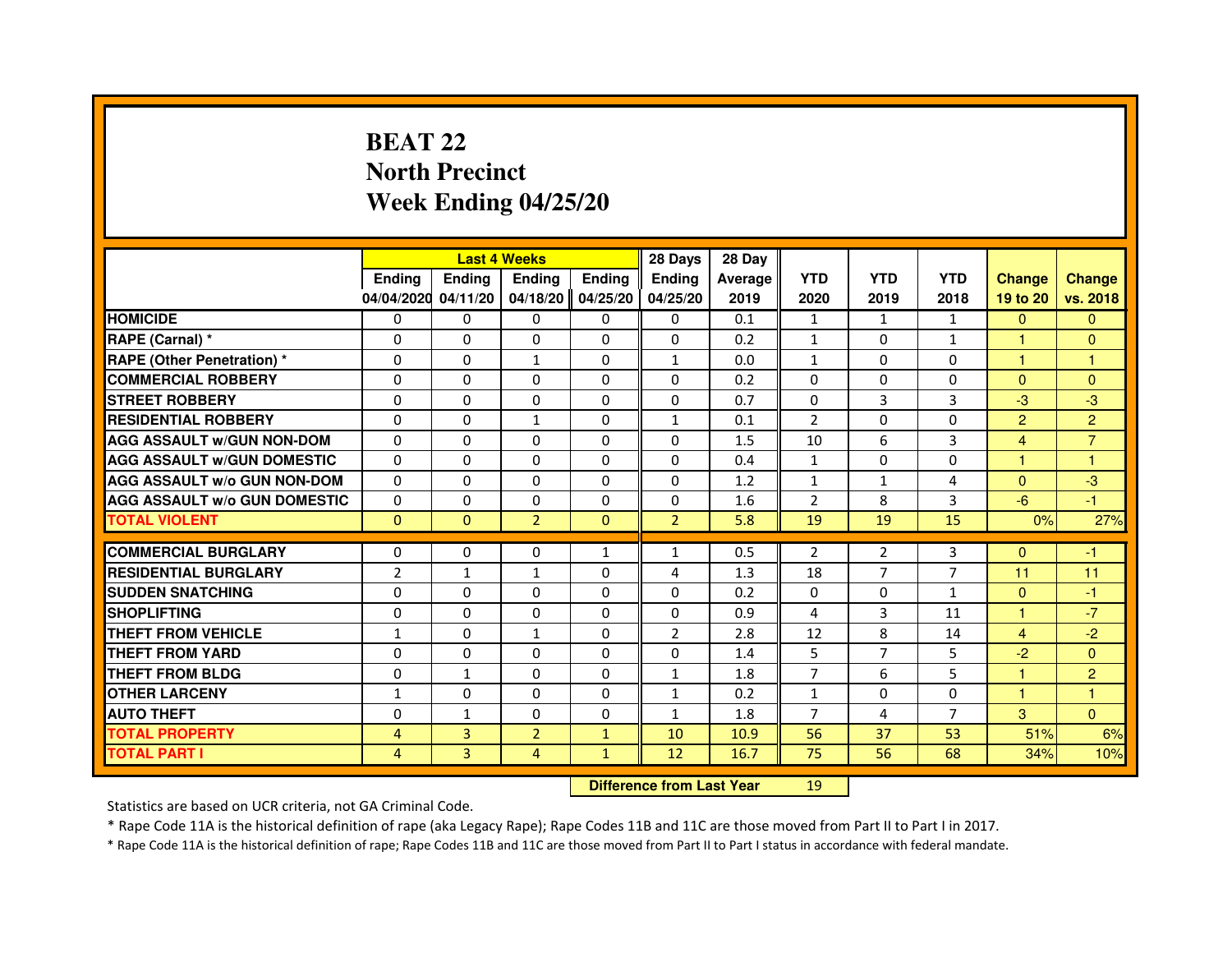# **BEAT 23 North PrecinctWeek Ending 04/25/20**

|                                     |               |                | <b>Last 4 Weeks</b> |               | 28 Days        | 28 Day  |                |                |                |                |                |
|-------------------------------------|---------------|----------------|---------------------|---------------|----------------|---------|----------------|----------------|----------------|----------------|----------------|
|                                     | <b>Endina</b> | Ending         | <b>Endina</b>       | <b>Endina</b> | <b>Endina</b>  | Average | <b>YTD</b>     | <b>YTD</b>     | <b>YTD</b>     | <b>Change</b>  | <b>Change</b>  |
|                                     | 04/04/2020    | 04/11/20       | 04/18/20            | 04/25/20      | 04/25/20       | 2019    | 2020           | 2019           | 2018           | 19 to 20       | vs. 2018       |
| <b>HOMICIDE</b>                     | 0             | $\mathbf{1}$   | $\Omega$            | 0             | $\mathbf{1}$   | 0.2     | $\mathbf{1}$   | $\mathbf{1}$   | $\mathbf{0}$   | $\Omega$       | 1              |
| RAPE (Carnal) *                     | $\Omega$      | $\Omega$       | $\Omega$            | $\Omega$      | $\Omega$       | 0.1     | $\Omega$       | $\mathbf{1}$   | $\Omega$       | $-1$           | $\mathbf{0}$   |
| <b>RAPE (Other Penetration)*</b>    | $\mathbf{0}$  | $\mathbf{0}$   | $\Omega$            | $\mathbf{0}$  | $\Omega$       | 0.0     | $\Omega$       | $\mathbf{0}$   | 0              | $\mathbf{0}$   | $\mathbf{0}$   |
| <b>COMMERCIAL ROBBERY</b>           | 0             | $\Omega$       | 0                   | 0             | $\Omega$       | 0.0     | 0              | $\Omega$       | $\Omega$       | $\mathbf{0}$   | $\overline{0}$ |
| <b>STREET ROBBERY</b>               | $\Omega$      | $\Omega$       | 0                   | $\Omega$      | $\Omega$       | 0.2     | 4              | $\overline{2}$ | 3              | $\overline{2}$ | 1              |
| <b>RESIDENTIAL ROBBERY</b>          | 0             | $\mathbf{0}$   | 0                   | $\Omega$      | $\Omega$       | 0.0     | $\mathbf{1}$   | 0              | $\mathbf{1}$   | 1              | $\mathbf{0}$   |
| <b>AGG ASSAULT w/GUN NON-DOM</b>    | $\Omega$      | $\Omega$       | $\Omega$            | $\Omega$      | $\Omega$       | 1.0     | $\mathbf{1}$   | 4              | 3              | $-3$           | $-2$           |
| <b>AGG ASSAULT W/GUN DOMESTIC</b>   | $\mathbf{1}$  | $\Omega$       | $\Omega$            | $\Omega$      | $\mathbf{1}$   | 0.2     | $\overline{2}$ | $\Omega$       | $\overline{2}$ | $\overline{2}$ | $\mathbf{0}$   |
| <b>AGG ASSAULT w/o GUN NON-DOM</b>  | 0             | 0              | 0                   | 0             | $\Omega$       | 1.2     | $\mathbf{1}$   | 5              | $\Omega$       | -4             | 1              |
| <b>AGG ASSAULT W/o GUN DOMESTIC</b> | $\Omega$      | $\mathbf{1}$   | 0                   | $\Omega$      | $\mathbf{1}$   | 0.8     | $\mathbf{1}$   | $\mathbf{1}$   | 3              | $\Omega$       | $-2$           |
| <b>TOTAL VIOLENT</b>                | $\mathbf{1}$  | $\overline{2}$ | $\mathbf{0}$        | $\Omega$      | 3              | 3.6     | 11             | 14             | 12             | $-21%$         | $-8%$          |
|                                     |               |                |                     |               |                |         |                |                |                |                |                |
| <b>COMMERCIAL BURGLARY</b>          | 0             | 0              | 0                   | $\mathbf{0}$  | 0              | 1.3     | $\overline{2}$ | 3              | 5              | -1             | $-3$           |
| <b>RESIDENTIAL BURGLARY</b>         | $\Omega$      | $\mathbf{0}$   | 0                   | $\mathbf{1}$  | $\mathbf{1}$   | 0.8     | $\overline{7}$ | 4              | $\overline{7}$ | 3              | $\Omega$       |
| <b>SUDDEN SNATCHING</b>             | $\Omega$      | $\Omega$       | $\Omega$            | $\Omega$      | 0              | 0.2     | $\overline{2}$ | $\mathbf{1}$   | $\mathbf{1}$   | 1              | 1              |
| <b>SHOPLIFTING</b>                  | $\Omega$      | $\Omega$       | $\mathbf{1}$        | $\Omega$      | $\mathbf{1}$   | 1.5     | 4              | $\overline{2}$ | 3              | $\overline{2}$ | $\mathbf{1}$   |
| THEFT FROM VEHICLE                  | $\Omega$      | $\Omega$       | $\mathbf{1}$        | $\Omega$      | $\mathbf{1}$   | 2.5     | $\overline{7}$ | 10             | 8              | $-3$           | $-1$           |
| <b>THEFT FROM YARD</b>              | 0             | $\mathbf{1}$   | 0                   | 0             | $\mathbf{1}$   | 1.0     | $\overline{7}$ | 3              | 4              | 4              | 3              |
| <b>THEFT FROM BLDG</b>              | $\Omega$      | $\mathbf{0}$   | 0                   | $\mathbf{0}$  | $\Omega$       | 1.0     | $\overline{2}$ | 3              | 10             | $-1$           | -8             |
| <b>OTHER LARCENY</b>                | $\Omega$      | $\Omega$       | $\Omega$            | $\Omega$      | $\Omega$       | 0.2     | $\Omega$       | $\Omega$       | $\overline{2}$ | $\Omega$       | $-2$           |
| <b>AUTO THEFT</b>                   | $\Omega$      | $\Omega$       | $\Omega$            | $\Omega$      | $\Omega$       | 1.1     | 3              | 6              | 5              | $-3$           | $-2$           |
| <b>TOTAL PROPERTY</b>               | $\mathbf{0}$  | $\mathbf{1}$   | $\overline{2}$      | $\mathbf{1}$  | $\overline{4}$ | 9.6     | 34             | 32             | 45             | 6%             | $-24%$         |
| <b>TOTAL PART I</b>                 | $\mathbf{1}$  | 3              | $\overline{2}$      | $\mathbf{1}$  | $\overline{7}$ | 13.2    | 45             | 46             | 57             | $-2%$          | $-21%$         |

 **Difference from Last Year**

-1

Statistics are based on UCR criteria, not GA Criminal Code.

\* Rape Code 11A is the historical definition of rape (aka Legacy Rape); Rape Codes 11B and 11C are those moved from Part II to Part I in 2017.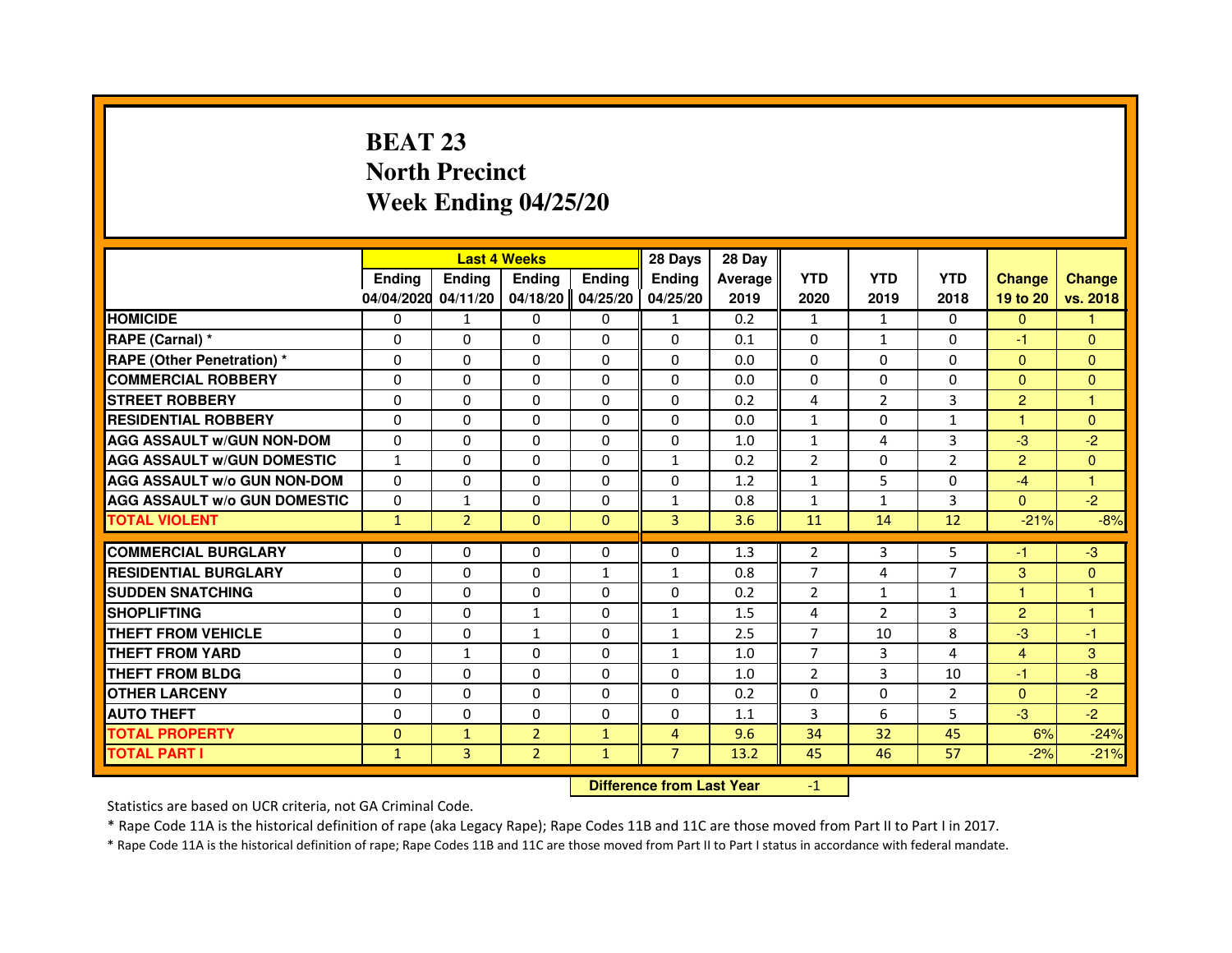# **BEAT 24 North PrecinctWeek Ending 04/25/20**

|                                     |               | <b>Last 4 Weeks</b>              |                |                 | 28 Days        | 28 Day  |                |                |                |                |                |
|-------------------------------------|---------------|----------------------------------|----------------|-----------------|----------------|---------|----------------|----------------|----------------|----------------|----------------|
|                                     | <b>Ending</b> | <b>Ending</b>                    | <b>Ending</b>  | <b>Ending</b>   | <b>Ending</b>  | Average | <b>YTD</b>     | <b>YTD</b>     | <b>YTD</b>     | <b>Change</b>  | <b>Change</b>  |
|                                     | 04/04/2020    | 04/11/20                         | 04/18/20       | 04/25/20        | 04/25/20       | 2019    | 2020           | 2019           | 2018           | 19 to 20       | vs. 2018       |
| <b>HOMICIDE</b>                     | 0             | $\Omega$                         | $\mathbf{0}$   | 0               | 0              | 0.0     | $\mathbf{1}$   | $\Omega$       | $\Omega$       | 1.             | $\mathbf{1}$   |
| RAPE (Carnal) *                     | 0             | 0                                | 0              | 1               | 1              | 0.2     | $\mathbf{1}$   | 0              | 0              | $\mathbf{1}$   | 1              |
| <b>RAPE (Other Penetration) *</b>   | $\Omega$      | $\Omega$                         | $\Omega$       | $\Omega$        | $\Omega$       | 0.2     | $\Omega$       | 1              | $\Omega$       | $-1$           | $\mathbf{0}$   |
| <b>COMMERCIAL ROBBERY</b>           | 0             | 0                                | $\Omega$       | $\Omega$        | 0              | 0.2     | $\mathbf{1}$   | 0              | 0              | $\mathbf{1}$   | $\mathbf{1}$   |
| <b>STREET ROBBERY</b>               | $\Omega$      | $\mathbf{1}$                     | $\Omega$       | $\Omega$        | $\mathbf{1}$   | 0.8     | $\mathbf{1}$   | $\Omega$       | $\overline{2}$ | $\mathbf{1}$   | -1             |
| <b>RESIDENTIAL ROBBERY</b>          | 0             | 0                                | 0              | 0               | $\mathbf{0}$   | 0.1     | 0              | 0              | $\Omega$       | $\Omega$       | $\mathbf{0}$   |
| <b>AGG ASSAULT W/GUN NON-DOM</b>    | $\Omega$      | $\Omega$                         | 0              | $\Omega$        | $\mathbf{0}$   | 0.3     | $\overline{2}$ | $\mathbf{0}$   | $\mathbf{1}$   | $\overline{2}$ | $\mathbf{1}$   |
| <b>AGG ASSAULT W/GUN DOMESTIC</b>   | $\Omega$      | $\Omega$                         | $\Omega$       | $\Omega$        | $\Omega$       | 0.0     | $\Omega$       | $\Omega$       | 0              | $\Omega$       | $\Omega$       |
| <b>AGG ASSAULT W/o GUN NON-DOM</b>  | $\Omega$      | $\Omega$                         | $\Omega$       | $\Omega$        | $\mathbf{0}$   | 0.4     | $\overline{2}$ | $\mathbf{0}$   | $\mathbf{1}$   | $\overline{2}$ | $\mathbf{1}$   |
| <b>AGG ASSAULT W/o GUN DOMESTIC</b> | 0             | 0                                | 0              | $\Omega$        | $\Omega$       | 0.5     | $\mathbf{1}$   | 0              | $\mathbf{1}$   | H              | $\Omega$       |
| <b>TOTAL VIOLENT</b>                | $\mathbf{0}$  | $\mathbf{1}$                     | $\mathbf{0}$   | $\mathbf{1}$    | $\overline{2}$ | 2.7     | $\overline{9}$ | $\mathbf{1}$   | 5              | 800%           | 80%            |
| <b>COMMERCIAL BURGLARY</b>          | 0             | 0                                | 0              | 0               | 0              | 0.4     | $\mathbf{1}$   | 1              | 0              | $\mathbf{0}$   | 1              |
| <b>RESIDENTIAL BURGLARY</b>         | $\Omega$      | $\Omega$                         | $\Omega$       | 1               | $\mathbf{1}$   | 1.2     | 4              | $\mathbf{0}$   | $\overline{2}$ | 4              | $\overline{2}$ |
| <b>SUDDEN SNATCHING</b>             | $\Omega$      | $\Omega$                         | $\Omega$       | $\Omega$        | $\Omega$       | 0.2     | $\mathbf{1}$   | $\Omega$       | $\mathbf{1}$   | $\mathbf{1}$   | $\Omega$       |
| <b>SHOPLIFTING</b>                  | $\mathbf{1}$  | $\mathbf{0}$                     | $\overline{2}$ | $\mathbf{1}$    | 4              | 2.1     | 8              | 13             | 43             | $-5$           | $-35$          |
| THEFT FROM VEHICLE                  | 0             | $\Omega$                         | 0              | $\overline{2}$  | $\overline{2}$ | 3.6     | 6              | 16             | 8              | $-10$          | $-2$           |
| <b>THEFT FROM YARD</b>              | $\Omega$      | $\Omega$                         | $\Omega$       | $\overline{2}$  | $\overline{2}$ | 4.1     | 8              | 15             | 6              | $-7$           | $\overline{2}$ |
| <b>THEFT FROM BLDG</b>              | $\Omega$      | $\Omega$                         | $\overline{2}$ | $\Omega$        | $\overline{2}$ | 1.1     | 5              | 4              | 9              | $\mathbf{1}$   | $-4$           |
| <b>OTHER LARCENY</b>                | $\Omega$      | $\Omega$                         | $\Omega$       | $\Omega$        | $\Omega$       | 1.4     | 5              | 6              | $\overline{2}$ | $-1$           | 3              |
| <b>AUTO THEFT</b>                   | $\Omega$      | $\Omega$                         | $\overline{2}$ | $\Omega$        | $\overline{2}$ | 0.7     | 4              | $\overline{2}$ | $\mathbf{1}$   | $\overline{2}$ | 3              |
| <b>TOTAL PROPERTY</b>               | $\mathbf{1}$  | $\mathbf{0}$                     | 6              | $6\phantom{1}6$ | 13             | 14.8    | 42             | 57             | 72             | $-26%$         | $-42%$         |
| <b>TOTAL PART I</b>                 | $\mathbf{1}$  | $\mathbf{1}$                     | 6              | $\overline{7}$  | 15             | 17.5    | 51             | 58             | 77             | $-12%$         | $-34%$         |
|                                     |               | <b>Difference from Last Year</b> |                | $-7$            |                |         |                |                |                |                |                |

 **Difference from Last Year**

Statistics are based on UCR criteria, not GA Criminal Code.

\* Rape Code 11A is the historical definition of rape (aka Legacy Rape); Rape Codes 11B and 11C are those moved from Part II to Part I in 2017.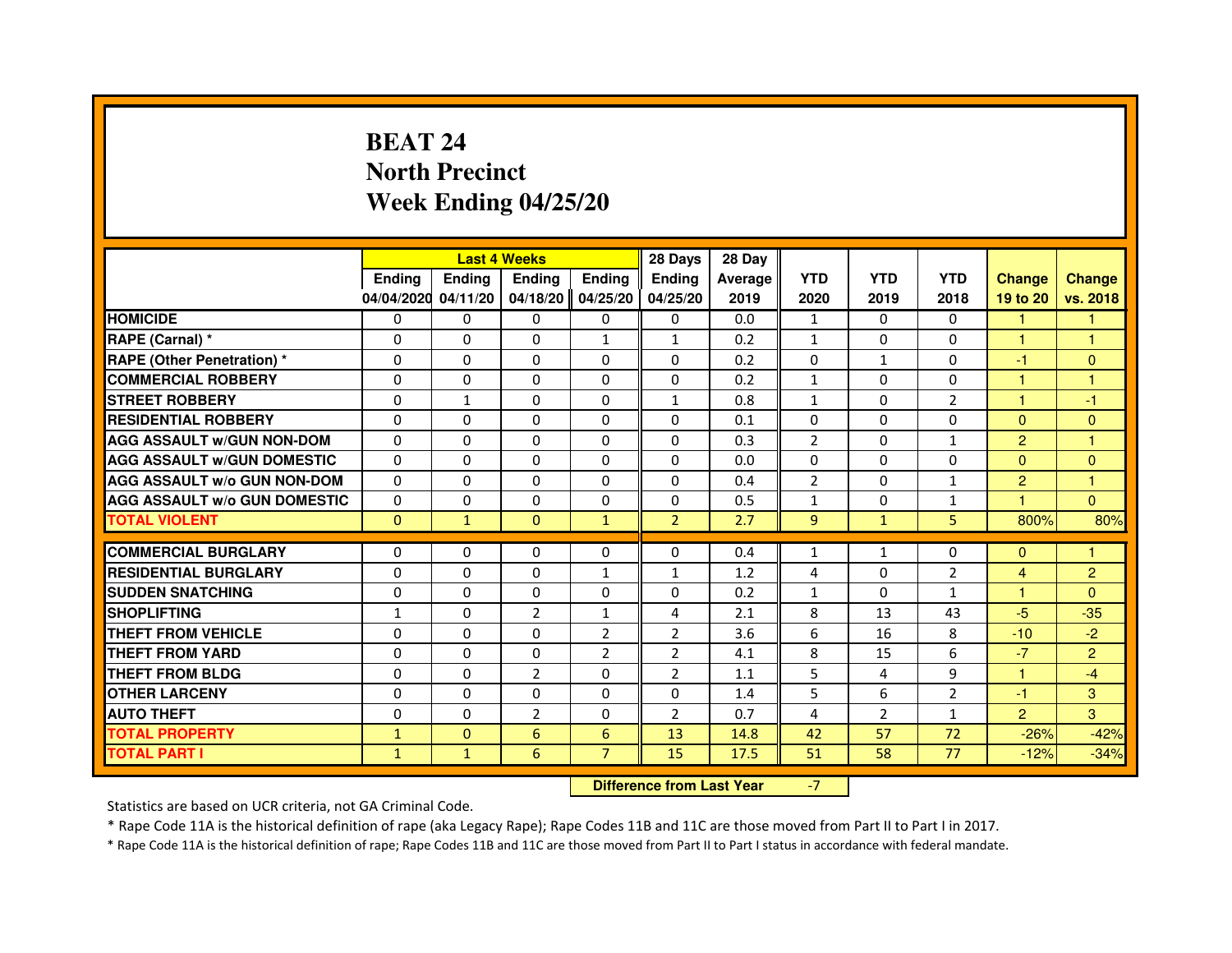# **BEAT 25 North PrecinctWeek Ending 04/25/20**

|                                     |                |                                  | <b>Last 4 Weeks</b> |                | 28 Days        | 28 Day  |                |                |                |                |                |
|-------------------------------------|----------------|----------------------------------|---------------------|----------------|----------------|---------|----------------|----------------|----------------|----------------|----------------|
|                                     | Ending         | Ending                           | <b>Ending</b>       | <b>Ending</b>  | Ending         | Average | <b>YTD</b>     | <b>YTD</b>     | <b>YTD</b>     | <b>Change</b>  | <b>Change</b>  |
|                                     | 04/04/2020     | 04/11/20                         | 04/18/20            | 04/25/20       | 04/25/20       | 2019    | 2020           | 2019           | 2018           | 19 to 20       | vs. 2018       |
| <b>HOMICIDE</b>                     | 0              | $\Omega$                         | 0                   | 0              | $\mathbf{0}$   | 0.0     | 0              | 0              | $\Omega$       | $\mathbf{0}$   | $\mathbf{0}$   |
| RAPE (Carnal) *                     | 0              | 0                                | 0                   | 0              | 0              | 0.1     | 1              | $\mathbf{1}$   | $\mathbf{1}$   | $\Omega$       | $\mathbf{0}$   |
| RAPE (Other Penetration) *          | $\Omega$       | 0                                | $\Omega$            | $\Omega$       | $\Omega$       | 0.0     | $\Omega$       | $\Omega$       | $\Omega$       | $\Omega$       | $\Omega$       |
| <b>COMMERCIAL ROBBERY</b>           | 0              | $\Omega$                         | $\Omega$            | $\Omega$       | $\Omega$       | 0.1     | $\Omega$       | $\mathbf{1}$   | $\Omega$       | $-1$           | $\overline{0}$ |
| <b>STREET ROBBERY</b>               | $\Omega$       | $\Omega$                         | $\Omega$            | $\Omega$       | $\Omega$       | 0.5     | $\Omega$       | $\mathbf{1}$   | $\overline{7}$ | $-1$           | $-7$           |
| <b>RESIDENTIAL ROBBERY</b>          | 0              | $\mathbf{1}$                     | 0                   | 0              | 1              | 0.0     | $\mathbf{1}$   | 0              | $\Omega$       | $\mathbf{1}$   | 1              |
| <b>AGG ASSAULT w/GUN NON-DOM</b>    | $\Omega$       | $\Omega$                         | $\Omega$            | $\Omega$       | $\Omega$       | 0.2     | $\Omega$       | $\Omega$       | $\Omega$       | $\Omega$       | $\Omega$       |
| <b>AGG ASSAULT W/GUN DOMESTIC</b>   | $\Omega$       | $\Omega$                         | $\Omega$            | $\Omega$       | $\Omega$       | 0.0     | $\Omega$       | $\Omega$       | $\mathbf{1}$   | $\Omega$       | $-1$           |
| <b>AGG ASSAULT W/o GUN NON-DOM</b>  | $\Omega$       | $\Omega$                         | $\Omega$            | $\Omega$       | $\Omega$       | 0.2     | 3              | $\mathbf{1}$   | $\mathbf{1}$   | 2              | $\overline{c}$ |
| <b>AGG ASSAULT w/o GUN DOMESTIC</b> | $\Omega$       | $\Omega$                         | 0                   | $\Omega$       | $\Omega$       | 0.2     | $\overline{2}$ | $\Omega$       | $\mathbf{1}$   | $\overline{2}$ | 1              |
| <b>TOTAL VIOLENT</b>                | $\mathbf{0}$   | $\mathbf{1}$                     | $\mathbf{0}$        | $\mathbf{0}$   | $\mathbf{1}$   | 1.2     | $\overline{7}$ | $\overline{4}$ | 11             | 75%            | $-36%$         |
| <b>COMMERCIAL BURGLARY</b>          | 0              | 0                                | 0                   | 1              | 1              | 0.8     | 3              | $\mathbf{1}$   | 0              | $\overline{2}$ | 3              |
| <b>RESIDENTIAL BURGLARY</b>         | $\mathbf{1}$   | $\Omega$                         | $\Omega$            | $\Omega$       | 1              | 1.4     | 4              | $\Omega$       | $\Omega$       | $\overline{4}$ | 4              |
| <b>SUDDEN SNATCHING</b>             | $\Omega$       | $\Omega$                         | $\Omega$            | $\Omega$       | $\Omega$       | 0.1     | $\mathbf{1}$   | $\Omega$       | $\Omega$       | $\mathbf{1}$   | $\mathbf{1}$   |
| <b>SHOPLIFTING</b>                  | 0              | $\mathbf{1}$                     | $\mathbf{1}$        | $\mathbf{0}$   | $\overline{2}$ | 1.5     | 6              | $\overline{7}$ | $\overline{2}$ | $-1$           | $\overline{4}$ |
| THEFT FROM VEHICLE                  | 0              | 0                                | 0                   | $\Omega$       | 0              | 5.0     | 3              | 21             | 14             | $-18$          | $-11$          |
| <b>THEFT FROM YARD</b>              | $\Omega$       | $\mathbf{1}$                     | $\Omega$            | $\overline{2}$ | 3              | 1.8     | 6              | 8              | 10             | $-2$           | $-4$           |
| <b>THEFT FROM BLDG</b>              | $\Omega$       | $\Omega$                         | $\Omega$            | $\Omega$       | $\Omega$       | 2.0     | 4              | 6              | 10             | $-2$           | $-6$           |
| <b>OTHER LARCENY</b>                | 1              | $\Omega$                         | 0                   | $\Omega$       | 1              | 0.5     | 3              | $\overline{2}$ | 3              | $\mathbf{1}$   | $\Omega$       |
| <b>AUTO THEFT</b>                   | $\Omega$       | $\mathbf{1}$                     | $\Omega$            | $\Omega$       | $\mathbf{1}$   | 1.3     | 5              | $\mathbf{1}$   | $\overline{2}$ | $\overline{4}$ | 3              |
| <b>TOTAL PROPERTY</b>               | $\overline{2}$ | 3                                | $\mathbf{1}$        | 3              | $\overline{9}$ | 14.3    | 35             | 46             | 41             | $-24%$         | $-15%$         |
| <b>TOTAL PART I</b>                 | $\overline{2}$ | $\overline{4}$                   | $\mathbf{1}$        | 3              | 10             | 15.4    | 42             | 50             | 52             | $-16%$         | $-19%$         |
|                                     |                | <b>Difference from Last Year</b> |                     | $-8$           |                |         |                |                |                |                |                |

 **Difference from Last Year**

Statistics are based on UCR criteria, not GA Criminal Code.

\* Rape Code 11A is the historical definition of rape (aka Legacy Rape); Rape Codes 11B and 11C are those moved from Part II to Part I in 2017.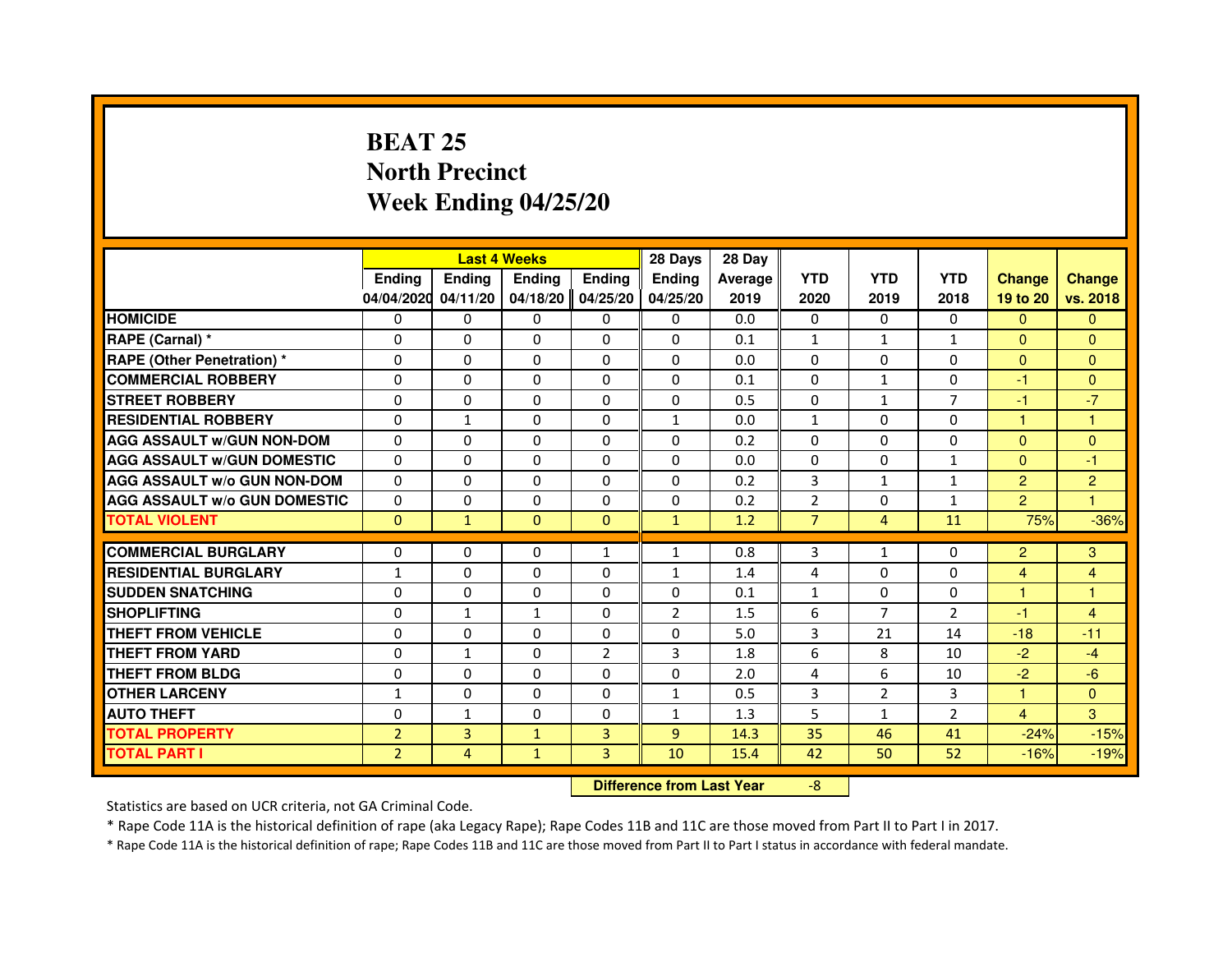# **BEAT 26 North PrecinctWeek Ending 04/25/20**

|                                     |               | <b>Last 4 Weeks</b>              |               |               | 28 Days       | 28 Day  |                |                |                |                |               |
|-------------------------------------|---------------|----------------------------------|---------------|---------------|---------------|---------|----------------|----------------|----------------|----------------|---------------|
|                                     | <b>Ending</b> | <b>Ending</b>                    | <b>Ending</b> | <b>Ending</b> | <b>Ending</b> | Average | <b>YTD</b>     | <b>YTD</b>     | <b>YTD</b>     | <b>Change</b>  | <b>Change</b> |
|                                     | 04/04/2020    | 04/11/20                         | 04/18/20      | 04/25/20      | 04/25/20      | 2019    | 2020           | 2019           | 2018           | 19 to 20       | vs. 2018      |
| <b>HOMICIDE</b>                     | 0             | $\Omega$                         | $\mathbf{0}$  | 0             | 0             | 0.1     | $\mathbf{0}$   | 0              | $\Omega$       | $\Omega$       | $\mathbf{0}$  |
| RAPE (Carnal) *                     | 0             | 0                                | 0             | 0             | 0             | 0.2     | $\overline{2}$ | 1              | $\mathbf{1}$   | 1              | 1             |
| <b>RAPE (Other Penetration) *</b>   | $\Omega$      | $\Omega$                         | $\Omega$      | $\Omega$      | $\mathbf{0}$  | 0.0     | $\mathbf{0}$   | $\mathbf{0}$   | $\Omega$       | $\mathbf{0}$   | $\mathbf{0}$  |
| <b>COMMERCIAL ROBBERY</b>           | 0             | $\Omega$                         | $\Omega$      | $\Omega$      | 0             | 0.1     | $\mathbf{1}$   | 0              | 0              | $\mathbf{1}$   | $\mathbf{1}$  |
| <b>STREET ROBBERY</b>               | $\Omega$      | $\Omega$                         | $\Omega$      | $\Omega$      | $\Omega$      | 1.2     | 3              | 4              | 6              | $-1$           | -3            |
| <b>RESIDENTIAL ROBBERY</b>          | 0             | 0                                | $\Omega$      | 0             | 0             | 0.0     | $\mathbf{0}$   | 0              | $\Omega$       | $\Omega$       | $\mathbf{0}$  |
| <b>AGG ASSAULT W/GUN NON-DOM</b>    | $\Omega$      | $\Omega$                         | 0             | $\Omega$      | $\mathbf{0}$  | 0.4     | $\Omega$       | $\mathbf{1}$   | 0              | -1             | $\mathbf{0}$  |
| <b>AGG ASSAULT W/GUN DOMESTIC</b>   | $\Omega$      | $\Omega$                         | $\Omega$      | $\Omega$      | $\Omega$      | 0.0     | $\Omega$       | $\Omega$       | $\Omega$       | $\Omega$       | $\Omega$      |
| <b>AGG ASSAULT W/o GUN NON-DOM</b>  | $\Omega$      | $\Omega$                         | $\Omega$      | $\Omega$      | $\mathbf{0}$  | 1.2     | 6              | 3              | $\overline{7}$ | 3              | -1            |
| <b>AGG ASSAULT W/o GUN DOMESTIC</b> | 0             | $\Omega$                         | 0             | $\Omega$      | $\mathbf{0}$  | 0.2     | 0              | $\overline{2}$ | 0              | $-2$           | $\Omega$      |
| <b>TOTAL VIOLENT</b>                | $\mathbf{0}$  | $\mathbf{0}$                     | $\mathbf{0}$  | $\mathbf{0}$  | $\mathbf{0}$  | 3.4     | 12             | 11             | 14             | 9%             | $-14%$        |
| <b>COMMERCIAL BURGLARY</b>          | 1             | 0                                | 0             | 0             | $\mathbf{1}$  | 0.5     | $\overline{2}$ | $\overline{2}$ | $\mathbf{1}$   | $\mathbf{0}$   | 1             |
| <b>RESIDENTIAL BURGLARY</b>         | 0             | $\Omega$                         | $\Omega$      | $\Omega$      | 0             | 0.2     | 0              | 0              | 0              | $\mathbf{0}$   | $\mathbf{0}$  |
| <b>SUDDEN SNATCHING</b>             | $\mathbf{1}$  | $\Omega$                         | $\Omega$      | $\Omega$      | $\mathbf{1}$  | 0.5     | $\mathbf{1}$   | 3              | 4              | $-2$           | $-3$          |
| <b>SHOPLIFTING</b>                  | 0             | $\mathbf{0}$                     | 0             | $\mathbf{0}$  | 0             | 2.6     | 11             | 12             | $\overline{7}$ | -1             | 4             |
| THEFT FROM VEHICLE                  | 0             | $\Omega$                         | $\mathbf{1}$  | $\Omega$      | $\mathbf{1}$  | 2.9     | $\overline{7}$ | $\overline{7}$ | 4              | $\mathbf{0}$   | 3             |
| <b>THEFT FROM YARD</b>              | 1             | $\Omega$                         | $\Omega$      | $\Omega$      | $\mathbf{1}$  | 1.7     | 6              | 8              | $\overline{7}$ | $-2$           | $-1$          |
| <b>THEFT FROM BLDG</b>              | $\Omega$      | $\mathbf{1}$                     | $\Omega$      | $\Omega$      | $\mathbf{1}$  | 2.5     | 3              | 4              | 12             | $-1$           | $-9$          |
| <b>OTHER LARCENY</b>                | $\Omega$      | $\Omega$                         | 0             | $\Omega$      | $\Omega$      | 0.4     | $\Omega$       | $\overline{2}$ | $\overline{2}$ | $-2$           | $-2$          |
| <b>AUTO THEFT</b>                   | $\Omega$      | $\Omega$                         | $\Omega$      | $\mathbf{1}$  | $\mathbf{1}$  | 0.7     | 3              | $\mathbf{1}$   | 6              | $\overline{2}$ | $-3$          |
| <b>TOTAL PROPERTY</b>               | 3             | $\mathbf{1}$                     | $\mathbf{1}$  | $\mathbf{1}$  | 6             | 11.9    | 33             | 39             | 43             | $-15%$         | $-23%$        |
| <b>TOTAL PART I</b>                 | 3             | $\mathbf{1}$                     | $\mathbf{1}$  | $\mathbf{1}$  | 6             | 15.3    | 45             | 50             | 57             | $-10%$         | $-21%$        |
|                                     |               | <b>Difference from Last Year</b> |               | $-5$          |               |         |                |                |                |                |               |

 **Difference from Last Year**

Statistics are based on UCR criteria, not GA Criminal Code.

\* Rape Code 11A is the historical definition of rape (aka Legacy Rape); Rape Codes 11B and 11C are those moved from Part II to Part I in 2017.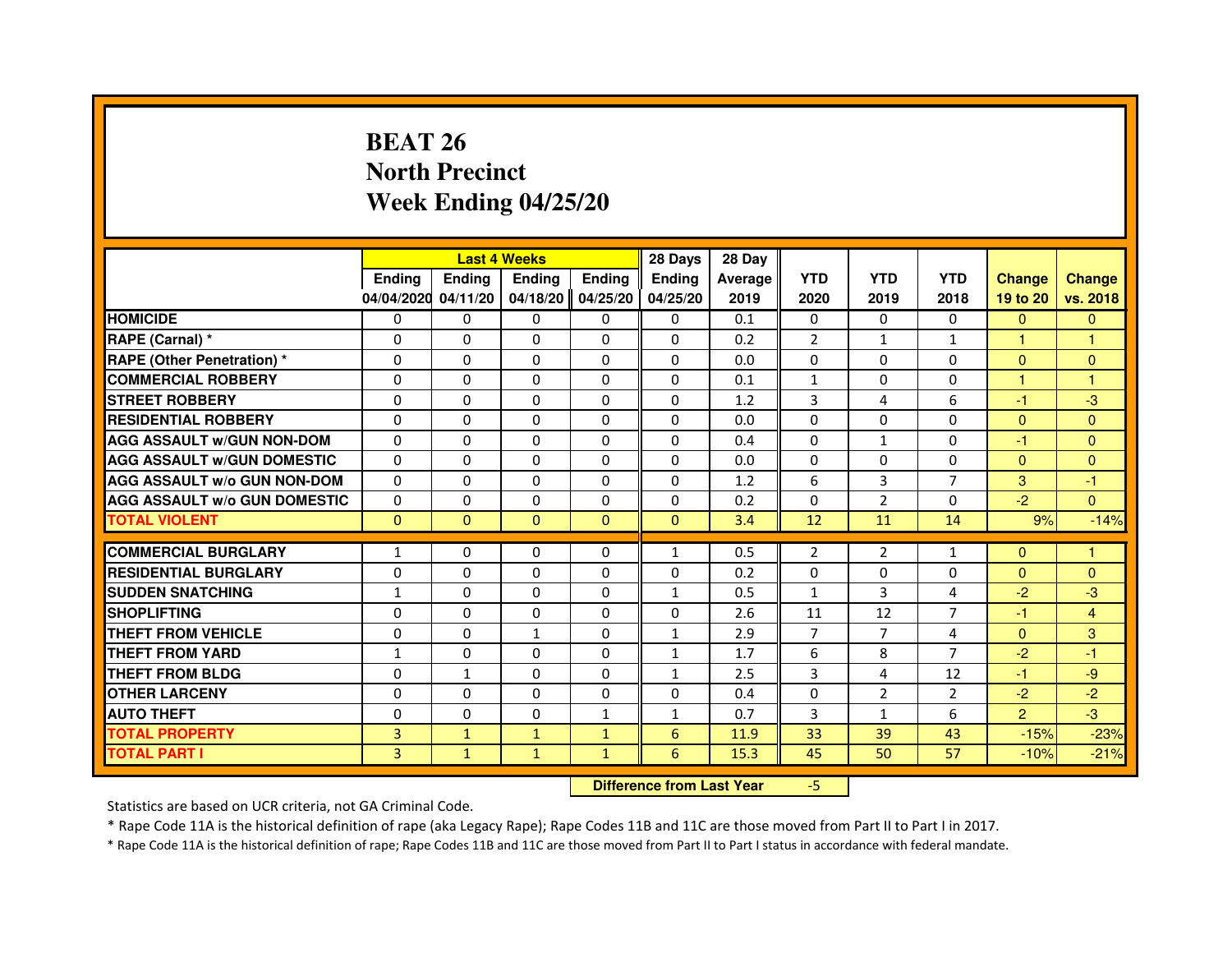# **BEAT 27 North PrecinctWeek Ending 04/25/20**

|                                     |               | <b>Last 4 Weeks</b> |                |                   | 28 Days        | 28 Day  |                |                |                |                |                |
|-------------------------------------|---------------|---------------------|----------------|-------------------|----------------|---------|----------------|----------------|----------------|----------------|----------------|
|                                     | <b>Ending</b> | <b>Endina</b>       | <b>Endina</b>  | <b>Endina</b>     | <b>Endina</b>  | Average | <b>YTD</b>     | <b>YTD</b>     | <b>YTD</b>     | <b>Change</b>  | <b>Change</b>  |
|                                     | 04/04/2020    | 04/11/20            |                | 04/18/20 04/25/20 | 04/25/20       | 2019    | 2020           | 2019           | 2018           | 19 to 20       | vs. 2018       |
| <b>HOMICIDE</b>                     | 0             | 0                   | 0              | 0                 | 0              | 0.1     | $\mathbf{0}$   | 0              | $\Omega$       | $\mathbf{0}$   | $\mathbf{0}$   |
| RAPE (Carnal) *                     | $\Omega$      | $\Omega$            | $\Omega$       | $\Omega$          | $\Omega$       | 0.3     | $\mathbf{1}$   | $\Omega$       | $\Omega$       | $\mathbf{1}$   | $\mathbf{1}$   |
| <b>RAPE (Other Penetration) *</b>   | 0             | 0                   | $\Omega$       | $\Omega$          | $\Omega$       | 0.2     | $\Omega$       | $\Omega$       | $\mathbf{1}$   | $\Omega$       | $-1$           |
| <b>COMMERCIAL ROBBERY</b>           | 0             | 0                   | 0              | $\Omega$          | $\Omega$       | 0.1     | $\Omega$       | $\Omega$       | $\overline{2}$ | $\Omega$       | $-2$           |
| <b>STREET ROBBERY</b>               | 0             | $\Omega$            | 0              | $\Omega$          | 0              | 1.4     | $\mathbf{1}$   | 4              | $\overline{2}$ | $-3$           | $-1$           |
| <b>RESIDENTIAL ROBBERY</b>          | 0             | $\Omega$            | 0              | 0                 | 0              | 0.1     | 0              | 0              | $\mathbf{1}$   | $\Omega$       | $-1$           |
| <b>AGG ASSAULT W/GUN NON-GUN</b>    | $\Omega$      | $\mathbf 0$         | $\Omega$       | $\mathbf{1}$      | $\mathbf{1}$   | 1.0     | $\overline{7}$ | 3              | 3              | $\overline{4}$ | $\overline{4}$ |
| <b>AGG ASSAULT W/GUN DOMESTIC</b>   | $\Omega$      | $\Omega$            | 0              | 0                 | $\Omega$       | 0.2     | $\mathbf{1}$   | $\mathbf{1}$   | $\Omega$       | $\Omega$       | 1              |
| <b>AGG ASSAULT W/o GUN NON-DOM</b>  | $\Omega$      | 0                   | $\Omega$       | 0                 | $\Omega$       | 1.5     | $\overline{4}$ | 6              | 3              | $-2$           | 1              |
| <b>AGG ASSAULT W/o GUN DOMESTIC</b> | $\Omega$      | 0                   | 0              | $\Omega$          | $\Omega$       | 1.3     | $\overline{2}$ | 6              | $\Omega$       | $-4$           | $\overline{2}$ |
| <b>TOTAL VIOLENT</b>                | $\Omega$      | $\mathbf{0}$        | $\Omega$       | $\mathbf{1}$      | $\mathbf{1}$   | 6.2     | 16             | 20             | 12             | $-20%$         | 33%            |
|                                     |               |                     |                |                   |                |         |                |                |                |                |                |
| <b>COMMERCIAL BURGLARY</b>          | 0             | 0                   | $\Omega$       | 0                 | $\Omega$       | 0.7     | $\Omega$       | 3              | $\overline{2}$ | $-3$           | $-2$           |
| <b>RESIDENTIAL BURGLARY</b>         | 0             | $\Omega$            | 0              | $\Omega$          | $\Omega$       | 0.5     | 4              | $\overline{2}$ | 5              | $\overline{2}$ | $-1$           |
| <b>SUDDEN SNATCHING</b>             | 0             | 0                   | $\Omega$       | $\Omega$          | $\Omega$       | 0.3     | $\overline{2}$ | $\overline{2}$ | 5              | $\Omega$       | -3             |
| <b>SHOPLIFTING</b>                  | $\mathbf 0$   | 0                   | $\Omega$       | $\overline{2}$    | $\overline{2}$ | 3.1     | 8              | 11             | 11             | $-3$           | -3             |
| <b>THEFT FROM VEHICLE</b>           | 0             | $\Omega$            | $\Omega$       | $\Omega$          | $\Omega$       | 3.1     | 4              | 14             | $\overline{7}$ | $-10$          | $-3$           |
| <b>THEFT FROM YARD</b>              | 0             | 0                   | $\Omega$       | $\Omega$          | $\Omega$       | 0.8     | 3              | 2              | 6              | 1              | $-3$           |
| <b>THEFT FROM BLDG</b>              | 0             | 0                   | 0              | 0                 | 0              | 2.4     | 5              | 11             | 10             | -6             | $-5$           |
| <b>OTHER LARCENY</b>                | 0             | 0                   | 0              | 0                 | $\Omega$       | 0.2     | $\Omega$       | 0              | $\Omega$       | $\mathbf{0}$   | $\Omega$       |
| <b>AUTO THEFT</b>                   | $\mathbf 0$   | 1                   | $\Omega$       | $\Omega$          | $\mathbf{1}$   | 0.9     | $\overline{7}$ | $\mathbf{1}$   | $\overline{4}$ | 6              | 3              |
| <b>TOTAL PROPERTY</b>               | 0             | $\mathbf{1}$        | $\Omega$       | $\overline{2}$    | 3              | 12.0    | 33             | 46             | 50             | $-28%$         | $-34%$         |
| <b>TOTAL PART I</b>                 | $\mathbf{0}$  | $\mathbf{1}$        | $\overline{0}$ | 3                 | 4              | 18.3    | 49             | 66             | 62             | $-26%$         | $-21%$         |

 **Difference from Last Year**-17

Statistics are based on UCR criteria, not GA Criminal Code.

\* Rape Code 11A is the historical definition of rape (aka Legacy Rape); Rape Codes 11B and 11C are those moved from Part II to Part I in 2017.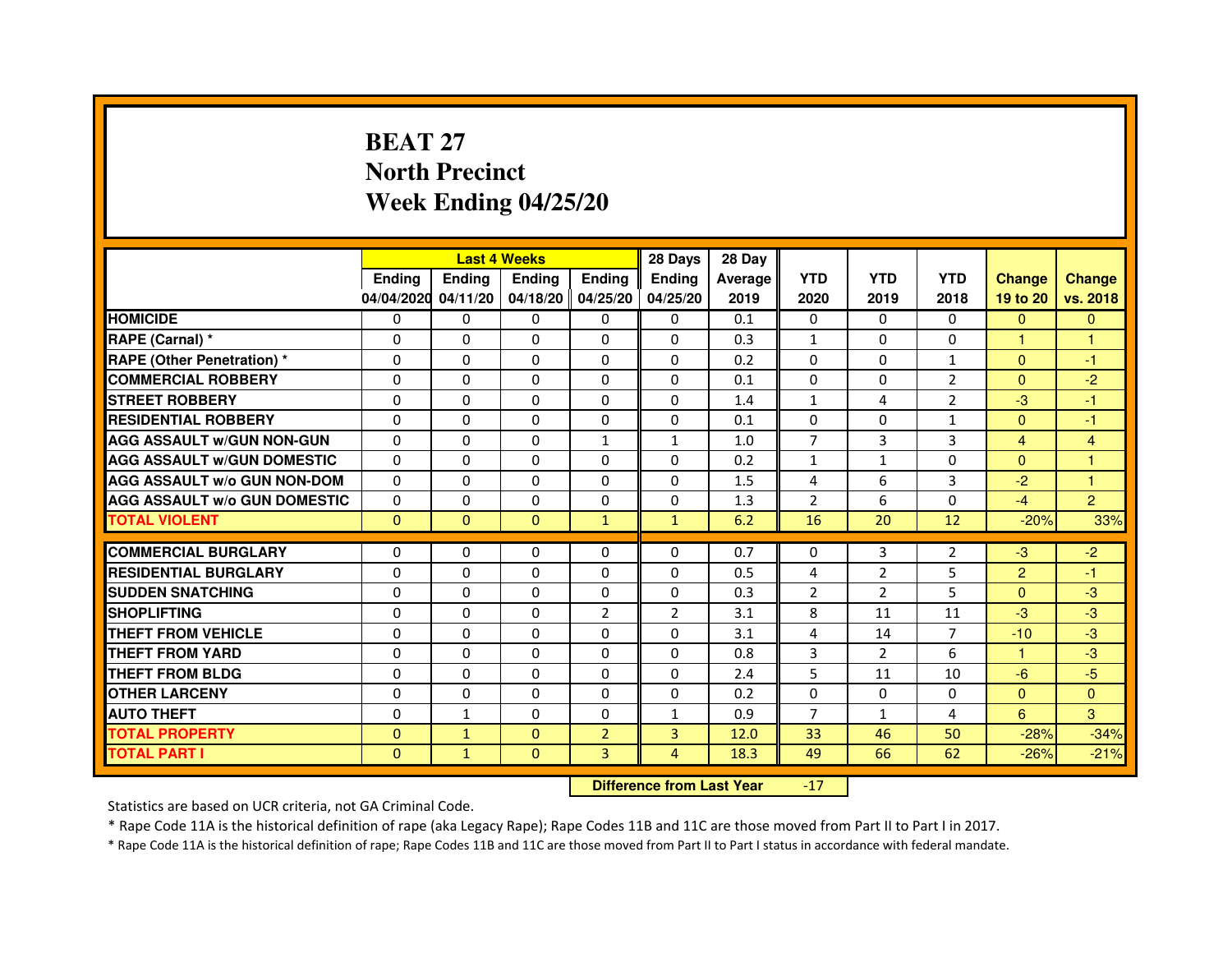# **BEAT 31 Central PrecinctWeek Ending 04/25/20**

|                                     |                |                | <b>Last 4 Weeks</b> |                | 28 Days                          | 28 Day  |              |              |                |                |                |
|-------------------------------------|----------------|----------------|---------------------|----------------|----------------------------------|---------|--------------|--------------|----------------|----------------|----------------|
|                                     | Ending         | Ending         | Ending              | <b>Ending</b>  | Ending                           | Average | <b>YTD</b>   | <b>YTD</b>   | <b>YTD</b>     | <b>Change</b>  | <b>Change</b>  |
|                                     | 04/04/2020     | 04/11/20       | 04/18/20 04/25/20   |                | 04/25/20                         | 2019    | 2020         | 2019         | 2018           | 19 to 20       | vs. 2018       |
| <b>HOMICIDE</b>                     | 0              | $\Omega$       | $\mathbf{0}$        | 0              | 0                                | 0.1     | $\mathbf{1}$ | $\Omega$     | $\Omega$       | $\mathbf{1}$   | $\mathbf{1}$   |
| RAPE (Carnal) *                     | 0              | 0              | 0                   | 0              | 0                                | 0.3     | 3            | 3            | $\Omega$       | $\Omega$       | 3              |
| <b>RAPE (Other Penetration) *</b>   | $\Omega$       | $\mathbf 0$    | $\Omega$            | 0              | 0                                | 0.2     | $\Omega$     | $\mathbf{0}$ | $\mathbf{1}$   | $\Omega$       | $-1$           |
| <b>COMMERCIAL ROBBERY</b>           | $\mathbf 0$    | 0              | $\Omega$            | $\mathbf 0$    | 0                                | 0.0     | $\mathbf{0}$ | $\mathbf{0}$ | $\mathbf{1}$   | $\Omega$       | $-1$           |
| <b>STREET ROBBERY</b>               | $\Omega$       | $\overline{2}$ | $\Omega$            | $\Omega$       | $\overline{2}$                   | 0.7     | 3            | $\mathbf{1}$ | 5              | $\overline{2}$ | $-2$           |
| <b>RESIDENTIAL ROBBERY</b>          | $\Omega$       | $\mathbf 0$    | $\Omega$            | 0              | 0                                | 0.0     | $\Omega$     | $\mathbf{0}$ | 0              | $\Omega$       | $\mathbf{0}$   |
| <b>AGG ASSAULT w/GUN NON-DOM</b>    | $\mathbf{1}$   | $\Omega$       | $\Omega$            | $\Omega$       | $\mathbf{1}$                     | 1.1     | 6            | 4            | $\overline{2}$ | $\overline{2}$ | $\overline{4}$ |
| <b>AGG ASSAULT W/GUN DOMESTIC</b>   | $\Omega$       | $\Omega$       | $\mathbf 0$         | $\Omega$       | 0                                | 0.2     | $\Omega$     | $\mathbf{0}$ | $\mathbf{1}$   | $\Omega$       | $-1$           |
| <b>AGG ASSAULT W/o GUN NON-DOM</b>  | $\Omega$       | $\Omega$       | $\Omega$            | $\Omega$       | 0                                | 0.7     | $\mathbf{1}$ | 3            | 2              | $-2$           | $-1$           |
| <b>AGG ASSAULT w/o GUN DOMESTIC</b> | $\Omega$       | $\mathbf 0$    | $\mathbf{1}$        | $\Omega$       | $\mathbf{1}$                     | 0.9     | 4            | 5            | $\mathbf{1}$   | $-1$           | 3              |
| <b>TOTAL VIOLENT</b>                | $\mathbf{1}$   | $\overline{2}$ | $\mathbf{1}$        | $\mathbf{0}$   | $\overline{4}$                   | 4.1     | 18           | 16           | 13             | 13%            | 38%            |
| <b>COMMERCIAL BURGLARY</b>          | 0              | 0              | 0                   | 0              | 0                                | 1.2     | 3            | 4            | 6              | $-1$           | $-3$           |
| <b>RESIDENTIAL BURGLARY</b>         | 1              | $\mathbf 0$    | 0                   | 0              | $\mathbf{1}$                     | 3.5     | 17           | 6            | 8              | 11             | 9              |
| <b>SUDDEN SNATCHING</b>             | $\Omega$       | $\mathbf 0$    | $\Omega$            | $\Omega$       | $\Omega$                         | 0.3     | $\Omega$     | $\mathbf{1}$ | $\Omega$       | $-1$           | $\Omega$       |
| <b>SHOPLIFTING</b>                  | 0              | $\Omega$       | $\Omega$            | 0              | 0                                | 0.4     | 3            | $\mathbf{1}$ | 0              | $\overline{2}$ | 3              |
| THEFT FROM VEHICLE                  | $\overline{2}$ | $\Omega$       | $\Omega$            | 0              | $\overline{2}$                   | 4.3     | 9            | 13           | 20             | $-4$           | $-11$          |
| <b>THEFT FROM YARD</b>              | 3              | 0              | $\mathbf 0$         | $\mathbf{1}$   | 4                                | 4.4     | 15           | 12           | 12             | 3              | 3              |
| <b>THEFT FROM BLDG</b>              | $\Omega$       | $\Omega$       | $\Omega$            | $\Omega$       | 0                                | 1.5     | 3            | 8            | 11             | $-5$           | $-8$           |
| <b>OTHER LARCENY</b>                | $\mathbf{1}$   | $\Omega$       | $\Omega$            | $\mathbf{1}$   | $\overline{2}$                   | 1.9     | 5            | 6            | $\mathbf{1}$   | $-1$           | $\overline{4}$ |
| <b>AUTO THEFT</b>                   | $\Omega$       | 0              | $\mathbf 0$         | $\overline{2}$ | $\overline{2}$                   | 1.1     | 9            | 5            | 6              | $\overline{4}$ | 3              |
| <b>TOTAL PROPERTY</b>               | $\overline{7}$ | $\mathbf{0}$   | $\Omega$            | 4              | 11                               | 18.6    | 64           | 56           | 64             | 14%            | 0%             |
| <b>TOTAL PART I</b>                 | 8              | $\overline{2}$ | $\mathbf{1}$        | $\overline{4}$ | 15                               | 22.7    | 82           | 72           | 77             | 14%            | 6%             |
|                                     |                |                |                     |                | <b>Difference from Last Year</b> |         | 10           |              |                |                |                |

 **Difference from Last Year**

Statistics are based on UCR criteria, not GA Criminal Code.

\* Rape Code 11A is the historical definition of rape (aka Legacy Rape); Rape Codes 11B and 11C are those moved from Part II to Part I in 2017.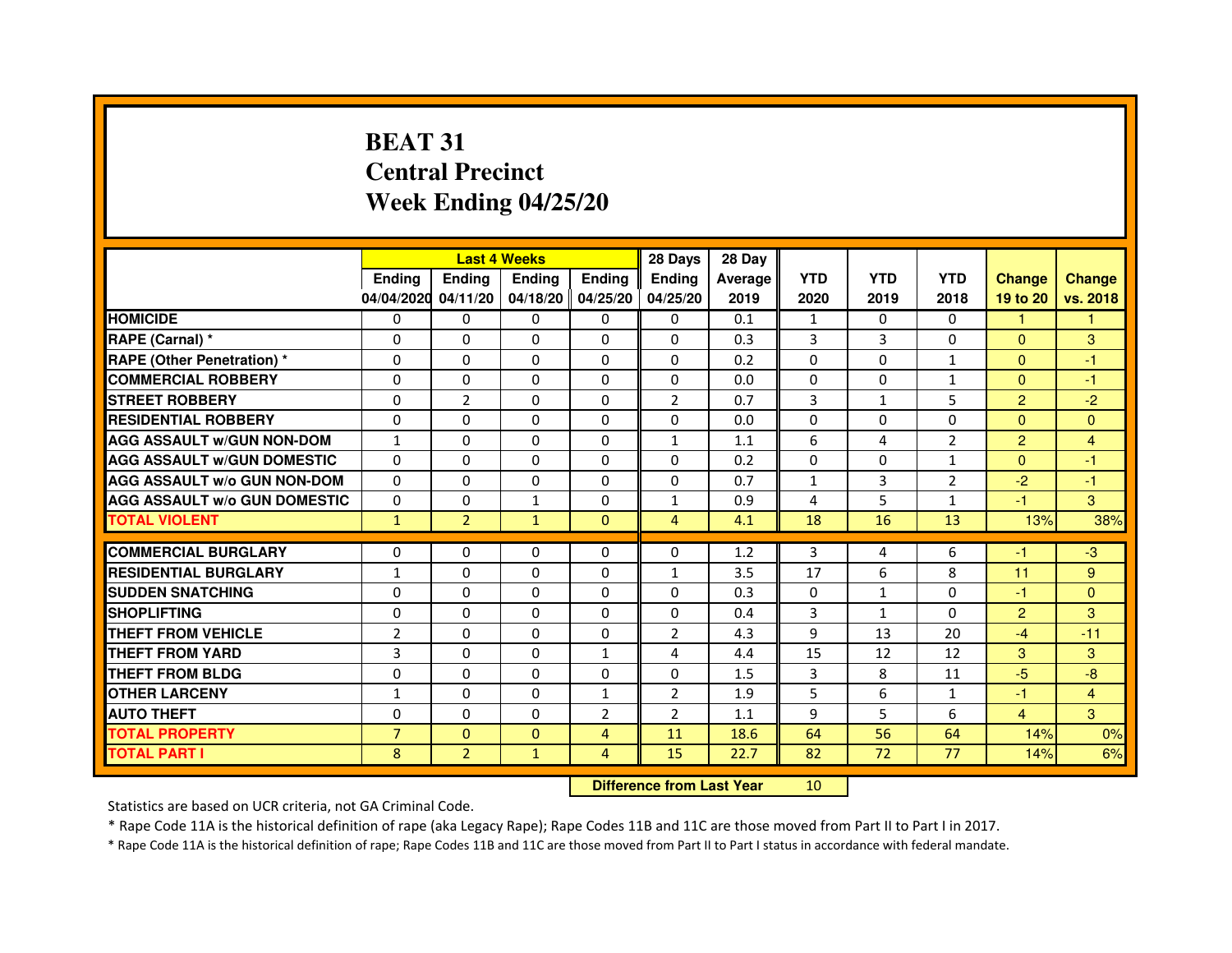# **BEAT 32 Central PrecinctWeek Ending 04/25/20**

|                                     |               | <b>Last 4 Weeks</b>              |                |                | 28 Days        | 28 Day  |                |                |                |                |                |
|-------------------------------------|---------------|----------------------------------|----------------|----------------|----------------|---------|----------------|----------------|----------------|----------------|----------------|
|                                     | <b>Ending</b> | <b>Ending</b>                    | <b>Ending</b>  | <b>Ending</b>  | <b>Ending</b>  | Average | <b>YTD</b>     | <b>YTD</b>     | <b>YTD</b>     | <b>Change</b>  | <b>Change</b>  |
|                                     | 04/04/2020    | 04/11/20                         | 04/18/20       | 04/25/20       | 04/25/20       | 2019    | 2020           | 2019           | 2018           | 19 to 20       | vs. 2018       |
| <b>HOMICIDE</b>                     | 0             | $\Omega$                         | $\mathbf{0}$   | 0              | 0              | 0.1     | $\mathbf{0}$   | 0              | $\Omega$       | $\Omega$       | $\mathbf{0}$   |
| RAPE (Carnal) *                     | 0             | 0                                | 0              | 0              | 0              | 0.2     | 0              | 1              | $\mathbf{1}$   | $-1$           | -1             |
| <b>RAPE (Other Penetration) *</b>   | $\Omega$      | $\Omega$                         | $\Omega$       | $\Omega$       | $\mathbf{0}$   | 0.1     | $\mathbf{0}$   | $\mathbf{0}$   | $\Omega$       | $\Omega$       | $\mathbf{0}$   |
| <b>COMMERCIAL ROBBERY</b>           | 0             | 0                                | $\Omega$       | $\Omega$       | 0              | 0.9     | $\overline{2}$ | $\mathbf{1}$   | $\mathbf{1}$   | $\mathbf{1}$   | $\mathbf{1}$   |
| <b>STREET ROBBERY</b>               | $\Omega$      | $\Omega$                         | $\Omega$       | $\Omega$       | $\Omega$       | 0.2     | $\Omega$       | $\Omega$       | $\mathbf{1}$   | $\mathbf{0}$   | -1             |
| <b>RESIDENTIAL ROBBERY</b>          | 0             | 0                                | 0              | 0              | $\Omega$       | 0.0     | 0              | 0              | $\Omega$       | $\Omega$       | $\mathbf{0}$   |
| <b>AGG ASSAULT W/GUN NON-DOM</b>    | $\Omega$      | $\Omega$                         | 0              | $\Omega$       | $\Omega$       | 0.2     | $\overline{2}$ | $\overline{2}$ | $\overline{2}$ | $\mathbf{0}$   | $\Omega$       |
| <b>AGG ASSAULT W/GUN DOMESTIC</b>   | $\Omega$      | $\Omega$                         | 0              | $\Omega$       | $\Omega$       | 0.0     | $\mathbf{1}$   | $\Omega$       | $\Omega$       | $\mathbf{1}$   | $\mathbf{1}$   |
| <b>AGG ASSAULT W/o GUN NON-DOM</b>  | $\Omega$      | $\Omega$                         | $\Omega$       | $\Omega$       | $\Omega$       | 0.3     | $\Omega$       | $\mathbf{1}$   | $\mathbf{1}$   | $-1$           | -1             |
| <b>AGG ASSAULT W/o GUN DOMESTIC</b> | 0             | 0                                | 0              | $\Omega$       | $\Omega$       | 0.4     | 0              | 1              | $\mathbf{1}$   | -1             | -1             |
| <b>TOTAL VIOLENT</b>                | $\mathbf{0}$  | $\mathbf{0}$                     | $\mathbf{0}$   | $\mathbf{0}$   | $\mathbf{0}$   | 2.5     | 5              | 6              | $\overline{7}$ | $-17%$         | $-29%$         |
| <b>COMMERCIAL BURGLARY</b>          | 1             | 0                                | 1              | 0              | $\overline{2}$ | 0.3     | 3              | 0              | 0              | 3              | 3              |
| <b>RESIDENTIAL BURGLARY</b>         | $\mathbf{1}$  | $\Omega$                         | $\mathbf{1}$   | $\Omega$       | $\overline{2}$ | 1.8     | 8              | 6              | 6              | $\overline{2}$ | $\overline{2}$ |
| <b>SUDDEN SNATCHING</b>             | 0             | $\Omega$                         | $\Omega$       | $\Omega$       | $\Omega$       | 0.2     | $\Omega$       | $\Omega$       | $\Omega$       | $\Omega$       | $\Omega$       |
| <b>SHOPLIFTING</b>                  | $\mathbf{1}$  | $\mathbf{1}$                     | $\mathbf{1}$   | $\mathbf{0}$   | 3              | 3.1     | 10             | 14             | 19             | $-4$           | $-9$           |
| THEFT FROM VEHICLE                  | 0             | $\overline{2}$                   | $\mathbf{1}$   | $\Omega$       | 3              | 4.9     | 12             | 17             | 29             | $-5$           | $-17$          |
| <b>THEFT FROM YARD</b>              | $\Omega$      | 1                                | 0              | $\overline{2}$ | 3              | 2.6     | $\overline{7}$ | $\overline{7}$ | 11             | $\Omega$       | $-4$           |
| <b>THEFT FROM BLDG</b>              | $\Omega$      | $\overline{2}$                   | $\Omega$       | $\mathbf{1}$   | 3              | 2.5     | 8              | 8              | 11             | $\Omega$       | $-3$           |
| <b>OTHER LARCENY</b>                | $\Omega$      | $\Omega$                         | 0              | $\Omega$       | $\mathbf{0}$   | 0.8     | 8              | $\mathbf{1}$   | 5              | $\overline{7}$ | 3              |
| <b>AUTO THEFT</b>                   | $\Omega$      | $\Omega$                         | $\Omega$       | $\mathbf{1}$   | $\mathbf{1}$   | 1.2     | 3              | $\overline{7}$ | 10             | $-4$           | $-7$           |
| <b>TOTAL PROPERTY</b>               | 3             | $6\phantom{1}6$                  | 4              | 4              | 17             | 17.3    | 59             | 60             | 91             | $-2%$          | $-35%$         |
| <b>TOTAL PART I</b>                 | 3             | 6                                | $\overline{4}$ | 4              | 17             | 19.8    | 64             | 66             | 98             | $-3%$          | $-35%$         |
|                                     |               | <b>Difference from Last Year</b> |                | $-2$           |                |         |                |                |                |                |                |

 **Difference from Last Year**

Statistics are based on UCR criteria, not GA Criminal Code.

\* Rape Code 11A is the historical definition of rape (aka Legacy Rape); Rape Codes 11B and 11C are those moved from Part II to Part I in 2017.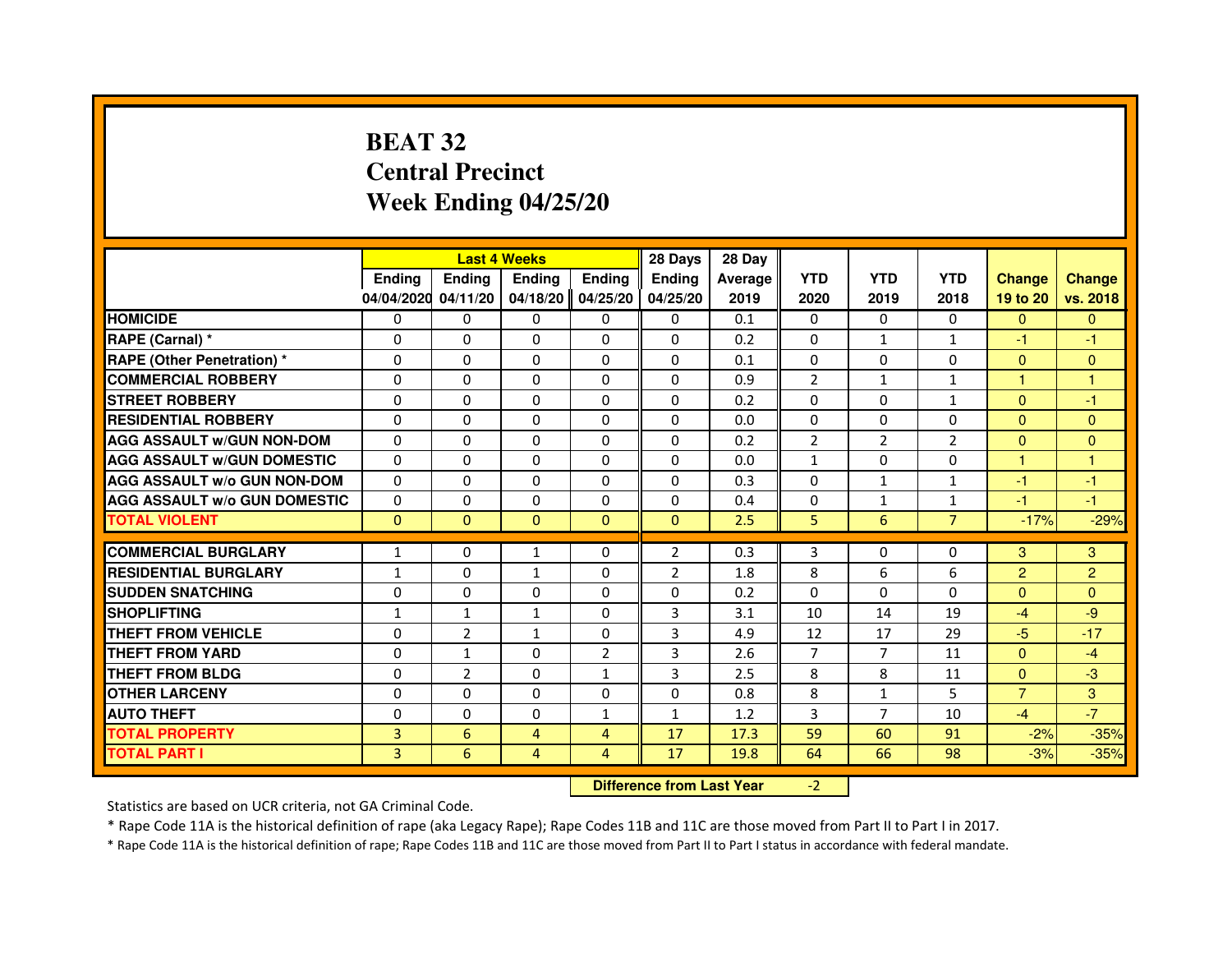# **BEAT 33 Central PrecinctWeek Ending 04/25/20**

|                                     |                | <b>Last 4 Weeks</b> |                |                     | 28 Days        | 28 Day  |                |              |                |                      |                |
|-------------------------------------|----------------|---------------------|----------------|---------------------|----------------|---------|----------------|--------------|----------------|----------------------|----------------|
|                                     | <b>Endina</b>  | <b>Ending</b>       | <b>Endina</b>  | <b>Endina</b>       | <b>Endina</b>  | Average | <b>YTD</b>     | <b>YTD</b>   | <b>YTD</b>     | <b>Change</b>        | <b>Change</b>  |
|                                     | 04/04/2020     | 04/11/20            |                | 04/18/20   04/25/20 | 04/25/20       | 2019    | 2020           | 2019         | 2018           | 19 to 20             | vs. 2018       |
| <b>HOMICIDE</b>                     | 0              | 0                   | 0              | 0                   | 0              | 0.2     | $\mathbf{1}$   | $\mathbf{1}$ | 0              | $\mathbf{0}$         | 1              |
| RAPE (Carnal) *                     | $\Omega$       | $\Omega$            | $\Omega$       | $\Omega$            | $\Omega$       | 0.0     | $\Omega$       | $\Omega$     | $\mathbf{1}$   | $\Omega$             | $-1$           |
| <b>RAPE (Other Penetration) *</b>   | $\Omega$       | $\Omega$            | $\Omega$       | $\Omega$            | $\Omega$       | 0.1     | $\Omega$       | $\Omega$     | $\mathbf{1}$   | $\Omega$             | $-1$           |
| <b>COMMERCIAL ROBBERY</b>           | 0              | 0                   | $\Omega$       | 0                   | $\Omega$       | 0.3     | $\Omega$       | $\mathbf{1}$ | $\Omega$       | $-1$                 | $\Omega$       |
| <b>STREET ROBBERY</b>               | $\Omega$       | 0                   | 0              | $\mathbf{0}$        | 0              | 1.3     | $\overline{2}$ | 3            | 6              | $-1$                 | $-4$           |
| <b>RESIDENTIAL ROBBERY</b>          | $\Omega$       | $\mathbf 0$         | 0              | $\Omega$            | 0              | 0.0     | $\Omega$       | $\Omega$     | $\Omega$       | $\Omega$             | $\Omega$       |
| <b>AGG ASSAULT W/GUN NON-DOM</b>    | $\Omega$       | $\mathbf 0$         | $\Omega$       | $\mathbf{0}$        | $\Omega$       | 1.0     | 3              | 3            | 3              | $\Omega$             | $\mathbf{0}$   |
| <b>AGG ASSAULT W/GUN DOMESTIC</b>   | $\Omega$       | $\Omega$            | 0              | $\mathbf{0}$        | 0              | 0.2     | $\Omega$       | $\Omega$     | $\Omega$       | $\Omega$             | $\Omega$       |
| <b>AGG ASSAULT W/o GUN NON-DOM</b>  | $\mathbf{1}$   | $\Omega$            | $\Omega$       | $\Omega$            | $\mathbf{1}$   | 0.9     | 3              | 6            | 3              | $-3$                 | $\Omega$       |
| <b>AGG ASSAULT W/o GUN DOMESTIC</b> | $\Omega$       | 0                   | $\mathbf{1}$   | $\mathbf{0}$        | $\mathbf{1}$   | 0.7     | 3              | 6            | $\mathbf{1}$   | $-3$                 | $\overline{2}$ |
| <b>TOTAL VIOLENT</b>                | $\mathbf{1}$   | $\Omega$            | $\mathbf{1}$   | $\mathbf{0}$        | $\overline{2}$ | 4.7     | 12             | 20           | 15             | $-40%$               | $-20%$         |
|                                     |                |                     |                |                     |                |         |                |              |                |                      |                |
| <b>COMMERCIAL BURGLARY</b>          | $\Omega$       | $\mathbf{1}$        | $\Omega$       | 0                   | $\mathbf{1}$   | 1.3     | 5              | 2            | 3              | 3                    | $\overline{2}$ |
| <b>RESIDENTIAL BURGLARY</b>         | 0              | 1                   | 0              | $\mathbf{0}$        | 1              | 1.8     | 3              | 13           | 6              | $-10$                | $-3$           |
| <b>SUDDEN SNATCHING</b>             | 0              | $\Omega$            | $\Omega$       | $\Omega$            | $\Omega$       | 0.1     | $\Omega$       | $\Omega$     | $\mathbf{1}$   | $\Omega$             | $-1$           |
| <b>SHOPLIFTING</b>                  | $\overline{2}$ | 0                   | $\mathbf{1}$   | 0                   | 3              | 7.9     | 13             | 32           | 8              | $-19$                | 5              |
| <b>THEFT FROM VEHICLE</b>           | $\Omega$       | $\Omega$            | $\Omega$       | $\mathbf{1}$        | $\mathbf{1}$   | 3.4     | 11             | 10           | 16             | $\blacktriangleleft$ | $-5$           |
| <b>THEFT FROM YARD</b>              | $\mathbf{1}$   | $\mathbf{1}$        | $\mathbf{1}$   | 3                   | 6              | 3.6     | 17             | 24           | 13             | $-7$                 | $\overline{4}$ |
| <b>THEFT FROM BLDG</b>              | 0              | $\Omega$            | 0              | $\overline{2}$      | $\overline{2}$ | 1.7     | 4              | 6            | 9              | $-2$                 | $-5$           |
| <b>OTHER LARCENY</b>                | $\Omega$       | $\Omega$            | $\Omega$       | 0                   | $\Omega$       | 2.0     | $\Omega$       | 10           | $\overline{2}$ | $-10$                | $-2$           |
| <b>AUTO THEFT</b>                   | $\mathbf 0$    | $\mathbf 0$         | $\Omega$       | 1                   | $\mathbf{1}$   | 1.4     | $\overline{7}$ | 8            | 14             | $-1$                 | $-7$           |
| <b>TOTAL PROPERTY</b>               | 3              | 3                   | $\overline{2}$ | $\overline{7}$      | 15             | 23.2    | 60             | 105          | 72             | $-43%$               | $-17%$         |
| <b>TOTAL PART I</b>                 | 4              | 3                   | 3              | $\overline{7}$      | 17             | 27.8    | 72             | 125          | 87             | $-42%$               | $-17%$         |

 **Difference from Last Year**-53

Statistics are based on UCR criteria, not GA Criminal Code.

\* Rape Code 11A is the historical definition of rape (aka Legacy Rape); Rape Codes 11B and 11C are those moved from Part II to Part I in 2017.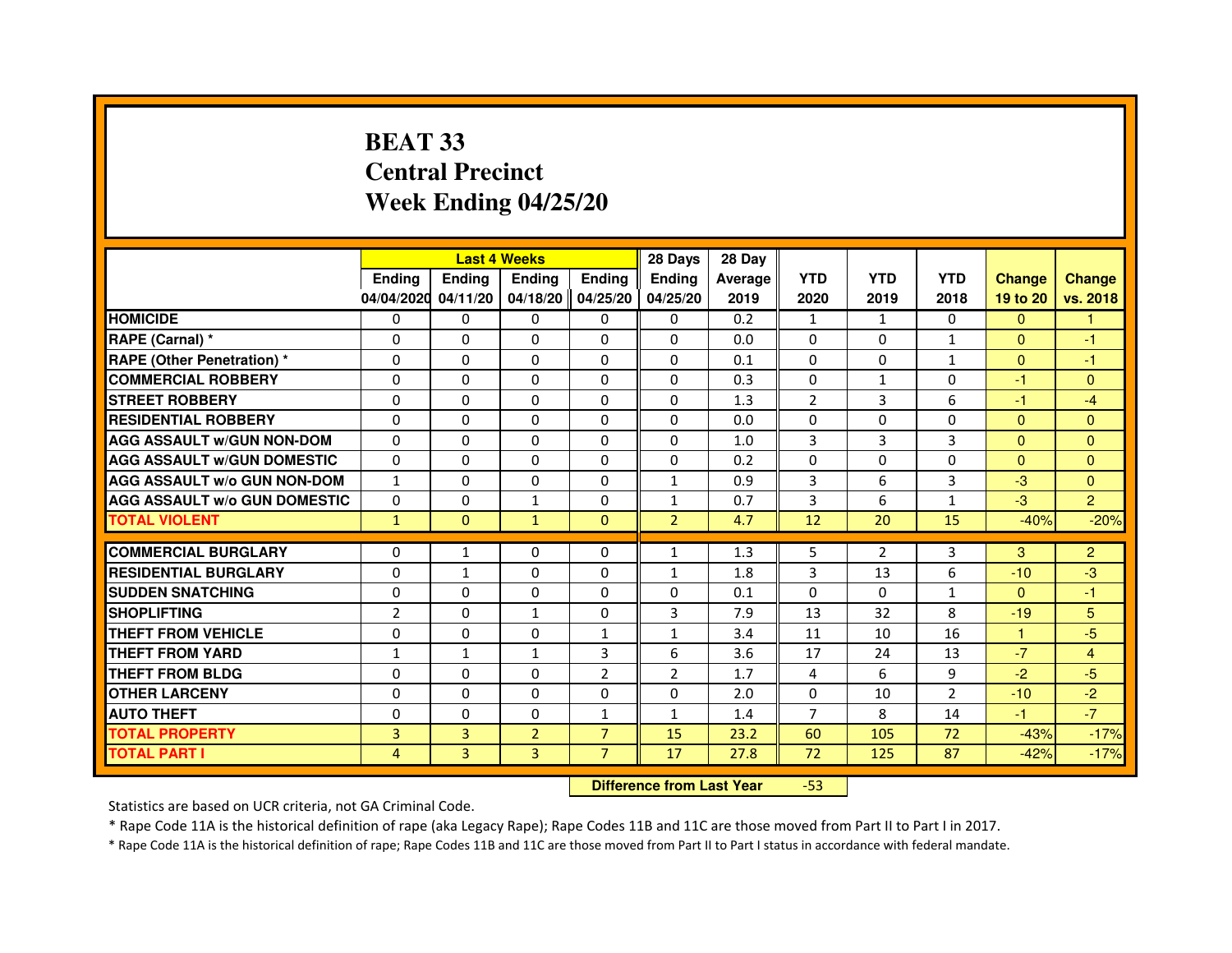# **BEAT 34 Central PrecinctWeek Ending 04/25/20**

|                                     |                | <b>Last 4 Weeks</b> |                   |                | 28 Days                          | 28 Day  |                |                |                |                |                |
|-------------------------------------|----------------|---------------------|-------------------|----------------|----------------------------------|---------|----------------|----------------|----------------|----------------|----------------|
|                                     | Ending         | Ending              | Ending            | <b>Ending</b>  | Ending                           | Average | <b>YTD</b>     | <b>YTD</b>     | <b>YTD</b>     | <b>Change</b>  | <b>Change</b>  |
|                                     | 04/04/2020     | 04/11/20            | 04/18/20 04/25/20 |                | 04/25/20                         | 2019    | 2020           | 2019           | 2018           | 19 to 20       | vs. 2018       |
| <b>HOMICIDE</b>                     | 0              | $\Omega$            | $\mathbf{0}$      | 0              | 0                                | 0.1     | 2              | $\Omega$       | $\Omega$       | $\overline{2}$ | $\overline{2}$ |
| RAPE (Carnal) *                     | 0              | 0                   | 0                 | 0              | 0                                | 0.2     | 1              | 1              | $\Omega$       | $\Omega$       | 1              |
| RAPE (Other Penetration) *          | $\Omega$       | $\mathbf 0$         | $\Omega$          | 0              | 0                                | 0.1     | $\mathbf{1}$   | $\mathbf{1}$   | $\Omega$       | $\Omega$       | 1              |
| <b>COMMERCIAL ROBBERY</b>           | $\Omega$       | 0                   | $\Omega$          | 0              | $\Omega$                         | 0.0     | $\mathbf{0}$   | $\mathbf{0}$   | $\Omega$       | $\Omega$       | $\mathbf{0}$   |
| <b>STREET ROBBERY</b>               | $\Omega$       | $\mathbf{1}$        | $\overline{2}$    | $\mathbf{1}$   | $\overline{a}$                   | 0.9     | 8              | 5              | $\Omega$       | 3              | 8              |
| <b>RESIDENTIAL ROBBERY</b>          | $\Omega$       | $\mathbf 0$         | $\Omega$          | 0              | 0                                | 0.2     | $\Omega$       | $\mathbf{0}$   | $\mathbf{1}$   | $\Omega$       | $-1$           |
| <b>AGG ASSAULT w/GUN NON-DOM</b>    | $\mathbf{1}$   | $\Omega$            | $\Omega$          | $\Omega$       | $\mathbf{1}$                     | 1.8     | 6              | 5              | $\overline{2}$ | 1              | $\overline{4}$ |
| <b>AGG ASSAULT W/GUN DOMESTIC</b>   | $\Omega$       | $\Omega$            | $\mathbf 0$       | $\Omega$       | 0                                | 0.5     | $\Omega$       | 3              | $\mathbf{1}$   | $-3$           | $-1$           |
| <b>AGG ASSAULT W/o GUN NON-DOM</b>  | $\mathbf{1}$   | $\mathbf{1}$        | $\Omega$          | $\Omega$       | $\overline{2}$                   | 0.9     | $\overline{7}$ | $\overline{2}$ | 6              | 5              | $\mathbf{1}$   |
| <b>AGG ASSAULT W/o GUN DOMESTIC</b> | $\mathbf{1}$   | 0                   | $\Omega$          | $\Omega$       | 1                                | 1.6     | $\overline{7}$ | 6              | $\overline{2}$ | 1              | 5              |
| <b>TOTAL VIOLENT</b>                | 3              | $\overline{2}$      | $\overline{2}$    | $\mathbf{1}$   | 8                                | 6.2     | 32             | 23             | 12             | 39%            | 167%           |
| <b>COMMERCIAL BURGLARY</b>          | 0              | 0                   | 0                 | 0              | 0                                | 0.5     | $\mathbf{0}$   | 0              | $\mathbf{1}$   | $\mathbf{0}$   | $-1$           |
| <b>RESIDENTIAL BURGLARY</b>         | 1              | $\overline{2}$      | 4                 | $\mathbf{1}$   | 8                                | 3.2     | 13             | 13             | 26             | $\Omega$       | $-13$          |
| <b>SUDDEN SNATCHING</b>             | $\Omega$       | $\Omega$            | $\Omega$          | $\Omega$       | $\Omega$                         | 0.2     | $\mathbf{1}$   | $\mathbf{1}$   | $\mathbf{1}$   | $\Omega$       | $\mathbf{0}$   |
| <b>SHOPLIFTING</b>                  | 0              | $\Omega$            | $\Omega$          | 0              | 0                                | 1.2     | $\mathbf{1}$   | 4              | 2              | $-3$           | $-1$           |
| THEFT FROM VEHICLE                  | $\overline{2}$ | $\Omega$            | $\Omega$          | 0              | $\overline{2}$                   | 2.3     | 8              | $\overline{7}$ | 15             | 1              | $-7$           |
| <b>THEFT FROM YARD</b>              | $\mathbf 0$    | $\Omega$            | $\mathbf 0$       | $\mathbf{1}$   | $\mathbf{1}$                     | 2.3     | 4              | 13             | 4              | $-9$           | $\overline{0}$ |
| <b>THEFT FROM BLDG</b>              | $\Omega$       | $\Omega$            | $\Omega$          | $\Omega$       | 0                                | 1.4     | 6              | 3              | 10             | 3              | $-4$           |
| <b>OTHER LARCENY</b>                | $\Omega$       | $\Omega$            | $\Omega$          | $\Omega$       | $\Omega$                         | 0.3     | $\Omega$       | $\overline{2}$ | $\Omega$       | $-2$           | $\Omega$       |
| <b>AUTO THEFT</b>                   | $\Omega$       | $\overline{2}$      | $\mathbf 0$       | $\Omega$       | $\overline{2}$                   | 2.0     | $\overline{7}$ | 6              | 11             | $\mathbf{1}$   | $-4$           |
| <b>TOTAL PROPERTY</b>               | 3              | $\overline{4}$      | $\overline{4}$    | $\overline{2}$ | 13                               | 13.3    | 40             | 49             | 70             | $-18%$         | $-43%$         |
| <b>TOTAL PART I</b>                 | 6              | 6                   | 6                 | 3              | 21                               | 19.6    | 72             | 72             | 82             | 0%             | $-12%$         |
|                                     |                |                     |                   |                | <b>Difference from Last Year</b> |         | $\Omega$       |                |                |                |                |

 **Difference from Last Year**

Statistics are based on UCR criteria, not GA Criminal Code.

\* Rape Code 11A is the historical definition of rape (aka Legacy Rape); Rape Codes 11B and 11C are those moved from Part II to Part I in 2017.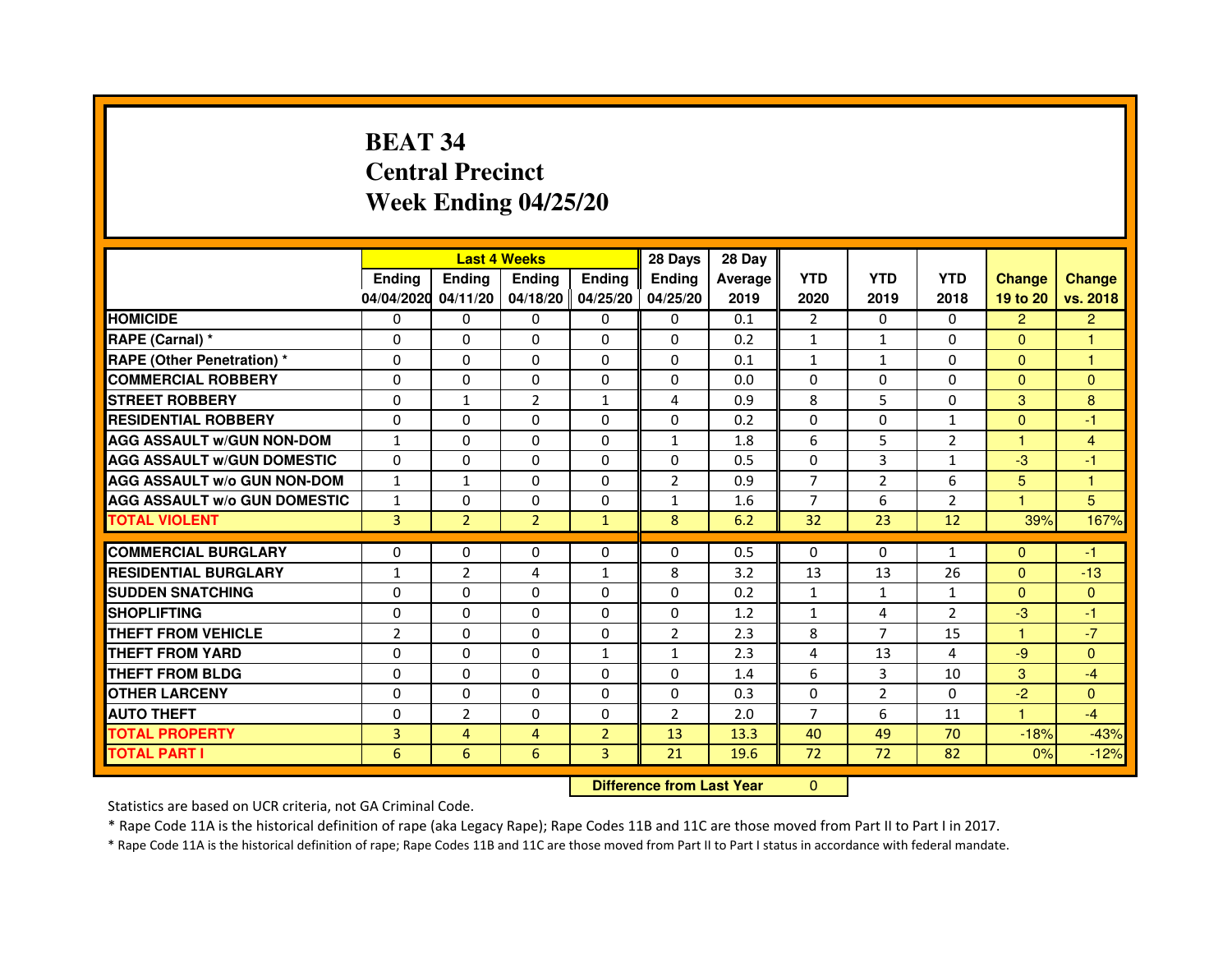# **BEAT 35 Central PrecinctWeek Ending 04/25/20**

|                                     |                | <b>Last 4 Weeks</b> |                   |                | 28 Days        | 28 Day  |                |                |                |                |               |
|-------------------------------------|----------------|---------------------|-------------------|----------------|----------------|---------|----------------|----------------|----------------|----------------|---------------|
|                                     | <b>Ending</b>  | <b>Ending</b>       | <b>Endina</b>     | Ending         | <b>Endina</b>  | Average | <b>YTD</b>     | <b>YTD</b>     | <b>YTD</b>     | <b>Change</b>  | <b>Change</b> |
|                                     | 04/04/2020     | 04/11/20            | 04/18/20 04/25/20 |                | 04/25/20       | 2019    | 2020           | 2019           | 2018           | 19 to 20       | vs. 2018      |
| <b>HOMICIDE</b>                     | 0              | 0                   | 0                 | 0              | 0              | 0.0     | 3              | 0              | $\Omega$       | 3              | 3             |
| RAPE (Carnal) *                     | $\Omega$       | $\Omega$            | $\Omega$          | $\Omega$       | $\Omega$       | 0.0     | $\mathbf{1}$   | $\Omega$       | $\overline{2}$ | $\mathbf{1}$   | $-1$          |
| <b>RAPE (Other Penetration) *</b>   | $\Omega$       | $\Omega$            | $\Omega$          | $\Omega$       | $\Omega$       | 0.0     | $\Omega$       | $\Omega$       | $\overline{2}$ | $\Omega$       | $-2$          |
| <b>COMMERCIAL ROBBERY</b>           | 0              | $\Omega$            | 0                 | 0              | 0              | 0.2     | 0              | 0              | $\Omega$       | $\mathbf{0}$   | $\Omega$      |
| <b>STREET ROBBERY</b>               | $\Omega$       | $\Omega$            | $\Omega$          | 0              | 0              | 1.1     | $\mathbf{1}$   | 4              | $\mathbf{1}$   | $-3$           | $\Omega$      |
| <b>RESIDENTIAL ROBBERY</b>          | $\Omega$       | $\Omega$            | $\Omega$          | $\Omega$       | 0              | 0.0     | $\mathbf{1}$   | $\Omega$       | $\Omega$       | 1              | 1             |
| <b>AGG ASSAULT w/GUN NON-DOM</b>    | $\mathbf{1}$   | $\mathbf{1}$        | $\Omega$          | $\Omega$       | $\overline{2}$ | 2.2     | 4              | 8              | $\overline{7}$ | $-4$           | -3            |
| <b>AGG ASSAULT W/GUN DOMESTIC</b>   | $\Omega$       | $\Omega$            | $\Omega$          | $\Omega$       | $\Omega$       | 0.2     | $\mathbf{1}$   | $\mathbf{1}$   | $\mathfrak{p}$ | $\Omega$       | $-1$          |
| <b>AGG ASSAULT W/o GUN NON-DOM</b>  | $\Omega$       | 0                   | 0                 | 0              | $\Omega$       | 0.6     | $\mathbf{1}$   | 2              | 2              | $-1$           | $-1$          |
| <b>AGG ASSAULT W/o GUN DOMESTIC</b> | $\overline{2}$ | 1                   | 0                 | 0              | 3              | 0.9     | 5              | 5              | $\overline{2}$ | $\mathbf{0}$   | 3             |
| <b>TOTAL VIOLENT</b>                | $\overline{3}$ | $\overline{2}$      | $\Omega$          | $\Omega$       | 5              | 5.2     | 17             | 20             | 18             | $-15%$         | $-6%$         |
|                                     |                |                     |                   |                |                |         |                |                |                |                |               |
| <b>COMMERCIAL BURGLARY</b>          | 0              | 0                   | 0                 | 0              | 0              | 1.2     | $\overline{2}$ | 3              | 2              | $-1$           | $\mathbf{0}$  |
| <b>RESIDENTIAL BURGLARY</b>         | $\Omega$       | 0                   | $\Omega$          | 0              | 0              | 2.9     | 13             | 11             | 9              | $\overline{2}$ | 4             |
| <b>SUDDEN SNATCHING</b>             | $\Omega$       | $\Omega$            | $\Omega$          | $\Omega$       | $\Omega$       | 0.2     | $\Omega$       | $\Omega$       | $\mathbf{1}$   | $\Omega$       | $-1$          |
| <b>SHOPLIFTING</b>                  | $\overline{2}$ | $\Omega$            | $\mathbf{1}$      | $\Omega$       | 3              | 2.4     | 11             | 14             | 6              | $-3$           | 5             |
| <b>THEFT FROM VEHICLE</b>           | 0              | $\mathbf{1}$        | 0                 | $\mathbf{1}$   | $\overline{2}$ | 6.5     | $\overline{7}$ | 24             | 17             | $-17$          | $-10$         |
| <b>THEFT FROM YARD</b>              | $\mathbf{1}$   | $\Omega$            | $\Omega$          | $\Omega$       | 1              | 1.4     | $\mathbf{1}$   | $\overline{2}$ | 4              | $-1$           | $-3$          |
| <b>THEFT FROM BLDG</b>              | $\Omega$       | 1                   | 1                 | 0              | $\overline{2}$ | 1.8     | 5              | 5              | 5              | $\Omega$       | $\Omega$      |
| <b>OTHER LARCENY</b>                | $\Omega$       | $\Omega$            | 1                 | $\mathbf{1}$   | $\overline{2}$ | 1.2     | 3              | $\overline{a}$ | $\mathfrak{p}$ | $-1$           | 1             |
| <b>AUTO THEFT</b>                   | 0              | $\mathbf 0$         | 0                 | 0              | 0              | 2.1     | 10             | 8              | 18             | $\overline{2}$ | -8            |
| <b>TOTAL PROPERTY</b>               | 3              | $\overline{2}$      | 3                 | $\overline{2}$ | 10             | 19.7    | 52             | 71             | 64             | $-27%$         | $-19%$        |
| <b>TOTAL PART I</b>                 | 6              | 4                   | 3                 | $\overline{2}$ | 15             | 24.9    | 69             | 91             | 82             | $-24%$         | $-16%$        |

 **Difference from Last Year**-22

Statistics are based on UCR criteria, not GA Criminal Code.

\* Rape Code 11A is the historical definition of rape (aka Legacy Rape); Rape Codes 11B and 11C are those moved from Part II to Part I in 2017.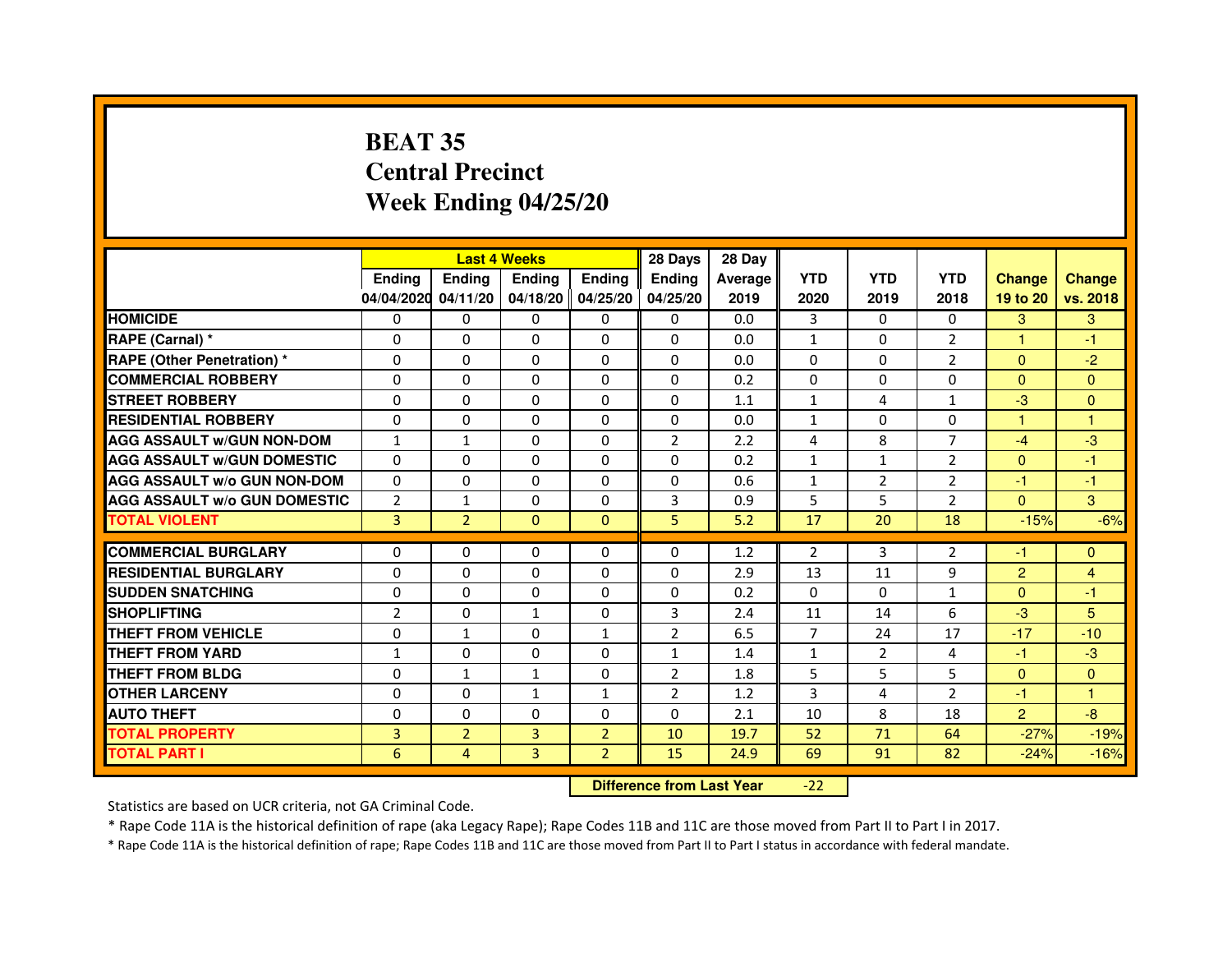#### **BEAT 36 Central PrecinctWeek Ending 04/25/20**

|                                     |                |                                  | <b>Last 4 Weeks</b> |                | 28 Days        | 28 Day  |                |                |                |                      |                |
|-------------------------------------|----------------|----------------------------------|---------------------|----------------|----------------|---------|----------------|----------------|----------------|----------------------|----------------|
|                                     | Ending         | Ending                           | Ending              | <b>Ending</b>  | Ending         | Average | <b>YTD</b>     | <b>YTD</b>     | <b>YTD</b>     | <b>Change</b>        | <b>Change</b>  |
|                                     | 04/04/2020     | 04/11/20                         | 04/18/20 04/25/20   |                | 04/25/20       | 2019    | 2020           | 2019           | 2018           | 19 to 20             | vs. 2018       |
| <b>HOMICIDE</b>                     | $\Omega$       | $\Omega$                         | $\mathbf{1}$        | $\mathbf{0}$   | $\mathbf{1}$   | 0.0     | $\mathbf{1}$   | $\Omega$       | $\mathbf{0}$   | $\blacktriangleleft$ | $\mathbf{1}$   |
| RAPE (Carnal) *                     | 0              | $\mathbf{0}$                     | 0                   | $\Omega$       | $\Omega$       | 0.2     | $\mathbf{1}$   | $\mathbf{0}$   | $\overline{2}$ | -1                   | -1             |
| <b>RAPE (Other Penetration) *</b>   | $\Omega$       | $\Omega$                         | $\Omega$            | $\Omega$       | $\Omega$       | 0.0     | $\Omega$       | $\Omega$       | $\Omega$       | $\Omega$             | $\Omega$       |
| <b>COMMERCIAL ROBBERY</b>           | $\Omega$       | $\Omega$                         | $\Omega$            | $\Omega$       | $\Omega$       | 0.2     | $\Omega$       | $\Omega$       | $\Omega$       | $\Omega$             | $\Omega$       |
| <b>STREET ROBBERY</b>               | $\Omega$       | $\Omega$                         | $\Omega$            | $\Omega$       | $\Omega$       | 0.6     | $\Omega$       | 3              | $\Omega$       | $-3$                 | $\Omega$       |
| <b>RESIDENTIAL ROBBERY</b>          | $\Omega$       | 0                                | $\mathbf{1}$        | 0              | $\mathbf{1}$   | 0.1     | 3              | $\mathbf{1}$   | $\Omega$       | 2                    | 3              |
| <b>AGG ASSAULT w/GUN NON-DOM</b>    | $\Omega$       | $\Omega$                         | $\Omega$            | $\Omega$       | 0              | 0.8     | $\Omega$       | 3              | $\Omega$       | $-3$                 | $\Omega$       |
| <b>AGG ASSAULT w/GUN DOMESTIC</b>   | $\Omega$       | $\Omega$                         | $\Omega$            | $\Omega$       | $\Omega$       | 0.2     | $\mathbf{1}$   | $\Omega$       | $\mathbf{1}$   | 1                    | $\Omega$       |
| <b>AGG ASSAULT w/o GUN NON-DOM</b>  | $\Omega$       | $\Omega$                         | $\Omega$            | $\Omega$       | $\Omega$       | 0.5     | $\mathbf{1}$   | $\mathbf{1}$   | $\overline{2}$ | $\Omega$             | -1             |
| <b>AGG ASSAULT w/o GUN DOMESTIC</b> | $\Omega$       | 0                                | 0                   | $\mathbf{1}$   | $\mathbf{1}$   | 0.3     | 6              | $\overline{2}$ | $\mathbf{1}$   | $\overline{4}$       | 5              |
| <b>TOTAL VIOLENT</b>                | $\mathbf{0}$   | $\mathbf 0$                      | $\overline{2}$      | $\mathbf{1}$   | 3              | 2.9     | 13             | 10             | 6              | 30%                  | 117%           |
| <b>COMMERCIAL BURGLARY</b>          | $\Omega$       | 0                                | 0                   | 0              | 0              | 1.1     | 1              | 3              | 4              | $-2$                 | $-3$           |
| <b>RESIDENTIAL BURGLARY</b>         | 0              | $\mathbf 0$                      | $\Omega$            | $\Omega$       | $\Omega$       | 2.3     | 8              | 8              | 8              | $\Omega$             | $\Omega$       |
| <b>SUDDEN SNATCHING</b>             | 0              | $\mathbf{1}$                     | $\Omega$            | 0              | $\mathbf{1}$   | 0.1     | $\mathbf{1}$   | $\Omega$       | $\Omega$       | $\blacktriangleleft$ | $\mathbf{1}$   |
| <b>SHOPLIFTING</b>                  | $\mathbf{1}$   | 0                                | $\overline{2}$      | $\Omega$       | 3              | 3.7     | 17             | 15             | 12             | 2                    | 5              |
| <b>THEFT FROM VEHICLE</b>           | $\mathbf{1}$   | $\mathbf 0$                      | $\Omega$            | $\mathbf{1}$   | $\overline{2}$ | 3.3     | 12             | 11             | 16             |                      | $-4$           |
| <b>THEFT FROM YARD</b>              | $\Omega$       | $\mathbf{1}$                     | $\mathbf{1}$        | 0              | $\overline{2}$ | 0.7     | 6              | 4              | 3              | $\overline{2}$       | 3              |
| <b>THEFT FROM BLDG</b>              | $\Omega$       | $\Omega$                         | $\Omega$            | $\mathbf{1}$   | $\mathbf{1}$   | 1.5     | 5              | 12             | 10             | $-7$                 | $-5$           |
| <b>OTHER LARCENY</b>                | $\Omega$       | 0                                | 0                   | $\Omega$       | 0              | 0.3     | $\overline{2}$ | $\Omega$       | 0              | 2                    | $\overline{2}$ |
| <b>AUTO THEFT</b>                   | $\Omega$       | $\mathbf{1}$                     | $\Omega$            | $\Omega$       | $\mathbf{1}$   | 1.8     | $\overline{7}$ | 15             | 6              | $-8$                 | $\overline{1}$ |
| <b>TOTAL PROPERTY</b>               | $\overline{2}$ | 3                                | 3                   | $\overline{2}$ | 10             | 14.8    | 59             | 68             | 59             | $-13%$               | 0%             |
| <b>TOTAL PART I</b>                 | $\overline{2}$ | $\overline{3}$                   | 5                   | $\overline{3}$ | 13             | 17.7    | 72             | 78             | 65             | $-8%$                | 11%            |
|                                     |                | <b>Difference from Last Year</b> |                     | $-6$           |                |         |                |                |                |                      |                |

 **Difference from Last Year**

Statistics are based on UCR criteria, not GA Criminal Code.

\* Rape Code 11A is the historical definition of rape (aka Legacy Rape); Rape Codes 11B and 11C are those moved from Part II to Part I in 2017.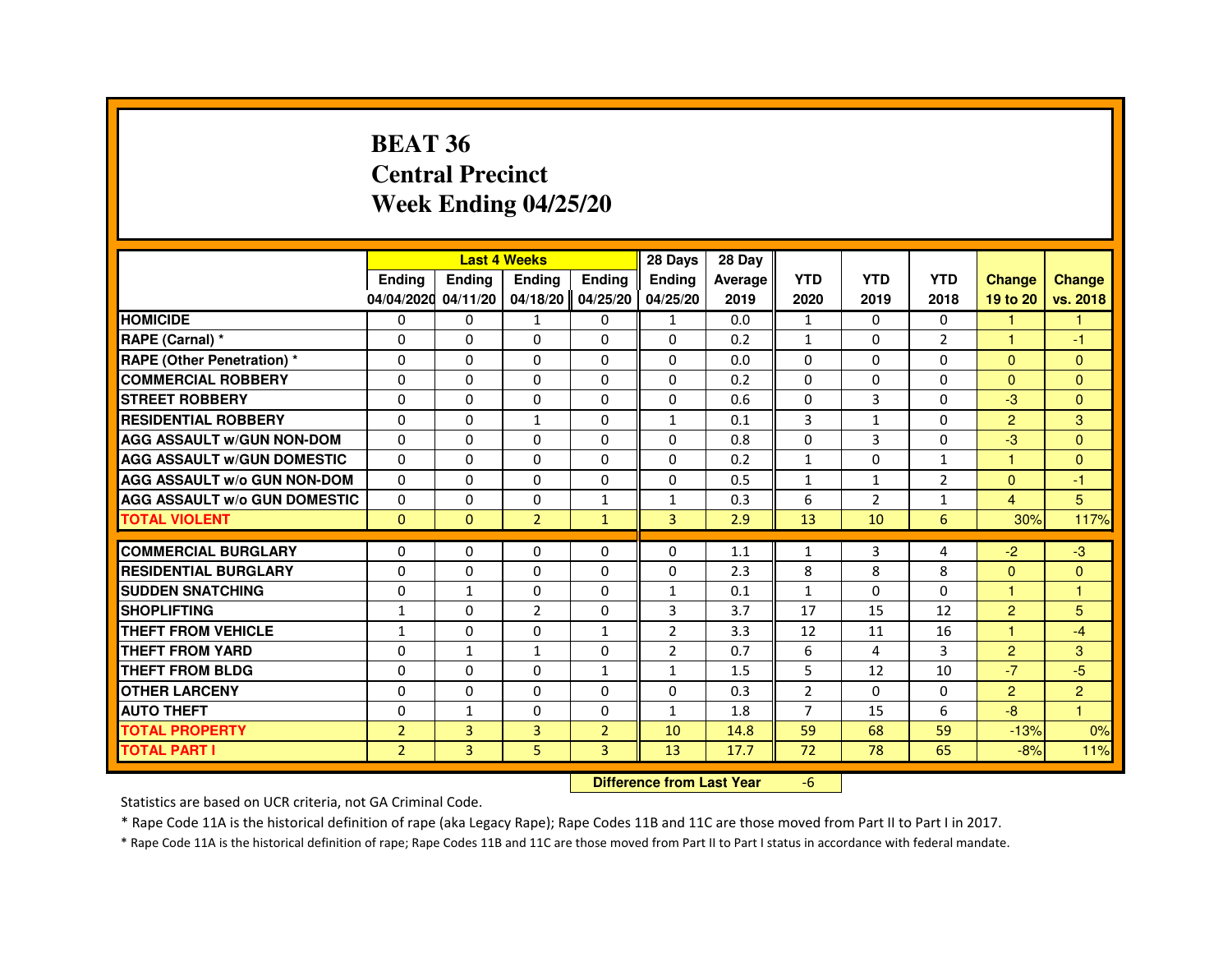# **BEAT 41 South PrecinctWeek Ending 04/25/20**

|                                     |                |                | <b>Last 4 Weeks</b> |               | 28 Days        | 28 Day         |                |                |                |               |                |
|-------------------------------------|----------------|----------------|---------------------|---------------|----------------|----------------|----------------|----------------|----------------|---------------|----------------|
|                                     | <b>Endina</b>  | Ending         | <b>Endina</b>       | <b>Endina</b> | <b>Endina</b>  | <b>Average</b> | <b>YTD</b>     | <b>YTD</b>     | <b>YTD</b>     | <b>Change</b> | <b>Change</b>  |
|                                     | 04/04/2020     | 04/11/20       | 04/18/20            | 04/25/20      | 04/25/20       | 2019           | 2020           | 2019           | 2018           | 19 to 20      | vs. 2018       |
| <b>HOMICIDE</b>                     | 0              | $\Omega$       | $\Omega$            | $\Omega$      | 0              | 0.1            | 0              | $\Omega$       | $\Omega$       | $\Omega$      | $\mathbf{0}$   |
| RAPE (Carnal) *                     | 1              | $\Omega$       | $\Omega$            | $\Omega$      | $\mathbf{1}$   | 0.2            | $\mathbf{1}$   | $\mathbf{1}$   | $\Omega$       | $\Omega$      | 1              |
| <b>RAPE (Other Penetration) *</b>   | $\Omega$       | $\Omega$       | $\Omega$            | $\Omega$      | $\Omega$       | 0.0            | $\Omega$       | $\Omega$       | $\Omega$       | $\Omega$      | $\mathbf{0}$   |
| <b>COMMERCIAL ROBBERY</b>           | 0              | 0              | 0                   | 0             | 0              | 0.6            | $\Omega$       | 0              | $\Omega$       | $\Omega$      | $\Omega$       |
| <b>STREET ROBBERY</b>               | $\overline{2}$ | $\mathbf{0}$   | 0                   | 0             | 2              | 0.9            | 3              | 2              | $\mathbf{1}$   | 1             | $\overline{2}$ |
| <b>RESIDENTIAL ROBBERY</b>          | 0              | $\Omega$       | $\Omega$            | $\Omega$      | $\Omega$       | 0.1            | $\Omega$       | $\Omega$       | $\Omega$       | $\Omega$      | $\Omega$       |
| <b>AGG ASSAULT w/GUN NON-DOM</b>    | 1              | $\Omega$       | $\Omega$            | $\Omega$      | 1              | 0.2            | $\mathbf{1}$   | $\mathbf{1}$   | $\Omega$       | $\mathbf{0}$  | 1              |
| <b>AGG ASSAULT W/GUN DOMESTIC</b>   | $\Omega$       | $\Omega$       | $\Omega$            | $\Omega$      | $\Omega$       | 0.1            | $\Omega$       | $\Omega$       | $\Omega$       | $\Omega$      | $\Omega$       |
| <b>AGG ASSAULT W/o GUN NON-DOM</b>  | 0              | 0              | $\Omega$            | 0             | $\Omega$       | 0.3            | $\mathbf{1}$   | $\overline{2}$ | $\mathbf{1}$   | $-1$          | $\Omega$       |
| <b>AGG ASSAULT W/o GUN DOMESTIC</b> | 1              | $\mathbf{0}$   | 1                   | 0             | 2              | 0.5            | 2              | $\mathbf{1}$   | 0              | 1             | $\overline{2}$ |
| <b>TOTAL VIOLENT</b>                | 5              | $\mathbf{0}$   | $\mathbf{1}$        | $\Omega$      | 6              | 3.0            | 8              | $\overline{7}$ | $\overline{2}$ | 14%           | 300%           |
|                                     |                |                |                     |               |                |                |                |                |                |               |                |
| <b>COMMERCIAL BURGLARY</b>          | $\mathbf{1}$   | 1              | $\Omega$            | 0             | $\overline{2}$ | 1.1            | $\overline{2}$ | 3              | $\mathbf{1}$   | $-1$          | 1              |
| <b>RESIDENTIAL BURGLARY</b>         | $\Omega$       | $\mathbf{0}$   | 0                   | 0             | 0              | 0.8            | $\overline{2}$ | $\mathbf{1}$   | 6              | 1             | $-4$           |
| <b>SUDDEN SNATCHING</b>             | 0              | $\Omega$       | $\Omega$            | $\Omega$      | $\Omega$       | 0.2            | $\Omega$       | $\Omega$       | $\overline{2}$ | $\Omega$      | $-2$           |
| <b>SHOPLIFTING</b>                  | $\Omega$       | $\Omega$       | $\Omega$            | $\Omega$      | $\Omega$       | 1.8            | $\mathbf{1}$   | 13             | $\overline{7}$ | $-12$         | $-6$           |
| <b>THEFT FROM VEHICLE</b>           | $\Omega$       | $\Omega$       | $\Omega$            | 0             | 0              | 5.4            | $\overline{7}$ | 24             | 12             | $-17$         | $-5$           |
| <b>THEFT FROM YARD</b>              | $\Omega$       | $\mathbf{1}$   | $\mathbf{1}$        | $\Omega$      | $\overline{2}$ | 0.9            | 2              | 3              | $\mathbf{1}$   | $-1$          | 1              |
| <b>THEFT FROM BLDG</b>              | 0              | $\Omega$       | 1                   | $\Omega$      | 1              | 3.3            | 5              | 17             | 8              | $-12$         | $-3$           |
| <b>OTHER LARCENY</b>                | 0              | $\Omega$       | $\Omega$            | $\Omega$      | $\Omega$       | 0.3            | $\mathbf{1}$   | $\Omega$       | $\mathbf{1}$   | 1             | $\Omega$       |
| <b>AUTO THEFT</b>                   | 0              | 0              | $\Omega$            | 1             | 1              | 1.5            | 6              | 6              | 4              | $\Omega$      | $\overline{2}$ |
| <b>TOTAL PROPERTY</b>               | $\mathbf{1}$   | $\overline{2}$ | $\overline{2}$      | $\mathbf{1}$  | 6              | 15.3           | 26             | 67             | 42             | $-61%$        | $-38%$         |
| <b>TOTAL PART I</b>                 | 6              | $\overline{2}$ | 3                   | $\mathbf{1}$  | 12             | 18.3           | 34             | 74             | 44             | $-54%$        | $-23%$         |

 **Difference from Last Year**-40

Statistics are based on UCR criteria, not GA Criminal Code.

\* Rape Code 11A is the historical definition of rape (aka Legacy Rape); Rape Codes 11B and 11C are those moved from Part II to Part I in 2017.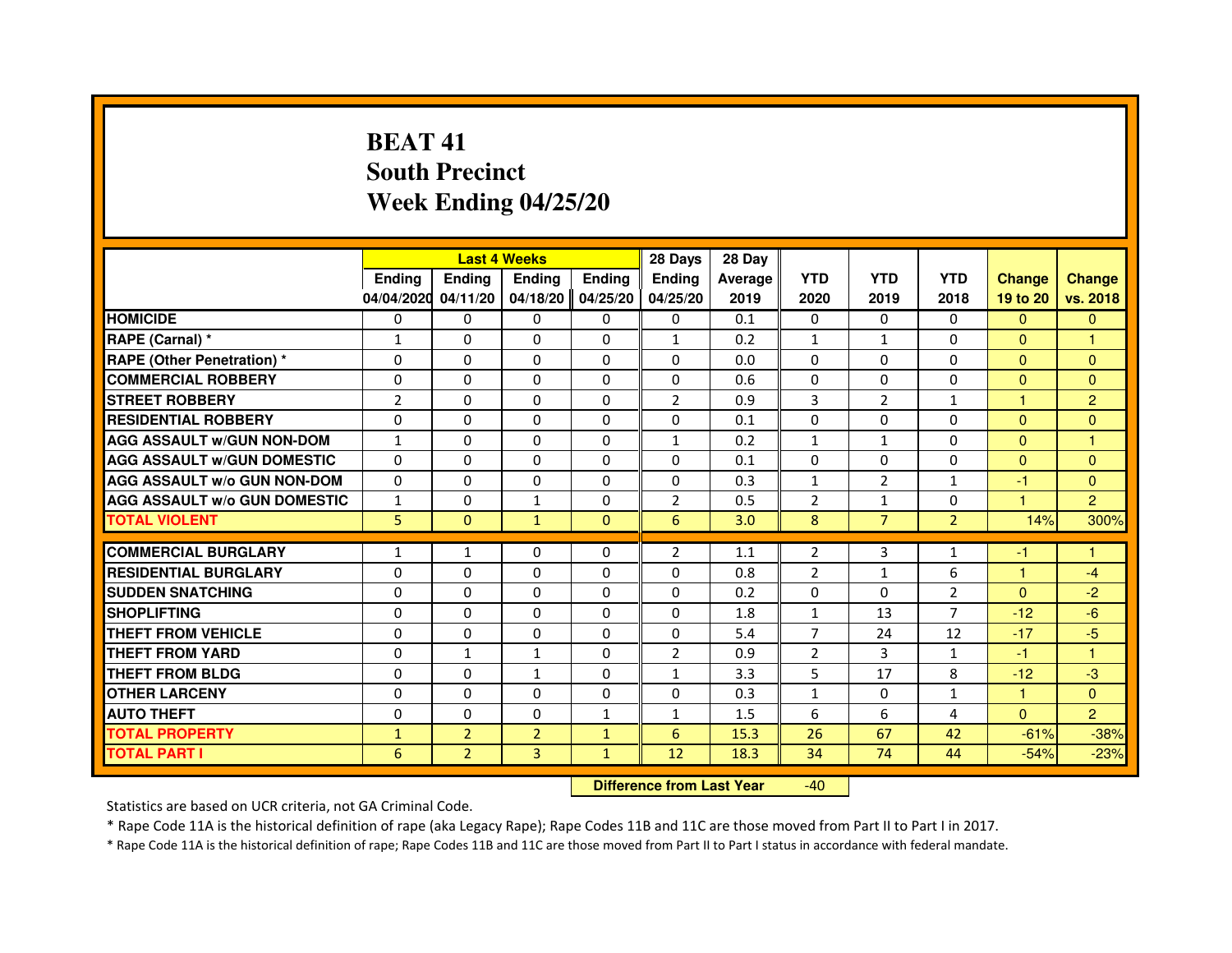# **BEAT 42 South PrecinctWeek Ending 04/25/20**

|                                     |                | <b>Last 4 Weeks</b>              |                |               | 28 Days        | 28 Day  |                |                |              |                |                |
|-------------------------------------|----------------|----------------------------------|----------------|---------------|----------------|---------|----------------|----------------|--------------|----------------|----------------|
|                                     | <b>Ending</b>  | Ending                           | <b>Ending</b>  | <b>Ending</b> | <b>Ending</b>  | Average | <b>YTD</b>     | <b>YTD</b>     | <b>YTD</b>   | <b>Change</b>  | <b>Change</b>  |
|                                     | 04/04/2020     | 04/11/20                         | 04/18/20       | 04/25/20      | 04/25/20       | 2019    | 2020           | 2019           | 2018         | 19 to 20       | vs. 2018       |
| <b>HOMICIDE</b>                     | 0              | $\Omega$                         | $\Omega$       | 0             | 0              | 0.1     | $\Omega$       | 0              | $\Omega$     | $\mathbf{0}$   | $\mathbf{0}$   |
| RAPE (Carnal) *                     | 0              | 0                                | 0              | 0             | 0              | 0.2     | 0              | 0              | 0            | $\Omega$       | $\overline{0}$ |
| RAPE (Other Penetration) *          | $\Omega$       | 0                                | $\Omega$       | $\Omega$      | $\Omega$       | 0.1     | $\mathbf{1}$   | $\Omega$       | 1            | 1              | $\mathbf{0}$   |
| <b>COMMERCIAL ROBBERY</b>           | $\Omega$       | $\Omega$                         | $\Omega$       | $\Omega$      | $\Omega$       | 0.2     | $\Omega$       | $\overline{2}$ | $\mathbf{1}$ | $-2$           | $-1$           |
| <b>STREET ROBBERY</b>               | $\Omega$       | $\Omega$                         | $\Omega$       | $\Omega$      | $\Omega$       | 0.4     | $\Omega$       | $\mathbf{1}$   | 3            | $-1$           | $-3$           |
| <b>RESIDENTIAL ROBBERY</b>          | 0              | 0                                | $\Omega$       | 0             | 0              | 0.1     | $\mathbf{1}$   | $\mathbf{1}$   | $\Omega$     | $\Omega$       | 1              |
| <b>AGG ASSAULT W/GUN NON-DOM</b>    | $\Omega$       | $\Omega$                         | $\Omega$       | $\Omega$      | $\Omega$       | 0.4     | $\mathbf{1}$   | $\Omega$       | $\Omega$     | $\mathbf{1}$   | $\mathbf{1}$   |
| <b>AGG ASSAULT W/GUN DOMESTIC</b>   | $\Omega$       | $\Omega$                         | $\Omega$       | $\Omega$      | $\Omega$       | 0.1     | $\Omega$       | $\mathbf{1}$   | $\Omega$     | $-1$           | $\Omega$       |
| <b>AGG ASSAULT W/o GUN NON-DOM</b>  | $\Omega$       | $\Omega$                         | $\Omega$       | $\Omega$      | $\Omega$       | 0.2     | $\Omega$       | $\overline{2}$ | $\mathbf{1}$ | $-2$           | $-1$           |
| <b>AGG ASSAULT W/o GUN DOMESTIC</b> | $\Omega$       | $\Omega$                         | 0              | $\Omega$      | $\Omega$       | 0.3     | $\mathbf{1}$   | $\mathbf{1}$   | $\Omega$     | $\Omega$       | 1              |
| <b>TOTAL VIOLENT</b>                | $\mathbf{0}$   | $\mathbf{0}$                     | $\mathbf{0}$   | $\mathbf{0}$  | $\mathbf{0}$   | 2.1     | $\overline{4}$ | 8              | 6            | $-50%$         | $-33%$         |
| <b>COMMERCIAL BURGLARY</b>          | 0              | 0                                | 1              | 0             | $\mathbf{1}$   | 0.9     | $\mathbf{1}$   | 3              | $\mathbf{1}$ | $-2$           | $\mathbf{0}$   |
| <b>RESIDENTIAL BURGLARY</b>         | 0              | $\Omega$                         | $\Omega$       | $\Omega$      | $\Omega$       | 0.8     | $\Omega$       | $\mathbf{1}$   | 2            | $-1$           | $-2$           |
| <b>SUDDEN SNATCHING</b>             | $\Omega$       | $\Omega$                         | $\Omega$       | $\Omega$      | $\Omega$       | 0.2     | $\Omega$       | $\mathcal{P}$  | $\Omega$     | $-2$           | $\Omega$       |
| <b>SHOPLIFTING</b>                  | 0              | 0                                | $\Omega$       | 1             | $\mathbf{1}$   | 18.6    | 60             | 105            | 91           | $-45$          | $-31$          |
| THEFT FROM VEHICLE                  | 0              | 0                                | $\overline{2}$ | $\Omega$      | $\overline{2}$ | 3.2     | 12             | 12             | 12           | $\mathbf{0}$   | $\Omega$       |
| <b>THEFT FROM YARD</b>              | 1              | $\Omega$                         | $\mathbf{1}$   | $\Omega$      | $\overline{2}$ | 0.7     | $\overline{4}$ | $\overline{2}$ | 6            | $\overline{2}$ | $-2$           |
| <b>THEFT FROM BLDG</b>              | $\Omega$       | $\Omega$                         | $\Omega$       | $\Omega$      | $\Omega$       | 2.3     | 11             | 9              | $\Omega$     | $\overline{2}$ | 11             |
| <b>OTHER LARCENY</b>                | 0              | $\Omega$                         | 0              | 0             | 0              | 0.8     | 0              | $\overline{2}$ | 0            | $-2$           | $\mathbf{0}$   |
| <b>AUTO THEFT</b>                   | $\mathbf{1}$   | $\Omega$                         | $\Omega$       | $\Omega$      | $\mathbf{1}$   | 2.0     | 4              | 6              | 10           | $-2$           | $-6$           |
| <b>TOTAL PROPERTY</b>               | $\overline{2}$ | $\Omega$                         | 4              | $\mathbf{1}$  | $\overline{7}$ | 29.5    | 92             | 142            | 122          | $-35%$         | $-25%$         |
| <b>TOTAL PART I</b>                 | $\overline{2}$ | $\mathbf{0}$                     | 4              | $\mathbf{1}$  | $\overline{7}$ | 31.5    | 96             | 150            | 128          | $-36%$         | $-25%$         |
|                                     |                | <b>Difference from Last Year</b> |                | $-54$         |                |         |                |                |              |                |                |

 **Difference from Last Year**

Statistics are based on UCR criteria, not GA Criminal Code.

\* Rape Code 11A is the historical definition of rape (aka Legacy Rape); Rape Codes 11B and 11C are those moved from Part II to Part I in 2017.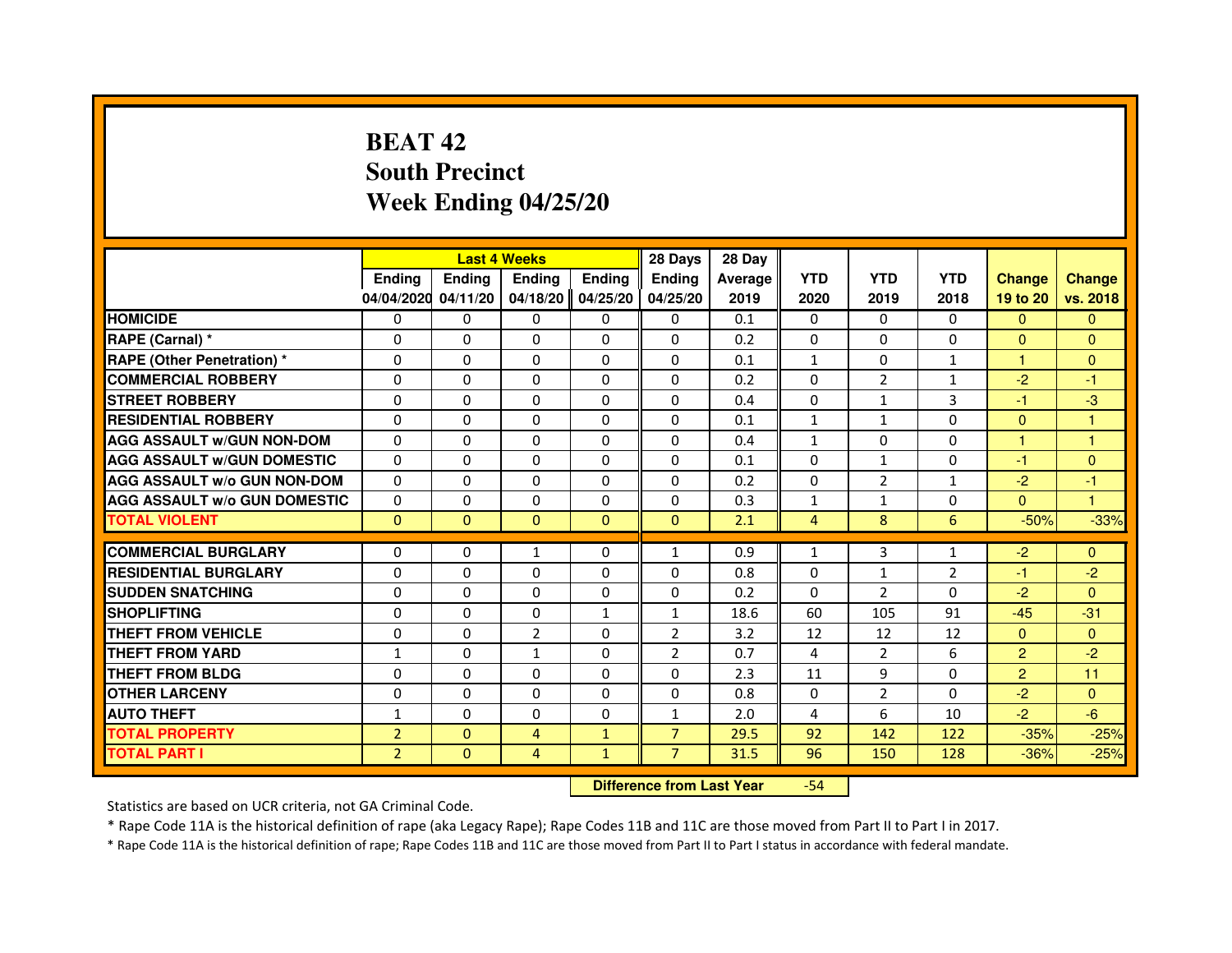# **BEAT 43 South PrecinctWeek Ending 04/25/20**

|                                     |               | <b>Last 4 Weeks</b> |                |                   | 28 Days                          | 28 Day  |                |                |                |                |                |
|-------------------------------------|---------------|---------------------|----------------|-------------------|----------------------------------|---------|----------------|----------------|----------------|----------------|----------------|
|                                     | <b>Ending</b> | <b>Ending</b>       | <b>Ending</b>  | <b>Ending</b>     | <b>Ending</b>                    | Average | <b>YTD</b>     | <b>YTD</b>     | <b>YTD</b>     | <b>Change</b>  | <b>Change</b>  |
|                                     | 04/04/2020    | 04/11/20            |                | 04/18/20 04/25/20 | 04/25/20                         | 2019    | 2020           | 2019           | 2018           | 19 to 20       | vs. 2018       |
| <b>HOMICIDE</b>                     | 0             | $\Omega$            | $\Omega$       | $\Omega$          | 0                                | 0.2     | $\Omega$       | $\mathbf{1}$   | $\mathbf{1}$   | $-1$           | $-1$           |
| RAPE (Carnal) *                     | 0             | $\Omega$            | 0              | $\Omega$          | $\mathbf{0}$                     | 0.2     | $\mathbf{0}$   | $\mathbf{1}$   | $\mathbf{1}$   | $-1$           | $-1$           |
| <b>RAPE (Other Penetration) *</b>   | $\mathbf 0$   | 0                   | $\Omega$       | $\Omega$          | $\Omega$                         | 0.1     | $\Omega$       | $\Omega$       | $\Omega$       | $\mathbf{0}$   | $\mathbf{0}$   |
| <b>COMMERCIAL ROBBERY</b>           | $\mathbf 0$   | $\Omega$            | $\mathbf{1}$   | $\mathbf{0}$      | $\mathbf{1}$                     | 0.3     | 3              | $\mathbf{0}$   | $\Omega$       | 3              | 3              |
| <b>STREET ROBBERY</b>               | $\Omega$      | $\Omega$            | $\Omega$       | $\mathbf{1}$      | $\mathbf{1}$                     | 0.7     | $\mathbf{1}$   | $\overline{2}$ | 2              | $-1$           | $-1$           |
| <b>RESIDENTIAL ROBBERY</b>          | 0             | $\Omega$            | 0              | $\Omega$          | $\Omega$                         | 0.1     | $\Omega$       | $\Omega$       | $\Omega$       | $\Omega$       | $\Omega$       |
| <b>AGG ASSAULT w/GUN ON-DOM</b>     | $\Omega$      | $\mathbf{1}$        | $\mathbf{1}$   | $\mathbf{1}$      | 3                                | 0.6     | $\overline{7}$ | 3              | $\mathbf{1}$   | $\overline{4}$ | 6              |
| <b>AGG ASSAULT W/GUN DOMESTIC</b>   | $\Omega$      | $\Omega$            | $\Omega$       | $\Omega$          | $\Omega$                         | 0.2     | $\Omega$       | $\mathbf{1}$   | $\Omega$       | $-1$           | $\Omega$       |
| <b>AGG ASSAULT W/o GUN NON-DOM</b>  | $\Omega$      | 0                   | 0              | $\mathbf{0}$      | 0                                | 0.6     | $\overline{2}$ | 3              | $\mathbf{1}$   | $-1$           | 1              |
| <b>AGG ASSAULT W/o GUN DOMESTIC</b> | $\mathbf{1}$  | 0                   | 0              | $\mathbf{0}$      | $\mathbf{1}$                     | 0.6     | 9              | $\overline{2}$ | $\mathbf{1}$   | $\overline{7}$ | 8              |
| <b>TOTAL VIOLENT</b>                | $\mathbf{1}$  | $\mathbf{1}$        | $\overline{2}$ | $\overline{2}$    | 6                                | 3.5     | 22             | 13             | $\overline{7}$ | 69%            | 214%           |
| <b>COMMERCIAL BURGLARY</b>          | 0             | 0                   | 0              | 0                 | 0                                | 1.2     | 0              | 4              | 5              | $-4$           | $-5$           |
| <b>RESIDENTIAL BURGLARY</b>         | $\mathbf 0$   | $\mathbf{1}$        | $\Omega$       | $\mathbf{1}$      | $\overline{2}$                   | 2.1     | 9              | 6              | 15             | 3              | $-6$           |
| <b>SUDDEN SNATCHING</b>             | $\Omega$      | 0                   | $\Omega$       | $\Omega$          | $\Omega$                         | 0.2     | $\Omega$       | $\Omega$       | $\mathcal{P}$  | $\Omega$       | $-2$           |
| <b>SHOPLIFTING</b>                  | 0             | $\mathbf{1}$        | 0              | 1                 | 2                                | 6.8     | 12             | 32             | 14             | $-20$          | $-2$           |
| THEFT FROM VEHICLE                  | 0             | $\mathbf{1}$        | 0              | $\mathbf{0}$      | $\mathbf{1}$                     | 2.7     | 15             | 9              | 17             | 6              | $-2$           |
| <b>THEFT FROM YARD</b>              | $\mathbf 0$   | 0                   | $\Omega$       | $\mathbf{1}$      | $\mathbf{1}$                     | 1.2     | 4              | 3              | $\overline{2}$ | $\mathbf{1}$   | $\overline{2}$ |
| <b>THEFT FROM BLDG</b>              | 0             | $\Omega$            | $\overline{2}$ | $\Omega$          | $\overline{2}$                   | 2.1     | 4              | 10             | 11             | $-6$           | $-7$           |
| <b>OTHER LARCENY</b>                | 0             | $\mathbf{1}$        | 0              | $\mathbf{1}$      | $\overline{2}$                   | 0.5     | $\overline{2}$ | $\mathbf{1}$   | $\mathbf{1}$   | 1.             | 1              |
| <b>AUTO THEFT</b>                   | $\Omega$      | $\Omega$            | $\mathbf{1}$   | $\Omega$          | $\mathbf{1}$                     | 1.8     | 3              | $\overline{2}$ | 6              | $\mathbf{1}$   | $-3$           |
| <b>TOTAL PROPERTY</b>               | $\Omega$      | 4                   | 3              | $\overline{4}$    | 11                               | 18.6    | 49             | 67             | 73             | $-27%$         | $-33%$         |
| <b>TOTAL PART I</b>                 | $\mathbf{1}$  | 5                   | 5              | 6                 | 17                               | 22.1    | 71             | 80             | 80             | $-11%$         | $-11%$         |
|                                     |               |                     |                |                   | <b>Difference from Last Year</b> |         | $-9$           |                |                |                |                |

 **Difference from Last Year**

Statistics are based on UCR criteria, not GA Criminal Code.

\* Rape Code 11A is the historical definition of rape (aka Legacy Rape); Rape Codes 11B and 11C are those moved from Part II to Part I in 2017.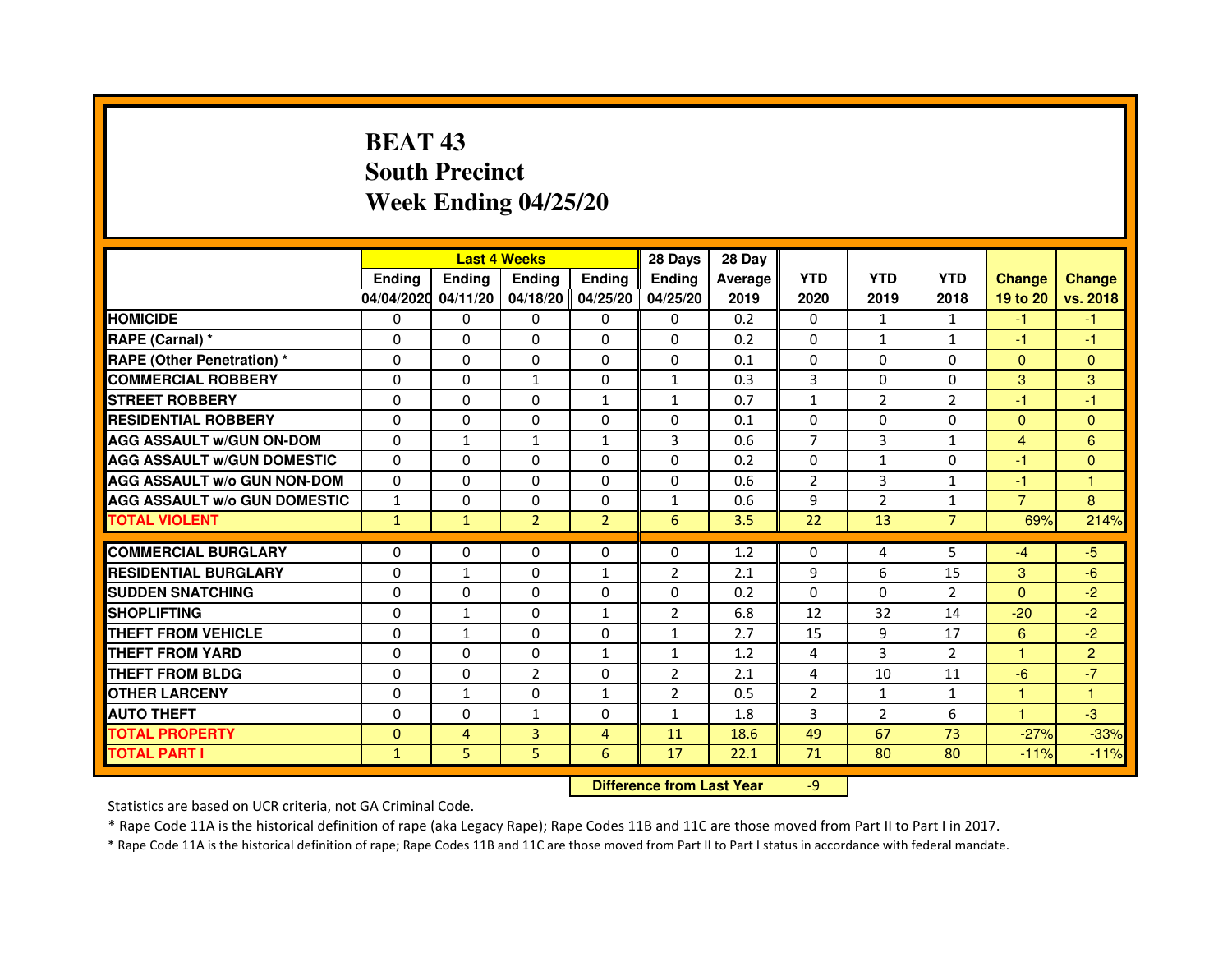# **BEAT 44 South PrecinctWeek Ending 04/25/20**

|                                     |                | <b>Last 4 Weeks</b> |               |                   | 28 Days        | 28 Day  |                |                |                |                |                |
|-------------------------------------|----------------|---------------------|---------------|-------------------|----------------|---------|----------------|----------------|----------------|----------------|----------------|
|                                     | <b>Endina</b>  | <b>Ending</b>       | <b>Ending</b> | <b>Endina</b>     | <b>Endina</b>  | Average | <b>YTD</b>     | <b>YTD</b>     | <b>YTD</b>     | <b>Change</b>  | <b>Change</b>  |
|                                     | 04/04/2020     | 04/11/20            |               | 04/18/20 04/25/20 | 04/25/20       | 2019    | 2020           | 2019           | 2018           | 19 to 20       | vs. 2018       |
| <b>HOMICIDE</b>                     | 0              | 0                   | 0             | 0                 | 0              | 0.1     | $\mathbf{0}$   | $\mathbf{1}$   | $\Omega$       | $-1$           | $\mathbf{0}$   |
| RAPE (Carnal) *                     | $\Omega$       | $\Omega$            | $\Omega$      | $\Omega$          | $\Omega$       | 0.2     | $\Omega$       | $\mathbf{1}$   | $\Omega$       | $-1$           | $\Omega$       |
| <b>RAPE (Other Penetration) *</b>   | $\Omega$       | $\Omega$            | $\Omega$      | $\Omega$          | $\Omega$       | 0.0     | $\overline{2}$ | $\Omega$       | $\overline{2}$ | $\overline{2}$ | $\Omega$       |
| <b>COMMERCIAL ROBBERY</b>           | 0              | 0                   | $\Omega$      | 0                 | $\Omega$       | 0.0     | 3              | 0              | $\mathbf{1}$   | 3              | $\overline{2}$ |
| <b>STREET ROBBERY</b>               | $\Omega$       | 0                   | $\Omega$      | 0                 | 0              | 0.5     | 3              | $\overline{2}$ | $\mathbf{1}$   | 1              | $\overline{c}$ |
| <b>RESIDENTIAL ROBBERY</b>          | $\Omega$       | $\Omega$            | $\Omega$      | $\Omega$          | 0              | 0.0     | $\mathbf{1}$   | 0              | $\overline{2}$ | $\mathbf{1}$   | $-1$           |
| <b>AGG ASSAULT w/GUN NON-DOM</b>    | $\mathbf{1}$   | 0                   | $\Omega$      | 0                 | $\mathbf{1}$   | 0.8     | 4              | 4              | $\mathbf{1}$   | $\Omega$       | 3              |
| <b>AGG ASSAULT W/GUN DOMESTIC</b>   | $\Omega$       | 0                   | 0             | 0                 | 0              | 0.2     | $\mathbf{1}$   | $\overline{2}$ | $\mathbf{1}$   | $-1$           | $\Omega$       |
| <b>AGG ASSAULT W/o GUN NON-DOM</b>  | $\Omega$       | $\Omega$            | $\Omega$      | $\Omega$          | $\Omega$       | 0.4     | 3              | $\overline{2}$ | $\overline{2}$ | 1              | 1              |
| <b>AGG ASSAULT W/o GUN DOMESTIC</b> | $\Omega$       | $\Omega$            | $\Omega$      | $\Omega$          | 0              | 1.2     | 3              | 6              | 1              | $-3$           | $\overline{2}$ |
| <b>TOTAL VIOLENT</b>                | $\mathbf{1}$   | $\Omega$            | $\Omega$      | $\Omega$          | $\mathbf{1}$   | 3.3     | 20             | 18             | 11             | 11%            | 82%            |
|                                     |                |                     |               |                   |                |         |                |                |                |                |                |
| <b>COMMERCIAL BURGLARY</b>          | $\Omega$       | $\Omega$            | $\Omega$      | $\Omega$          | $\Omega$       | 0.8     | $\overline{2}$ | 5              | $\mathbf{1}$   | $-3$           | 1              |
| <b>RESIDENTIAL BURGLARY</b>         | $\Omega$       | $\Omega$            | 1             | 0                 | 1              | 1.5     | 11             | $\overline{2}$ | 7              | 9              | $\overline{4}$ |
| <b>SUDDEN SNATCHING</b>             | $\Omega$       | $\Omega$            | 0             | 0                 | 0              | 0.2     | $\Omega$       | $\overline{2}$ | $\Omega$       | $-2$           | $\Omega$       |
| <b>SHOPLIFTING</b>                  | 0              | $\mathbf 0$         | 1             | 0                 | $\mathbf{1}$   | 2.7     | 9              | 9              | 22             | $\Omega$       | $-13$          |
| <b>THEFT FROM VEHICLE</b>           | $\overline{2}$ | $\overline{2}$      | $\mathbf{1}$  | $\mathbf{1}$      | 6              | 6.5     | 20             | 23             | 23             | $-3$           | $-3$           |
| <b>THEFT FROM YARD</b>              | 0              | $\overline{2}$      | $\Omega$      | $\Omega$          | $\overline{2}$ | 0.7     | 3              | 4              | $\overline{4}$ | $-1$           | $-1$           |
| <b>THEFT FROM BLDG</b>              | $\Omega$       | $\Omega$            | 0             | 0                 | 0              | 1.4     | 3              | $\overline{7}$ | 3              | $-4$           | $\Omega$       |
| <b>OTHER LARCENY</b>                | $\Omega$       | $\mathbf{1}$        | $\Omega$      | 0                 | 1              | 0.8     | $\overline{2}$ | 3              | 3              | $-1$           | $-1$           |
| <b>AUTO THEFT</b>                   | $\mathbf 0$    | 1                   | 0             | 0                 | $\mathbf{1}$   | 2.7     | 3              | $\overline{7}$ | 5              | $-4$           | $-2$           |
| <b>TOTAL PROPERTY</b>               | $\overline{2}$ | 6                   | 3             | $\mathbf{1}$      | 12             | 17.3    | 53             | 62             | 68             | $-15%$         | $-22%$         |
| <b>TOTAL PART I</b>                 | $\overline{3}$ | 6                   | 3             | $\mathbf{1}$      | 13             | 20.6    | 73             | 80             | 79             | $-9%$          | $-8%$          |

 **Difference from Last Year**

-7

Statistics are based on UCR criteria, not GA Criminal Code.

\* Rape Code 11A is the historical definition of rape (aka Legacy Rape); Rape Codes 11B and 11C are those moved from Part II to Part I in 2017.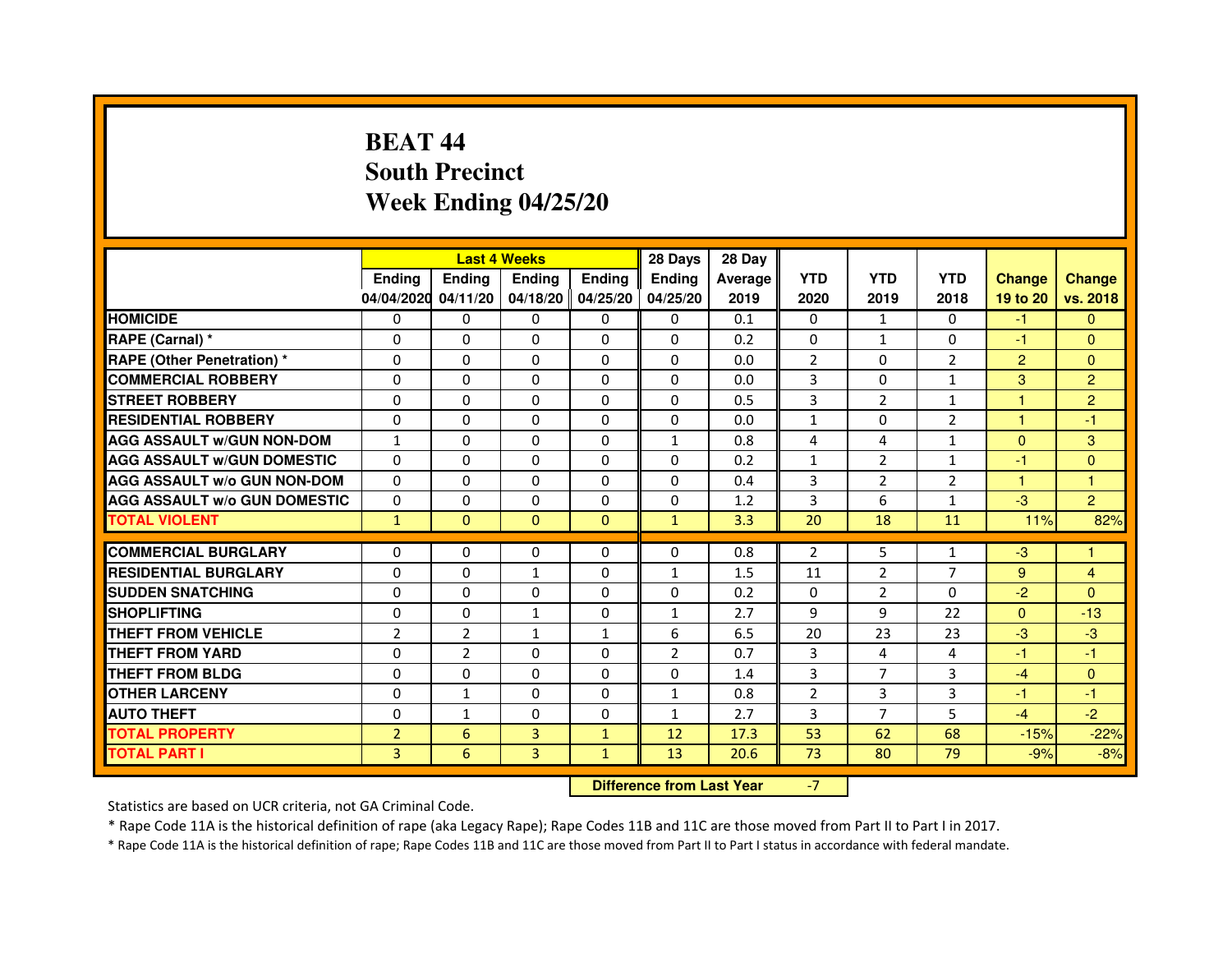# **BEAT 45 South PrecinctWeek Ending 04/25/20**

|                                     |                | <b>Last 4 Weeks</b> |                   |                | 28 Days       | 28 Day  |                |                |                |                |                |
|-------------------------------------|----------------|---------------------|-------------------|----------------|---------------|---------|----------------|----------------|----------------|----------------|----------------|
|                                     | <b>Endina</b>  | <b>Endina</b>       | <b>Endina</b>     | <b>Ending</b>  | <b>Endina</b> | Average | <b>YTD</b>     | <b>YTD</b>     | <b>YTD</b>     | <b>Change</b>  | <b>Change</b>  |
|                                     | 04/04/2020     | 04/11/20            | 04/18/20 04/25/20 |                | 04/25/20      | 2019    | 2020           | 2019           | 2018           | 19 to 20       | vs. 2018       |
| <b>HOMICIDE</b>                     | 0              | 0                   | 0                 | 0              | 0             | 0.0     | $\mathbf{1}$   | 0              | $\mathbf{0}$   | 1              |                |
| RAPE (Carnal) *                     | $\Omega$       | $\Omega$            | $\Omega$          | $\Omega$       | $\Omega$      | 0.1     | $\overline{2}$ | $\Omega$       | $\overline{2}$ | $\overline{2}$ | $\Omega$       |
| <b>RAPE (Other Penetration) *</b>   | $\Omega$       | $\Omega$            | $\Omega$          | $\Omega$       | 0             | 0.0     | $\mathbf{1}$   | $\Omega$       | $\mathbf{1}$   | 1.             | $\Omega$       |
| <b>COMMERCIAL ROBBERY</b>           | 0              | 0                   | 0                 | $\mathbf{1}$   | 1             | 0.2     | 0              | 0              | $\mathbf{1}$   | $\Omega$       | $-1$           |
| <b>STREET ROBBERY</b>               | 1              | 0                   | $\Omega$          | 0              | 1             | 0.3     | $\mathbf{1}$   | $\overline{2}$ | $\Omega$       | $-1$           | 1              |
| <b>RESIDENTIAL ROBBERY</b>          | 0              | 0                   | 0                 | 0              | 0             | 0.1     | $\Omega$       | $\Omega$       | $\Omega$       | $\Omega$       | $\Omega$       |
| <b>AGG ASSAULT w/GUN NON-DOM</b>    | $\Omega$       | $\Omega$            | $\mathbf 0$       | 0              | $\Omega$      | 0.5     | $\mathbf{1}$   | $\overline{2}$ | $\Omega$       | $-1$           | 1              |
| <b>AGG ASSAULT W/GUN DOMESTIC</b>   | 0              | 0                   | 0                 | 0              | 0             | 0.2     | $\mathbf{1}$   | $\mathbf{1}$   | $\Omega$       | $\Omega$       | 1              |
| <b>AGG ASSAULT W/o GUN NON-DOM</b>  | $\Omega$       | $\Omega$            | 0                 | 0              | $\Omega$      | 0.2     | $\Omega$       | $\Omega$       | $\overline{2}$ | $\Omega$       | $-2$           |
| <b>AGG ASSAULT W/o GUN DOMESTIC</b> | $\Omega$       | $\Omega$            | $\mathbf{1}$      | 0              | $\mathbf{1}$  | 0.5     | $\overline{2}$ | $\overline{2}$ | $\mathbf{1}$   | $\Omega$       | 1              |
| <b>TOTAL VIOLENT</b>                | $\mathbf{1}$   | $\Omega$            | $\mathbf{1}$      | $\mathbf{1}$   | 3             | 1.9     | 9              | $\overline{7}$ | $\overline{7}$ | 29%            | 29%            |
|                                     |                |                     |                   |                |               |         |                |                |                |                |                |
| <b>COMMERCIAL BURGLARY</b>          | 0              | 0                   | $\mathbf{1}$      | 0              | 1             | 0.2     | $\overline{2}$ | $\mathbf{1}$   | $\mathbf{1}$   | 1              | 1              |
| <b>RESIDENTIAL BURGLARY</b>         | 0              | 0                   | 0                 | 0              | 0             | 1.2     | 3              | 3              | 18             | $\Omega$       | $-15$          |
| <b>SUDDEN SNATCHING</b>             | 0              | $\Omega$            | 0                 | 0              | 0             | 0.1     | $\Omega$       | $\Omega$       | $\Omega$       | $\Omega$       | $\Omega$       |
| <b>SHOPLIFTING</b>                  | $\overline{2}$ | $\Omega$            | $\Omega$          | $\overline{2}$ | 4             | 8.0     | 10             | 45             | 17             | $-35$          | $-7$           |
| <b>THEFT FROM VEHICLE</b>           | $\overline{2}$ | 8                   | $\Omega$          | $\mathbf{1}$   | 11            | 3.1     | 24             | 10             | 20             | 14             | $\overline{4}$ |
| <b>THEFT FROM YARD</b>              | 0              | 0                   | $\Omega$          | $\Omega$       | $\Omega$      | 1.2     | $\overline{2}$ | $\overline{7}$ | $\overline{4}$ | $-5$           | $-2$           |
| <b>THEFT FROM BLDG</b>              | $\Omega$       | 0                   | 0                 | 0              | 0             | 1.2     | 5              | 6              | 3              | $-1$           | $\overline{2}$ |
| <b>OTHER LARCENY</b>                | 0              | $\Omega$            | $\Omega$          | 0              | 0             | 0.5     | 3              | $\Omega$       | $\mathbf{1}$   | 3              | $\overline{2}$ |
| <b>AUTO THEFT</b>                   | $\mathbf 0$    | $\mathbf 0$         | $\Omega$          | 0              | $\Omega$      | 1.0     | $\overline{2}$ | 3              | $\overline{7}$ | $-1$           | $-5$           |
| <b>TOTAL PROPERTY</b>               | 4              | 8                   | $\mathbf{1}$      | 3              | 16            | 16.3    | 51             | 75             | 71             | $-32%$         | $-28%$         |
| <b>TOTAL PART I</b>                 | 5              | 8                   | $\overline{2}$    | $\overline{4}$ | 19            | 18.2    | 60             | 82             | 78             | $-27%$         | $-23%$         |

 **Difference from Last Year**-22

Statistics are based on UCR criteria, not GA Criminal Code.

\* Rape Code 11A is the historical definition of rape (aka Legacy Rape); Rape Codes 11B and 11C are those moved from Part II to Part I in 2017.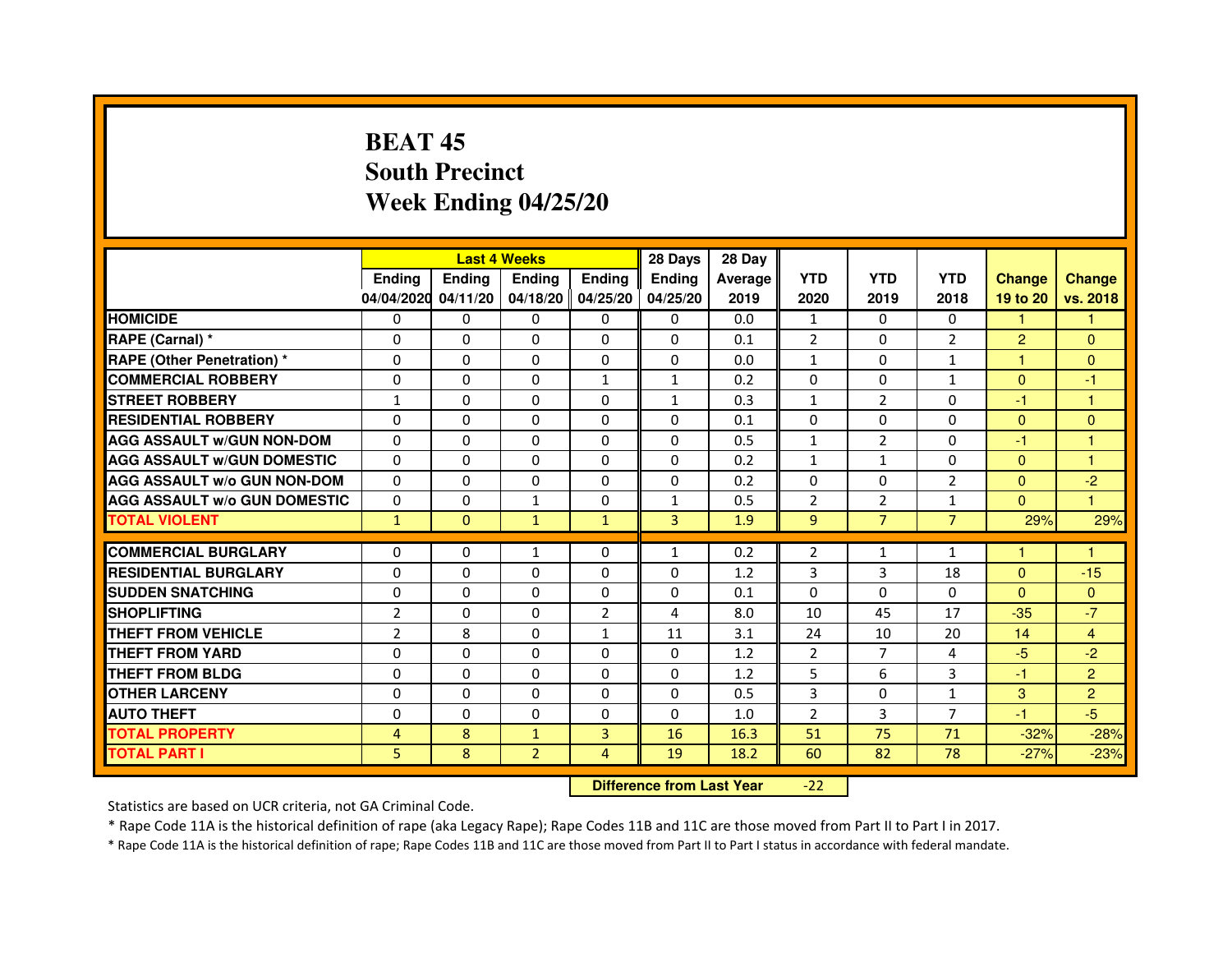# **BEAT 46 South PrecinctWeek Ending 04/25/20**

|                                     |               | <b>Last 4 Weeks</b> |                |               | 28 Days                          | 28 Day  |                |                |                |                |                |
|-------------------------------------|---------------|---------------------|----------------|---------------|----------------------------------|---------|----------------|----------------|----------------|----------------|----------------|
|                                     | <b>Ending</b> | Ending              | <b>Ending</b>  | <b>Ending</b> | <b>Ending</b>                    | Average | <b>YTD</b>     | <b>YTD</b>     | <b>YTD</b>     | <b>Change</b>  | <b>Change</b>  |
|                                     | 04/04/2020    | 04/11/20            | 04/18/20       | 04/25/20      | 04/25/20                         | 2019    | 2020           | 2019           | 2018           | 19 to 20       | vs. 2019       |
| <b>HOMICIDE</b>                     | 0             | $\Omega$            | $\Omega$       | 0             | 0                                | 0.2     | 0              | $\mathcal{P}$  | $\Omega$       | $-2$           | $\mathbf{0}$   |
| RAPE (Carnal) *                     | 0             | 0                   | 0              | 0             | 0                                | 0.2     | 2              | 0              | 1              | $\overline{2}$ | 1              |
| RAPE (Other Penetration) *          | $\Omega$      | 0                   | $\Omega$       | $\Omega$      | $\Omega$                         | 0.0     | $\Omega$       | $\Omega$       | $\overline{2}$ | $\Omega$       | $-2$           |
| <b>COMMERCIAL ROBBERY</b>           | $\mathbf{1}$  | $\Omega$            | $\Omega$       | $\Omega$      | $\mathbf{1}$                     | 0.2     | $\overline{2}$ | $\mathbf{1}$   | $\overline{2}$ | $\mathbf{1}$   | $\mathbf{0}$   |
| <b>STREET ROBBERY</b>               | $\Omega$      | $\Omega$            | $\Omega$       | $\Omega$      | $\Omega$                         | 0.2     | 3              | $\Omega$       | $\mathbf{1}$   | 3              | $\overline{2}$ |
| <b>RESIDENTIAL ROBBERY</b>          | 0             | 0                   | $\Omega$       | 0             | 0                                | 0.0     | 0              | 0              | $\Omega$       | $\Omega$       | $\mathbf{0}$   |
| <b>AGG ASSAULT W/GUN NON-DOM</b>    | $\Omega$      | $\Omega$            | $\Omega$       | $\Omega$      | $\Omega$                         | 0.3     | $\overline{3}$ | $\mathbf{1}$   | $\mathbf{1}$   | $\overline{2}$ | $\overline{2}$ |
| <b>AGG ASSAULT W/GUN DOMESTIC</b>   | $\Omega$      | $\Omega$            | $\Omega$       | $\Omega$      | $\Omega$                         | 0.2     | $\mathbf{1}$   | $\overline{2}$ | $\Omega$       | $-1$           | $\mathbf{1}$   |
| <b>AGG ASSAULT W/o GUN NON-DOM</b>  | $\Omega$      | $\mathbf{1}$        | $\Omega$       | $\Omega$      | $\mathbf{1}$                     | 0.4     | $\overline{2}$ | $\mathbf{1}$   | $\Omega$       | $\mathbf{1}$   | $\overline{2}$ |
| <b>AGG ASSAULT W/o GUN DOMESTIC</b> | $\Omega$      | $\Omega$            | 0              | $\Omega$      | $\Omega$                         | 0.9     | $\Omega$       | 3              | $\overline{2}$ | $-3$           | $-2$           |
| <b>TOTAL VIOLENT</b>                | $\mathbf{1}$  | $\mathbf{1}$        | $\mathbf{0}$   | $\mathbf{0}$  | $\overline{2}$                   | 2.5     | 13             | 10             | 9              | 30%            | 44%            |
| <b>COMMERCIAL BURGLARY</b>          | 0             | 0                   | 0              | 0             | 0                                | 0.8     | 2              | 5              | 6              | $-3$           | $-4$           |
| <b>RESIDENTIAL BURGLARY</b>         | 0             | $\Omega$            | $\Omega$       | $\Omega$      | $\Omega$                         | 2.2     | 4              | 4              | 17             | $\Omega$       | $-13$          |
| <b>SUDDEN SNATCHING</b>             | $\Omega$      | $\Omega$            | $\Omega$       | $\Omega$      | $\Omega$                         | 0.3     | $\mathbf{1}$   | $\Omega$       | $\mathbf{1}$   | $\mathbf{1}$   | $\Omega$       |
| <b>SHOPLIFTING</b>                  | 0             | $\Omega$            | 0              | 0             | 0                                | 9.6     | 24             | 44             | 38             | $-20$          | $-14$          |
| THEFT FROM VEHICLE                  | 0             | 1                   | 3              | $\mathbf{1}$  | 5                                | 4.1     | 15             | 13             | 12             | $\overline{2}$ | 3              |
| <b>THEFT FROM YARD</b>              | $\Omega$      | $\mathbf{1}$        | $\Omega$       | $\Omega$      | $\mathbf{1}$                     | 0.6     | 3              | $\mathbf{1}$   | 4              | $\overline{2}$ | $-1$           |
| <b>THEFT FROM BLDG</b>              | $\Omega$      | $\Omega$            | $\Omega$       | $\Omega$      | $\Omega$                         | 2.1     | $\overline{7}$ | 5              | 8              | 2              | $-1$           |
| <b>OTHER LARCENY</b>                | 0             | $\Omega$            | 0              | 0             | 0                                | 0.8     | $\mathbf{1}$   | $\overline{2}$ | 1              | $-1$           | $\Omega$       |
| <b>AUTO THEFT</b>                   | $\Omega$      | $\Omega$            | $\Omega$       | $\Omega$      | $\Omega$                         | 1.9     | $\overline{2}$ | 10             | 16             | $-8$           | $-14$          |
| <b>TOTAL PROPERTY</b>               | $\Omega$      | $\overline{2}$      | $\overline{3}$ | $\mathbf{1}$  | $6\phantom{1}$                   | 22.3    | 59             | 84             | 103            | $-30%$         | $-43%$         |
| <b>TOTAL PART I</b>                 | $\mathbf{1}$  | 3                   | 3              | $\mathbf{1}$  | 8                                | 24.8    | 72             | 94             | 112            | $-23%$         | $-36%$         |
|                                     |               |                     |                |               | <b>Difference from Last Year</b> |         | $-22$          |                |                |                |                |

 **Difference from Last Year**

Statistics are based on UCR criteria, not GA Criminal Code.

\* Rape Code 11A is the historical definition of rape (aka Legacy Rape); Rape Codes 11B and 11C are those moved from Part II to Part I in 2017.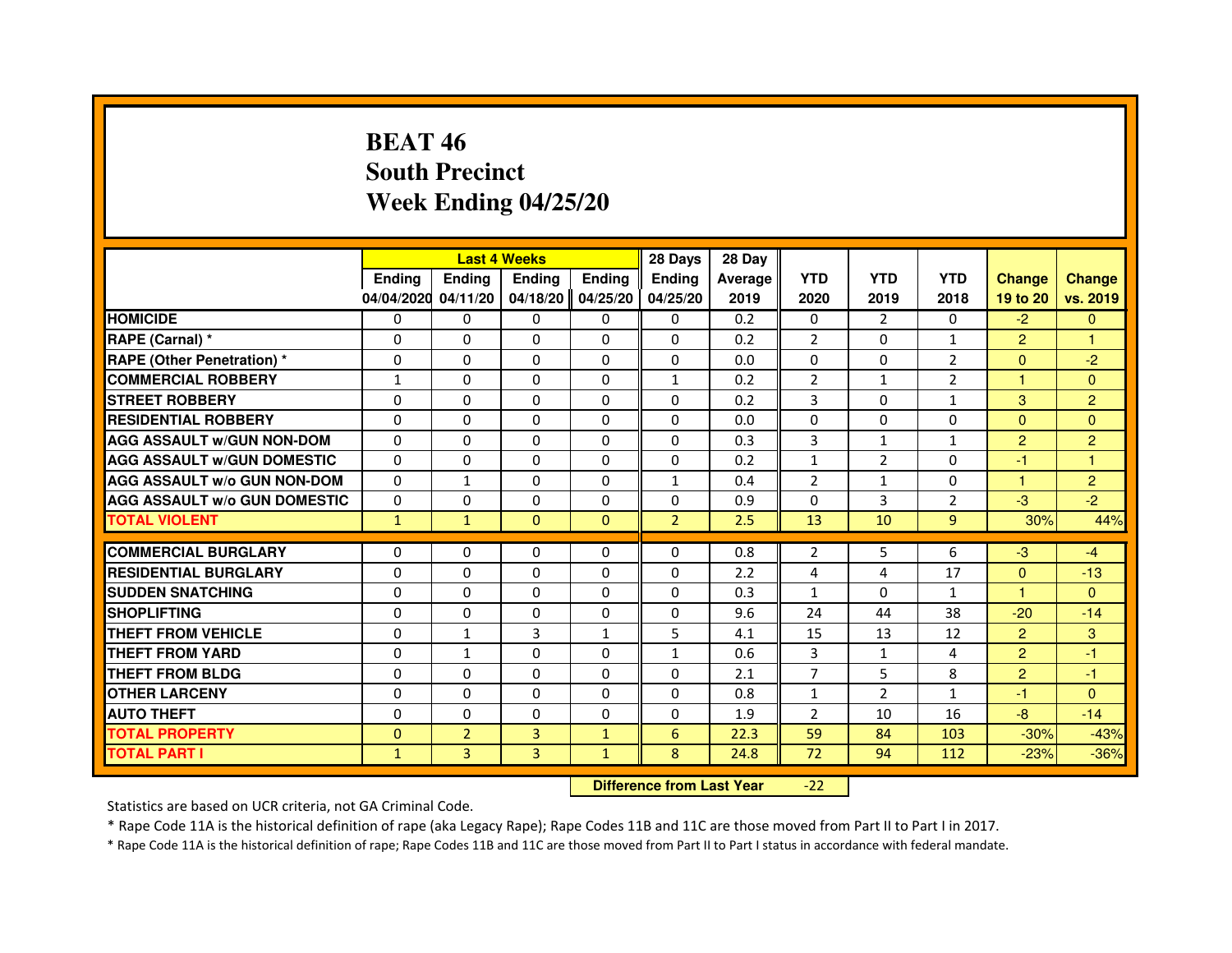# **BEAT 47 South PrecinctWeek Ending 04/25/20**

|                                     |               | <b>Last 4 Weeks</b>              |               |                | 28 Days        | 28 Day  |                |                |                |                |               |
|-------------------------------------|---------------|----------------------------------|---------------|----------------|----------------|---------|----------------|----------------|----------------|----------------|---------------|
|                                     | <b>Ending</b> | <b>Ending</b>                    | <b>Ending</b> | <b>Ending</b>  | <b>Ending</b>  | Average | <b>YTD</b>     | <b>YTD</b>     | <b>YTD</b>     | <b>Change</b>  | <b>Change</b> |
|                                     | 04/04/2020    | 04/11/20                         | 04/18/20      | 04/25/20       | 04/25/20       | 2019    | 2020           | 2019           | 2018           | 19 to 20       | vs. 2018      |
| <b>HOMICIDE</b>                     | 0             | $\Omega$                         | $\mathbf{0}$  | 0              | 0              | 0.0     | $\mathbf{0}$   | $\Omega$       | $\Omega$       | $\Omega$       | $\mathbf{0}$  |
| RAPE (Carnal) *                     | 0             | 0                                | 0             | 0              | 0              | 0.0     | 0              | 0              | 0              | $\Omega$       | $\mathbf{0}$  |
| <b>RAPE (Other Penetration) *</b>   | $\Omega$      | $\Omega$                         | $\Omega$      | $\Omega$       | $\Omega$       | 0.0     | $\Omega$       | $\Omega$       | $\Omega$       | $\Omega$       | $\mathbf{0}$  |
| <b>COMMERCIAL ROBBERY</b>           | 0             | $\Omega$                         | $\Omega$      | $\Omega$       | 0              | 0.0     | 0              | $\Omega$       | $\Omega$       | $\overline{0}$ | $\mathbf{0}$  |
| <b>STREET ROBBERY</b>               | $\Omega$      | $\Omega$                         | $\Omega$      | $\Omega$       | $\Omega$       | 0.1     | $\Omega$       | $\Omega$       | $\Omega$       | $\mathbf{0}$   | $\mathbf{0}$  |
| <b>RESIDENTIAL ROBBERY</b>          | 0             | 0                                | $\Omega$      | 0              | $\Omega$       | 0.0     | $\mathbf{1}$   | 0              | $\Omega$       | $\mathbf{1}$   | 1             |
| <b>AGG ASSAULT W/GUN NON-GUN</b>    | $\Omega$      | $\Omega$                         | 0             | $\Omega$       | $\Omega$       | 0.2     | $\Omega$       | $\Omega$       | 0              | $\mathbf{0}$   | $\mathbf{0}$  |
| <b>AGG ASSAULT W/GUN DOMESTIC</b>   | $\Omega$      | $\Omega$                         | $\Omega$      | $\Omega$       | $\Omega$       | 0.1     | $\Omega$       | $\Omega$       | 0              | $\Omega$       | $\Omega$      |
| <b>AGG ASSAULT W/o GUN NON-DOM</b>  | $\Omega$      | $\Omega$                         | $\Omega$      | $\Omega$       | $\Omega$       | 0.3     | $\Omega$       | $\mathbf{1}$   | $\Omega$       | $-1$           | $\mathbf{0}$  |
| <b>AGG ASSAULT W/o GUN DOMESTIC</b> | 0             | 0                                | 0             | $\Omega$       | $\Omega$       | 0.4     | 0              | 1              | 0              | -1             | $\Omega$      |
| <b>TOTAL VIOLENT</b>                | $\mathbf{0}$  | $\mathbf{0}$                     | $\mathbf{0}$  | $\mathbf{0}$   | $\mathbf{0}$   | 1.1     | $\mathbf{1}$   | $\overline{2}$ | $\mathbf{0}$   | $-50%$         | #DIV/0!       |
| <b>COMMERCIAL BURGLARY</b>          | 0             | 0                                | 0             | 0              | 0              | 0.1     | 0              | 0              | 0              | $\mathbf{0}$   | $\mathbf{0}$  |
| <b>RESIDENTIAL BURGLARY</b>         | $\Omega$      | $\Omega$                         | $\Omega$      | $\Omega$       | 0              | 0.3     | $\mathbf{1}$   | $\mathbf{1}$   | 6              | $\mathbf{0}$   | $-5$          |
| <b>SUDDEN SNATCHING</b>             | $\Omega$      | $\Omega$                         | $\Omega$      | $\Omega$       | $\Omega$       | 0.0     | $\Omega$       | $\Omega$       | $\Omega$       | $\Omega$       | $\Omega$      |
| <b>SHOPLIFTING</b>                  | 0             | $\mathbf{0}$                     | 0             | $\mathbf{0}$   | 0              | 0.1     | $\Omega$       | 0              | $\mathbf{1}$   | $\Omega$       | -1            |
| THEFT FROM VEHICLE                  | 0             | $\mathbf{1}$                     | $\mathbf{1}$  | $\Omega$       | $\overline{2}$ | 1.3     | 4              | 8              | 10             | $-4$           | $-6$          |
| <b>THEFT FROM YARD</b>              | $\Omega$      | $\Omega$                         | $\Omega$      | $\mathbf{1}$   | $\mathbf{1}$   | 0.7     | 3              | $\overline{2}$ | $\overline{2}$ | $\mathbf{1}$   | $\mathbf{1}$  |
| <b>THEFT FROM BLDG</b>              | $\Omega$      | $\Omega$                         | $\Omega$      | $\Omega$       | $\Omega$       | 0.5     | $\mathbf{1}$   | $\Omega$       | $\overline{2}$ | $\mathbf{1}$   | $-1$          |
| <b>OTHER LARCENY</b>                | $\Omega$      | $\Omega$                         | 0             | $\Omega$       | $\Omega$       | 0.8     | $\Omega$       | 3              | $\Omega$       | $-3$           | $\mathbf{0}$  |
| <b>AUTO THEFT</b>                   | $\Omega$      | $\Omega$                         | $\Omega$      | $\mathbf{1}$   | $\mathbf{1}$   | 0.5     | $\overline{2}$ | 3              | $\mathbf{1}$   | $-1$           | $\mathbf{1}$  |
| <b>TOTAL PROPERTY</b>               | $\Omega$      | $\mathbf{1}$                     | $\mathbf{1}$  | $\overline{2}$ | $\overline{4}$ | 4.2     | 11             | 17             | 22             | $-35%$         | $-50%$        |
| <b>TOTAL PART I</b>                 | $\mathbf{0}$  | $\mathbf{1}$                     | $\mathbf{1}$  | $\overline{2}$ | $\overline{4}$ | 5.3     | 12             | 19             | 22             | $-37%$         | $-45%$        |
|                                     |               | <b>Difference from Last Year</b> |               | $-7$           |                |         |                |                |                |                |               |

 **Difference from Last Year**

Statistics are based on UCR criteria, not GA Criminal Code.

\* Rape Code 11A is the historical definition of rape (aka Legacy Rape); Rape Codes 11B and 11C are those moved from Part II to Part I in 2017.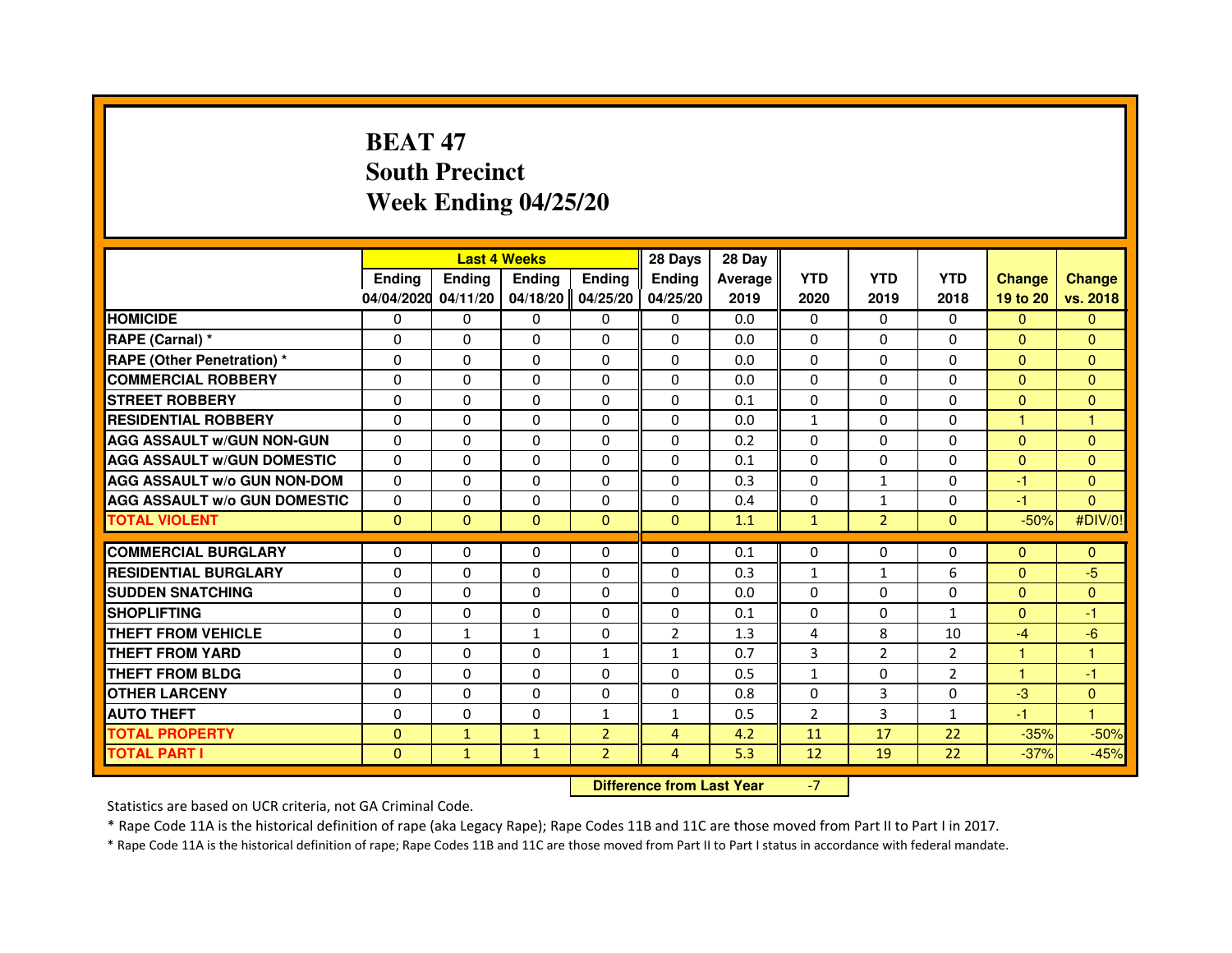#### **BEAT 51 East PrecinctWeek Ending 04/25/20**

|                                     |                |                | <b>Last 4 Weeks</b> |                   | 28 Days                          | 28 Day  |                |                |                |                |                |
|-------------------------------------|----------------|----------------|---------------------|-------------------|----------------------------------|---------|----------------|----------------|----------------|----------------|----------------|
|                                     | <b>Ending</b>  | Ending         | Ending              | <b>Ending</b>     | <b>Ending</b>                    | Average | <b>YTD</b>     | <b>YTD</b>     | <b>YTD</b>     | <b>Change</b>  | <b>Change</b>  |
|                                     | 04/04/2020     | 04/11/20       |                     | 04/18/20 04/25/20 | 04/25/20                         | 2019    | 2020           | 2019           | 2018           | 19 to 20       | vs. 2018       |
| <b>HOMICIDE</b>                     | 0              | $\Omega$       | $\mathbf{1}$        | $\mathbf{0}$      | $\mathbf{1}$                     | 0.2     | $\mathbf{1}$   | $\mathbf{1}$   | $\mathbf{1}$   | $\overline{0}$ | $\mathbf{0}$   |
| RAPE (Carnal) *                     | 0              | 0              | 0                   | 0                 | 0                                | 0.2     | 0              | $\mathbf{1}$   | $\mathbf{1}$   | $-1$           | $-1$           |
| <b>RAPE (Other Penetration) *</b>   | 0              | 0              | 0                   | $\Omega$          | $\Omega$                         | 0.1     | $\Omega$       | $\Omega$       | $\mathbf{1}$   | $\Omega$       | $-1$           |
| <b>COMMERCIAL ROBBERY</b>           | $\Omega$       | $\Omega$       | $\Omega$            | $\Omega$          | $\Omega$                         | 0.1     | $\Omega$       | $\Omega$       | $\Omega$       | $\Omega$       | $\Omega$       |
| <b>STREET ROBBERY</b>               | 0              | $\mathbf{1}$   | $\Omega$            | 0                 | $\mathbf{1}$                     | 1.2     | $\mathbf{1}$   | $\overline{2}$ | 5              | $-1$           | $-4$           |
| <b>RESIDENTIAL ROBBERY</b>          | 0              | 0              | 0                   | 0                 | 0                                | 0.2     | $\Omega$       | $\Omega$       | $\Omega$       | $\Omega$       | $\Omega$       |
| <b>AGG ASSAULT w/GUN NON-DOM</b>    | $\mathbf{1}$   | $\mathbf{1}$   | $\mathbf{1}$        | $\Omega$          | 3                                | 1.7     | $\overline{7}$ | 5              | 4              | $\overline{2}$ | 3              |
| <b>AGG ASSAULT W/GUN DOMESTIC</b>   | $\Omega$       | 0              | $\Omega$            | $\Omega$          | $\Omega$                         | 0.5     | $\Omega$       | $\Omega$       | $\Omega$       | $\Omega$       | $\Omega$       |
| <b>AGG ASSAULT w/o GUN NON-DOM</b>  | $\mathbf{1}$   | 0              | $\overline{2}$      | 0                 | 3                                | 1.5     | 5              | $\overline{7}$ | 5              | $-2$           | $\mathbf{0}$   |
| <b>AGG ASSAULT W/o GUN DOMESTIC</b> | $\mathbf{1}$   | 0              | 0                   | $\mathbf{1}$      | $\overline{2}$                   | 0.8     | 5              | 5              | $\overline{2}$ | $\Omega$       | 3              |
| <b>TOTAL VIOLENT</b>                | 3              | $\overline{2}$ | $\overline{4}$      | $\mathbf{1}$      | 10                               | 6.4     | 19             | 21             | 19             | $-10%$         | 0%             |
| <b>COMMERCIAL BURGLARY</b>          | 0              | 0              | 0                   | 0                 | 0                                | 0.2     | $\overline{2}$ | $\mathbf{1}$   | $\overline{2}$ | 1              | $\Omega$       |
| <b>RESIDENTIAL BURGLARY</b>         | $\Omega$       | $\mathbf{1}$   | $\mathbf{1}$        | $\mathbf{1}$      | 3                                | 2.8     | 10             | 14             | 6              | $-4$           | $\overline{4}$ |
| <b>SUDDEN SNATCHING</b>             | 0              | $\Omega$       | $\Omega$            | $\Omega$          | $\Omega$                         | 0.0     | $\Omega$       | $\Omega$       | $\overline{2}$ | $\Omega$       | $-2$           |
| <b>SHOPLIFTING</b>                  | 0              | 0              | 1                   | 0                 | $\mathbf{1}$                     | 2.0     | 9              | 6              | 6              | 3              | 3              |
| THEFT FROM VEHICLE                  | $\overline{2}$ | 0              | 0                   | 0                 | $\overline{2}$                   | 2.2     | 13             | 10             | 18             | 3              | $-5$           |
| <b>THEFT FROM YARD</b>              | $\mathbf 0$    | $\Omega$       | $\Omega$            | $\Omega$          | $\Omega$                         | 1.2     | 6              | 4              | 5              | $\overline{2}$ | $\overline{1}$ |
| THEFT FROM BLDG                     | 0              | $\mathbf{1}$   | 0                   | $\Omega$          | $\mathbf{1}$                     | 1.3     | 10             | 3              | 9              | $\overline{7}$ | $\overline{1}$ |
| <b>OTHER LARCENY</b>                | $\Omega$       | $\Omega$       | $\Omega$            | $\Omega$          | $\Omega$                         | 1.4     | 3              | 5              | $\overline{7}$ | $-2$           | $-4$           |
| <b>AUTO THEFT</b>                   | 0              | 0              | 4                   | 0                 | 4                                | 2.3     | $\overline{7}$ | 9              | 10             | $-2$           | $-3$           |
| <b>TOTAL PROPERTY</b>               | $\overline{2}$ | $\overline{2}$ | 6                   | $\mathbf{1}$      | 11                               | 13.3    | 60             | 52             | 65             | 15%            | $-8%$          |
| <b>TOTAL PART I</b>                 | 5              | 4              | 10                  | $\overline{2}$    | 21                               | 19.8    | 79             | 73             | 84             | 8%             | $-6%$          |
|                                     |                |                |                     |                   | <b>Difference from Last Year</b> |         | 6              |                |                |                |                |

 **Difference from Last Year**

Statistics are based on UCR criteria, not GA Criminal Code.

\* Rape Code 11A is the historical definition of rape (aka Legacy Rape); Rape Codes 11B and 11C are those moved from Part II to Part I in 2017.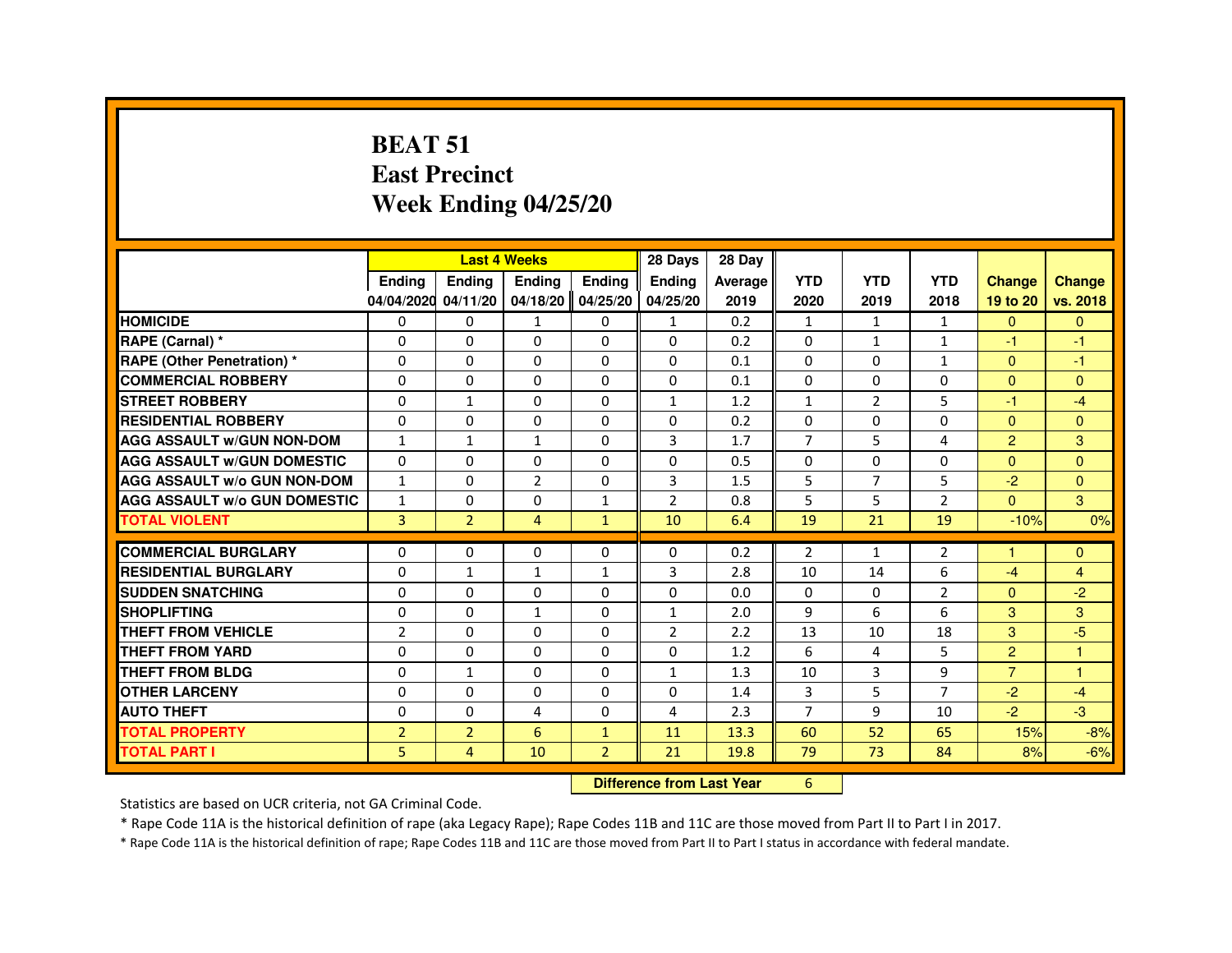# **BEAT 52 East PrecinctWeek Ending 04/25/20**

|                                     |                | <b>Last 4 Weeks</b> |                |                   | 28 Days                          | 28 Day  |                |                |                |                |                |
|-------------------------------------|----------------|---------------------|----------------|-------------------|----------------------------------|---------|----------------|----------------|----------------|----------------|----------------|
|                                     | <b>Ending</b>  | <b>Ending</b>       | <b>Ending</b>  | <b>Ending</b>     | <b>Ending</b>                    | Average | <b>YTD</b>     | <b>YTD</b>     | <b>YTD</b>     | <b>Change</b>  | <b>Change</b>  |
|                                     | 04/04/2020     | 04/11/20            |                | 04/18/20 04/25/20 | 04/25/20                         | 2019    | 2020           | 2019           | 2018           | 19 to 20       | vs. 2018       |
| <b>HOMICIDE</b>                     | 0              | $\Omega$            | $\Omega$       | $\Omega$          | 0                                | 0.1     | $\Omega$       | $\Omega$       | $\Omega$       | $\Omega$       | $\Omega$       |
| RAPE (Carnal) *                     | 0              | $\Omega$            | 0              | $\Omega$          | $\mathbf{0}$                     | 0.3     | $\mathbf{0}$   | $\Omega$       | $\mathbf{1}$   | $\mathbf{0}$   | $-1$           |
| <b>RAPE (Other Penetration) *</b>   | $\mathbf 0$    | 0                   | $\Omega$       | $\mathbf{0}$      | $\Omega$                         | 0.0     | $\Omega$       | $\Omega$       | $\Omega$       | $\Omega$       | $\mathbf{0}$   |
| <b>COMMERCIAL ROBBERY</b>           | $\mathbf 0$    | 0                   | $\Omega$       | $\mathbf{0}$      | $\mathbf{0}$                     | 0.2     | $\Omega$       | $\mathbf{0}$   | $\mathbf{1}$   | $\Omega$       | $-1$           |
| <b>STREET ROBBERY</b>               | $\Omega$       | $\mathbf{1}$        | 0              | $\mathbf{0}$      | $\mathbf{1}$                     | 0.9     | $\mathbf{1}$   | 3              | 2              | $-2$           | $-1$           |
| <b>RESIDENTIAL ROBBERY</b>          | 0              | $\Omega$            | 0              | $\mathbf{0}$      | $\Omega$                         | 0.2     | $\Omega$       | $\overline{2}$ | $\Omega$       | $-2$           | $\Omega$       |
| <b>AGG ASSAULT W/GUN NON-DOM</b>    | $\Omega$       | 0                   | $\Omega$       | $\mathbf{0}$      | $\Omega$                         | 1.1     | $\mathbf{1}$   | 3              | 3              | $-2$           | $-2$           |
| <b>AGG ASSAULT W/GUN DOMESTIC</b>   | $\Omega$       | $\Omega$            | $\Omega$       | $\Omega$          | $\Omega$                         | 0.2     | $\mathbf{1}$   | $\mathbf{1}$   | $\mathbf{1}$   | $\Omega$       | $\Omega$       |
| <b>AGG ASSAULT W/o GUN NON-DOM</b>  | $\overline{2}$ | 0                   | 0              | $\mathbf{0}$      | $\overline{2}$                   | 0.8     | 5              | $\mathbf{1}$   | $\overline{2}$ | $\overline{4}$ | 3              |
| <b>AGG ASSAULT W/o GUN DOMESTIC</b> | $\Omega$       | 1                   | 1              | $\mathbf{0}$      | $\overline{2}$                   | 0.8     | 8              | 4              | $\overline{2}$ | $\overline{4}$ | 6              |
| <b>TOTAL VIOLENT</b>                | $\overline{2}$ | $\overline{2}$      | $\mathbf{1}$   | $\mathbf{0}$      | 5                                | 4.6     | 16             | 14             | 12             | 14%            | 33%            |
| <b>COMMERCIAL BURGLARY</b>          | 0              | 0                   | 0              | $\mathbf{0}$      | 0                                | 0.1     | $\overline{2}$ | 0              | $\mathbf{1}$   | $\overline{2}$ | 1              |
| <b>RESIDENTIAL BURGLARY</b>         | $\Omega$       | $\Omega$            | $\Omega$       | $\Omega$          | $\Omega$                         | 4.4     | 8              | 13             | 21             | $-5$           | $-13$          |
| <b>SUDDEN SNATCHING</b>             | $\Omega$       | $\Omega$            | $\Omega$       | $\Omega$          | $\Omega$                         | 0.2     | $\overline{2}$ | $\Omega$       | $\Omega$       | $\overline{2}$ | $\overline{2}$ |
| <b>SHOPLIFTING</b>                  | 0              | 0                   | 1              | $\mathbf{0}$      | $\mathbf{1}$                     | 0.5     | 5              | $\mathbf{1}$   | $\Omega$       | $\overline{4}$ | 5              |
| THEFT FROM VEHICLE                  | $\mathbf{1}$   | 0                   | 4              | $\mathbf{1}$      | 6                                | 4.9     | 24             | 22             | 10             | $\overline{2}$ | 14             |
| THEFT FROM YARD                     | $\mathbf{1}$   | $\mathbf{1}$        | $\mathbf{1}$   | 0                 | 3                                | 2.5     | 10             | 8              | $\overline{4}$ | $\overline{2}$ | $6\phantom{1}$ |
| <b>THEFT FROM BLDG</b>              | 0              | $\Omega$            | 0              | $\Omega$          | $\Omega$                         | 2.8     | 11             | 14             | 6              | $-3$           | 5              |
| <b>OTHER LARCENY</b>                | $\mathbf{1}$   | $\mathbf{1}$        | 0              | $\Omega$          | 2                                | 0.8     | 4              | 3              | 5              | 1.             | $-1$           |
| <b>AUTO THEFT</b>                   | $\Omega$       | $\mathbf{1}$        | $\Omega$       | $\mathbf{0}$      | $\mathbf{1}$                     | 2.0     | 4              | 9              | 13             | $-5$           | $-9$           |
| <b>TOTAL PROPERTY</b>               | 3              | 3                   | 6              | $\mathbf{1}$      | 13                               | 18.3    | 70             | 70             | 60             | 0%             | 17%            |
| <b>TOTAL PART I</b>                 | 5              | 5                   | $\overline{7}$ | $\mathbf{1}$      | 18                               | 22.9    | 86             | 84             | 72             | 2%             | 19%            |
|                                     |                |                     |                |                   | <b>Difference from Last Year</b> |         | $\overline{2}$ |                |                |                |                |

 **Difference from Last Year**

Statistics are based on UCR criteria, not GA Criminal Code.

\* Rape Code 11A is the historical definition of rape (aka Legacy Rape); Rape Codes 11B and 11C are those moved from Part II to Part I in 2017.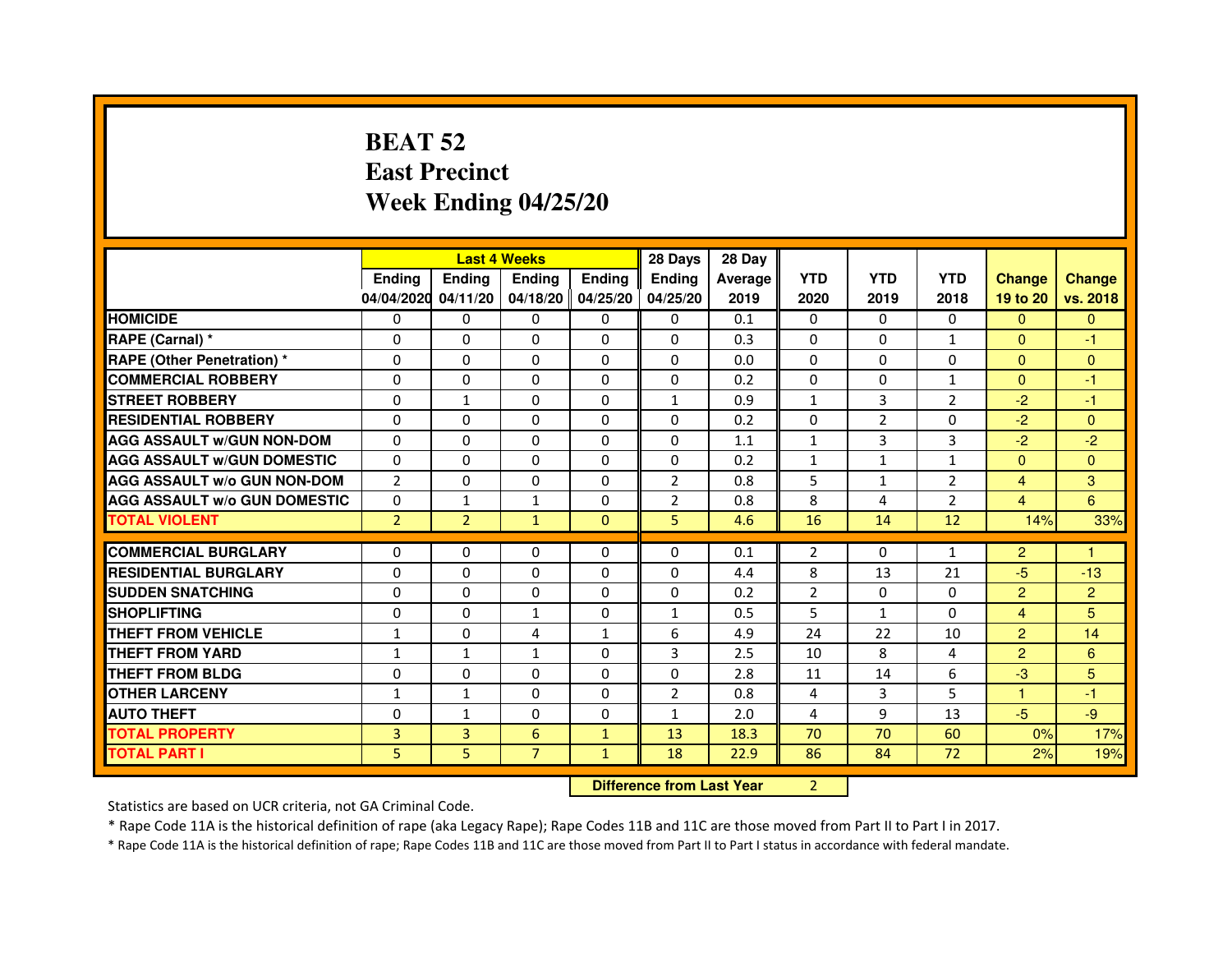# **BEAT 53 East PrecinctWeek Ending 04/25/20**

|                                     |               |                | <b>Last 4 Weeks</b> |                | 28 Days                          | 28 Day  |                |                |                |                |                         |
|-------------------------------------|---------------|----------------|---------------------|----------------|----------------------------------|---------|----------------|----------------|----------------|----------------|-------------------------|
|                                     | <b>Ending</b> | <b>Ending</b>  | <b>Ending</b>       | <b>Ending</b>  | <b>Endina</b>                    | Average | <b>YTD</b>     | <b>YTD</b>     | <b>YTD</b>     | <b>Change</b>  | <b>Change</b>           |
|                                     | 04/04/2020    | 04/11/20       | 04/18/20            | 04/25/20       | 04/25/20                         | 2019    | 2020           | 2019           | 2018           | 19 to 20       | vs. 2018                |
| <b>HOMICIDE</b>                     | 0             | $\mathbf{0}$   | $\Omega$            | 0              | 0                                | 0.0     | $\Omega$       | $\Omega$       | $\Omega$       | $\Omega$       | $\mathbf{0}$            |
| RAPE (Carnal) *                     | 0             | $\Omega$       | $\Omega$            | $\Omega$       | 0                                | 0.0     | $\Omega$       | $\Omega$       | $\mathbf{1}$   | $\Omega$       | $-1$                    |
| <b>RAPE (Other Penetration) *</b>   | $\Omega$      | $\Omega$       | $\Omega$            | $\Omega$       | $\Omega$                         | 0.1     | $\mathbf{1}$   | $\Omega$       | $\Omega$       | $\mathbf{1}$   | 1                       |
| <b>COMMERCIAL ROBBERY</b>           | 0             | $\Omega$       | $\Omega$            | $\Omega$       | $\Omega$                         | 0.0     | $\Omega$       | $\mathbf{0}$   | $\Omega$       | $\mathbf{0}$   | $\overline{0}$          |
| <b>STREET ROBBERY</b>               | 0             | $\Omega$       | $\Omega$            | $\Omega$       | $\Omega$                         | 0.8     | $\mathbf{1}$   | 3              | 4              | $-2$           | $-3$                    |
| <b>RESIDENTIAL ROBBERY</b>          | 0             | $\Omega$       | 0                   | $\Omega$       | $\Omega$                         | 0.0     | 1              | 0              | 0              | 1              | 1                       |
| <b>AGG ASSAULT W/GUN NON-DOM</b>    | $\Omega$      | $\Omega$       | $\Omega$            | $\overline{2}$ | $\overline{2}$                   | 1.3     | 5              | 3              | $\mathbf{1}$   | $\overline{2}$ | $\overline{\mathbf{4}}$ |
| <b>AGG ASSAULT W/GUN DOMESTIC</b>   | $\Omega$      | $\mathbf 0$    | $\mathbf{1}$        | $\Omega$       | $\mathbf{1}$                     | 0.2     | $\overline{2}$ | $\mathbf{1}$   | $\Omega$       | 1              | $\overline{2}$          |
| <b>AGG ASSAULT w/o GUN NON-DOM</b>  | 0             | 1              | $\mathbf{0}$        | 0              | 1                                | 0.6     | 5              | $\overline{2}$ | 3              | 3              | $\overline{c}$          |
| <b>AGG ASSAULT W/o GUN DOMESTIC</b> | $\Omega$      | 0              | $\overline{2}$      | $\Omega$       | $\overline{2}$                   | 1.7     | 3              | 9              | $\overline{a}$ | $-6$           | $-1$                    |
| <b>TOTAL VIOLENT</b>                | $\mathbf 0$   | $\mathbf{1}$   | 3                   | $\overline{2}$ | 6                                | 4.7     | 18             | 18             | 13             | 0%             | 38%                     |
| <b>COMMERCIAL BURGLARY</b>          | 0             | $\Omega$       | 0                   | $\Omega$       | $\Omega$                         | 0.2     | $\overline{2}$ | $\mathbf{1}$   | $\mathbf{1}$   |                | 1                       |
| <b>RESIDENTIAL BURGLARY</b>         | 1             | $\Omega$       | $\Omega$            | $\Omega$       | 1                                | 3.8     | 7              | 20             | 15             | $-13$          | $-8$                    |
| <b>SUDDEN SNATCHING</b>             | $\Omega$      | $\Omega$       | $\Omega$            | $\Omega$       | $\Omega$                         | 0.2     | $\Omega$       | $\Omega$       | $\mathbf{1}$   | $\Omega$       | $-1$                    |
| <b>SHOPLIFTING</b>                  | 0             | 0              | 1                   | 0              | 1                                | 0.3     | $\mathbf{1}$   | 0              | 2              | 1              | $-1$                    |
| THEFT FROM VEHICLE                  | 1             | $\Omega$       | $\overline{2}$      | $\mathbf{1}$   | 4                                | 3.7     | 15             | 18             | 19             | $-3$           | $-4$                    |
| <b>THEFT FROM YARD</b>              | $\mathbf{1}$  | $\mathbf{1}$   | $\Omega$            | 0              | $\overline{2}$                   | 1.4     | 5              | 3              | 9              | $\overline{2}$ | $-4$                    |
| <b>THEFT FROM BLDG</b>              | $\mathbf{1}$  | $\Omega$       | $\mathbf{1}$        | $\overline{2}$ | 4                                | 2.7     | 10             | 13             | 10             | $-3$           | $\overline{0}$          |
| <b>OTHER LARCENY</b>                | 0             | $\Omega$       | $\Omega$            | $\Omega$       | $\Omega$                         | 1.1     | 3              | $\overline{7}$ | 4              | $-4$           | $-1$                    |
| <b>AUTO THEFT</b>                   | $\Omega$      | $\Omega$       | $\mathbf{1}$        | $\Omega$       | $\mathbf{1}$                     | 1.3     | 5              | 8              | 11             | $-3$           | $-6$                    |
| <b>TOTAL PROPERTY</b>               | 4             | $\mathbf{1}$   | 5                   | 3              | 13                               | 14.6    | 48             | 70             | 72             | $-31%$         | $-33%$                  |
| <b>TOTAL PART I</b>                 | 4             | $\overline{2}$ | 8                   | 5              | 19                               | 19.3    | 66             | 88             | 85             | $-25%$         | $-22%$                  |
|                                     |               |                |                     |                | <b>Difference from Last Year</b> |         | $-22$          |                |                |                |                         |

 **Difference from Last Year**

Statistics are based on UCR criteria, not GA Criminal Code.

\* Rape Code 11A is the historical definition of rape (aka Legacy Rape); Rape Codes 11B and 11C are those moved from Part II to Part I in 2017.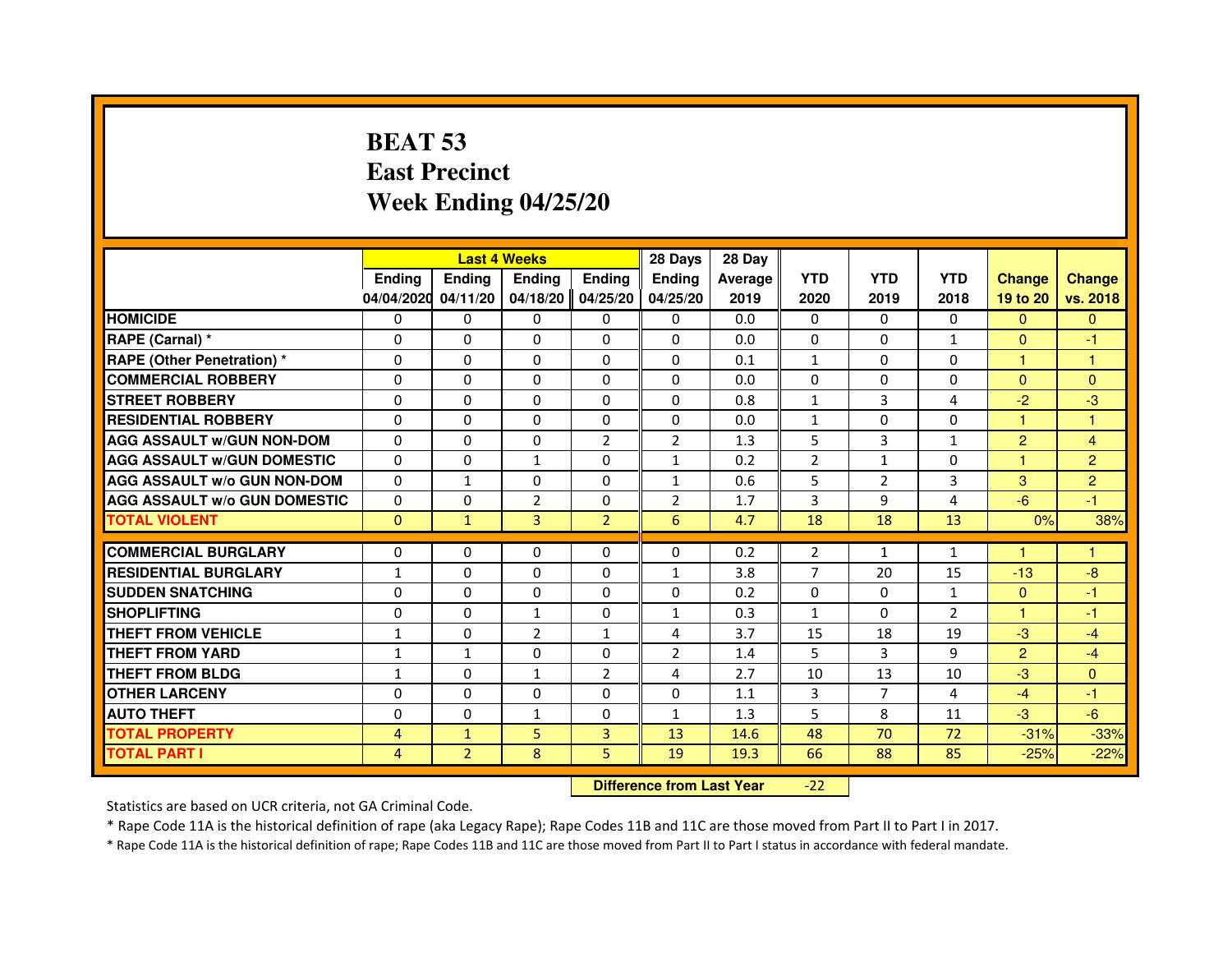# **BEAT 54 East PrecinctWeek Ending 04/25/20**

|                                     |                | <b>Last 4 Weeks</b> |               |                   | 28 Days        | 28 Day  |                |                |                |                |                |
|-------------------------------------|----------------|---------------------|---------------|-------------------|----------------|---------|----------------|----------------|----------------|----------------|----------------|
|                                     | <b>Ending</b>  | <b>Endina</b>       | <b>Endina</b> | Ending            | <b>Endina</b>  | Average | <b>YTD</b>     | <b>YTD</b>     | <b>YTD</b>     | <b>Change</b>  | <b>Change</b>  |
|                                     | 04/04/2020     | 04/11/20            |               | 04/18/20 04/25/20 | 04/25/20       | 2019    | 2020           | 2019           | 2018           | 19 to 20       | vs. 2018       |
| <b>HOMICIDE</b>                     | 0              | 0                   | 0             | 0                 | 0              | 0.0     | $\mathbf{0}$   | 0              | 3              | $\mathbf{0}$   | $-3$           |
| RAPE (Carnal) *                     | 0              | $\Omega$            | $\Omega$      | $\Omega$          | $\Omega$       | 0.2     | $\Omega$       | $\mathbf{1}$   | $\Omega$       | $-1$           | $\Omega$       |
| <b>RAPE (Other Penetration) *</b>   | 0              | $\Omega$            | 0             | $\mathbf{0}$      | $\Omega$       | 0.0     | $\mathbf{1}$   | $\Omega$       | $\Omega$       | $\mathbf{1}$   | $\mathbf{1}$   |
| <b>COMMERCIAL ROBBERY</b>           | 0              | 0                   | 0             | $\mathbf{1}$      | $\mathbf{1}$   | 0.3     | 4              | $\mathbf{1}$   | 1              | 3              | 3              |
| <b>STREET ROBBERY</b>               | 1              | 0                   | 0             | 0                 | $\mathbf{1}$   | 0.7     | $\overline{2}$ | 3              | 3              | $-1$           | $-1$           |
| <b>RESIDENTIAL ROBBERY</b>          | 0              | $\Omega$            | $\Omega$      | $\Omega$          | $\Omega$       | 0.2     | $\Omega$       | $\Omega$       | $\Omega$       | $\Omega$       | $\Omega$       |
| <b>AGG ASSAULT W/GUN NON-DOM</b>    | $\Omega$       | $\mathbf 0$         | $\mathbf{1}$  | $\Omega$          | $\mathbf{1}$   | 1.7     | $\overline{2}$ | $\overline{7}$ | 5              | $-5$           | -3             |
| <b>AGG ASSAULT W/GUN DOMESTIC</b>   | $\mathbf{1}$   | 0                   | 0             | 0                 | $\mathbf{1}$   | 0.2     | $\mathbf{1}$   | $\mathbf{1}$   | $\mathbf{1}$   | $\Omega$       | $\Omega$       |
| <b>AGG ASSAULT W/o GUN NON-DOM</b>  | 1              | 0                   | 0             | $\Omega$          | $\mathbf{1}$   | 0.8     | $\overline{2}$ | $\overline{2}$ | $\overline{2}$ | $\Omega$       | $\Omega$       |
| <b>AGG ASSAULT W/o GUN DOMESTIC</b> | $\Omega$       | $\Omega$            | 0             | $\Omega$          | 0              | 0.2     | 3              | 3              | $\mathbf{1}$   | $\mathbf{0}$   | $\overline{2}$ |
| <b>TOTAL VIOLENT</b>                | 3              | $\Omega$            | $\mathbf{1}$  | $\mathbf{1}$      | 5              | 4.2     | 15             | 18             | 16             | $-17%$         | $-6%$          |
|                                     |                |                     |               |                   |                |         |                |                |                |                |                |
| <b>COMMERCIAL BURGLARY</b>          | 0              | 0                   | 0             | 0                 | $\Omega$       | 0.5     | $\Omega$       | $\mathbf{1}$   | $\mathbf{1}$   | -1             | -1             |
| <b>RESIDENTIAL BURGLARY</b>         | $\overline{2}$ | $\Omega$            | 0             | $\Omega$          | 2              | 2.9     | 10             | 10             | 25             | $\Omega$       | $-15$          |
| <b>SUDDEN SNATCHING</b>             | 0              | 0                   | 0             | 0                 | 0              | 0.3     | $\Omega$       | 3              | $\Omega$       | $-3$           | $\Omega$       |
| <b>SHOPLIFTING</b>                  | $\mathbf{1}$   | 1                   | 3             | $\overline{2}$    | $\overline{7}$ | 3.1     | 19             | 12             | 25             | $\overline{7}$ | $-6$           |
| <b>THEFT FROM VEHICLE</b>           | $\overline{2}$ | $\Omega$            | 0             | $\overline{2}$    | $\overline{a}$ | 6.4     | 22             | 41             | 16             | $-19$          | 6              |
| <b>THEFT FROM YARD</b>              | $\Omega$       | $\Omega$            | $\Omega$      | $\Omega$          | $\Omega$       | 2.1     | 5              | 8              | 9              | $-3$           | $-4$           |
| <b>THEFT FROM BLDG</b>              | 0              | 0                   | 0             | 0                 | 0              | 2.2     | 9              | 5              | 9              | $\overline{4}$ | $\Omega$       |
| <b>OTHER LARCENY</b>                | 0              | 0                   | $\Omega$      | $\mathbf{1}$      | $\mathbf{1}$   | 0.5     | 6              | 3              | 5              | 3              | 1              |
| <b>AUTO THEFT</b>                   | $\mathbf 0$    | 0                   | $\Omega$      | $\mathbf{1}$      | $\mathbf{1}$   | 2.4     | 6              | 10             | 13             | $-4$           | $-7$           |
| <b>TOTAL PROPERTY</b>               | 5              | $\mathbf{1}$        | 3             | 6                 | 15             | 20.6    | 77             | 93             | 103            | $-17%$         | $-25%$         |
| <b>TOTAL PART I</b>                 | 8              | $\mathbf{1}$        | 4             | $\overline{7}$    | 20             | 24.8    | 92             | 111            | 119            | $-17%$         | $-23%$         |

 **Difference from Last Year**-19

Statistics are based on UCR criteria, not GA Criminal Code.

\* Rape Code 11A is the historical definition of rape (aka Legacy Rape); Rape Codes 11B and 11C are those moved from Part II to Part I in 2017.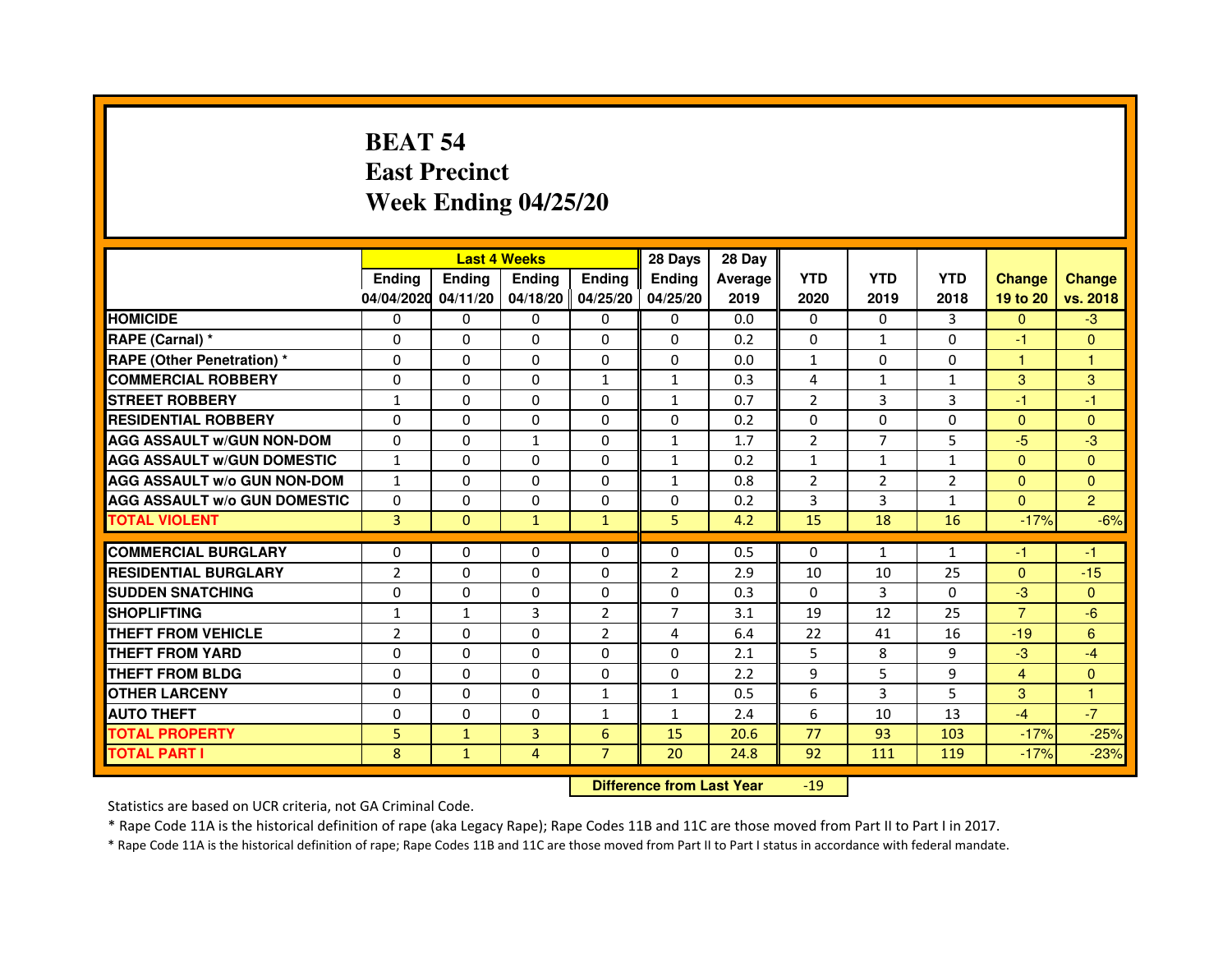# **BEAT 55 East PrecinctWeek Ending 04/25/20**

|                                     |               |                | <b>Last 4 Weeks</b> |                | 28 Days                          | 28 Day  |              |                |                |               |                |
|-------------------------------------|---------------|----------------|---------------------|----------------|----------------------------------|---------|--------------|----------------|----------------|---------------|----------------|
|                                     | <b>Ending</b> | <b>Ending</b>  | <b>Ending</b>       | <b>Ending</b>  | Ending                           | Average | <b>YTD</b>   | <b>YTD</b>     | <b>YTD</b>     | <b>Change</b> | <b>Change</b>  |
|                                     | 04/04/2020    | 04/11/20       | 04/18/20            | 04/25/20       | 04/25/20                         | 2019    | 2020         | 2019           | 2018           | 19 to 20      | vs. 2018       |
| <b>HOMICIDE</b>                     | $\Omega$      | $\Omega$       | 0                   | $\mathbf{0}$   | 0                                | 0.0     | $\Omega$     | 0              | $\mathbf{1}$   | $\Omega$      | $-1$           |
| RAPE (Carnal) *                     | $\mathbf{0}$  | $\Omega$       | $\Omega$            | $\Omega$       | $\Omega$                         | 0.2     | $\Omega$     | $\overline{2}$ | 0              | $-2$          | $\Omega$       |
| <b>RAPE (Other Penetration) *</b>   | $\Omega$      | $\Omega$       | $\Omega$            | $\Omega$       | $\Omega$                         | 0.0     | $\Omega$     | $\Omega$       | $\Omega$       | $\Omega$      | $\overline{0}$ |
| <b>COMMERCIAL ROBBERY</b>           | $\Omega$      | $\Omega$       | $\Omega$            | $\Omega$       | $\Omega$                         | 0.1     | $\Omega$     | $\Omega$       | $\Omega$       | $\mathbf{0}$  | $\mathbf{0}$   |
| <b>STREET ROBBERY</b>               | $\Omega$      | $\Omega$       | $\Omega$            | $\Omega$       | $\Omega$                         | 0.3     | $\mathbf{1}$ | $\mathbf{1}$   | $\mathbf{1}$   | $\Omega$      | $\overline{0}$ |
| <b>RESIDENTIAL ROBBERY</b>          | $\Omega$      | $\Omega$       | $\Omega$            | $\Omega$       | $\Omega$                         | 0.1     | $\Omega$     | $\Omega$       | $\Omega$       | $\mathbf{0}$  | $\Omega$       |
| <b>AGG ASSAULT w/GUN NON- DOM</b>   | $\Omega$      | $\Omega$       | $\Omega$            | $\Omega$       | $\Omega$                         | 0.2     | $\Omega$     | $\mathbf{1}$   | $\overline{2}$ | $-1$          | $-2$           |
| <b>AGG ASSAULT w/GUN DOMESTIC</b>   | $\Omega$      | $\Omega$       | $\Omega$            | $\Omega$       | $\Omega$                         | 0.3     | $\Omega$     | $\mathbf{1}$   | $\Omega$       | $-1$          | $\Omega$       |
| <b>AGG ASSAULT W/o GUN NON-DOM</b>  | $\Omega$      | $\Omega$       | $\Omega$            | 0              | $\Omega$                         | 0.4     | $\mathbf{1}$ | $\mathbf{1}$   | $\mathbf{1}$   | $\mathbf{0}$  | $\mathbf{0}$   |
| <b>AGG ASSAULT W/o GUN DOMESTIC</b> | $\Omega$      | $\Omega$       | $\Omega$            | $\Omega$       | $\Omega$                         | 0.4     | $\mathbf{1}$ | 2              | 5              | $-1$          | $-4$           |
| <b>TOTAL VIOLENT</b>                | $\mathbf{0}$  | $\mathbf{0}$   | $\mathbf{0}$        | $\overline{0}$ | $\mathbf 0$                      | 2.0     | 3            | 8              | 10             | $-63%$        | $-70%$         |
| <b>COMMERCIAL BURGLARY</b>          | $\Omega$      | $\Omega$       | $\Omega$            | 0              | 0                                | 0.5     | $\mathbf{1}$ | 0              | 3              | 1             | $-2$           |
| <b>RESIDENTIAL BURGLARY</b>         | $\Omega$      | $\Omega$       | $\Omega$            | $\Omega$       | $\Omega$                         | 1.8     | 5            | 8              | 8              | $-3$          | $-3$           |
| <b>SUDDEN SNATCHING</b>             | $\Omega$      | $\Omega$       | $\Omega$            | $\Omega$       | $\Omega$                         | 0.2     | $\Omega$     | $\mathbf{1}$   | $\mathbf{1}$   | $-1$          | $-1$           |
| <b>SHOPLIFTING</b>                  | 4             | 0              | 6                   | $\overline{2}$ | 12                               | 16.0    | 69           | 69             | 57             | $\mathbf{0}$  | 12             |
| <b>THEFT FROM VEHICLE</b>           | $\Omega$      | $\mathbf{1}$   | $\mathbf{1}$        | $\Omega$       | $\overline{2}$                   | 3.6     | 9            | 14             | 13             | $-5$          | $-4$           |
| <b>THEFT FROM YARD</b>              | 0             | 0              | $\Omega$            | $\mathbf{1}$   | $\mathbf{1}$                     | 1.3     | 4            | 6              | 7              | $-2$          | $-3$           |
| <b>THEFT FROM BLDG</b>              | $\Omega$      | $\mathbf{1}$   | $\Omega$            | $\Omega$       | $\mathbf{1}$                     | 1.8     | 5            | 6              | 6              | $-1$          | $-1$           |
| <b>OTHER LARCENY</b>                | $\mathbf{0}$  | $\Omega$       | $\Omega$            | $\Omega$       | $\Omega$                         | 0.3     | $\mathbf{1}$ | $\overline{2}$ | $\overline{2}$ | $-1$          | $-1$           |
| <b>AUTO THEFT</b>                   | $\mathbf{1}$  | $\Omega$       | $\Omega$            | $\Omega$       | $\mathbf{1}$                     | 0.8     | 3            | 4              | 9              | $-1$          | $-6$           |
| <b>TOTAL PROPERTY</b>               | 5             | $\overline{2}$ | $\overline{7}$      | 3              | 17                               | 26.2    | 97           | 110            | 106            | $-12%$        | $-8%$          |
| <b>TOTAL PART I</b>                 | 5             | $\overline{2}$ | $\overline{7}$      | 3              | 17                               | 28.2    | 100          | 118            | 116            | $-15%$        | $-14%$         |
|                                     |               |                |                     |                | <b>Difference from Last Year</b> |         | $-18$        |                |                |               |                |

Statistics are based on UCR criteria, not GA Criminal Code.

\* Rape Code 11A is the historical definition of rape (aka Legacy Rape); Rape Codes 11B and 11C are those moved from Part II to Part I in 2017.